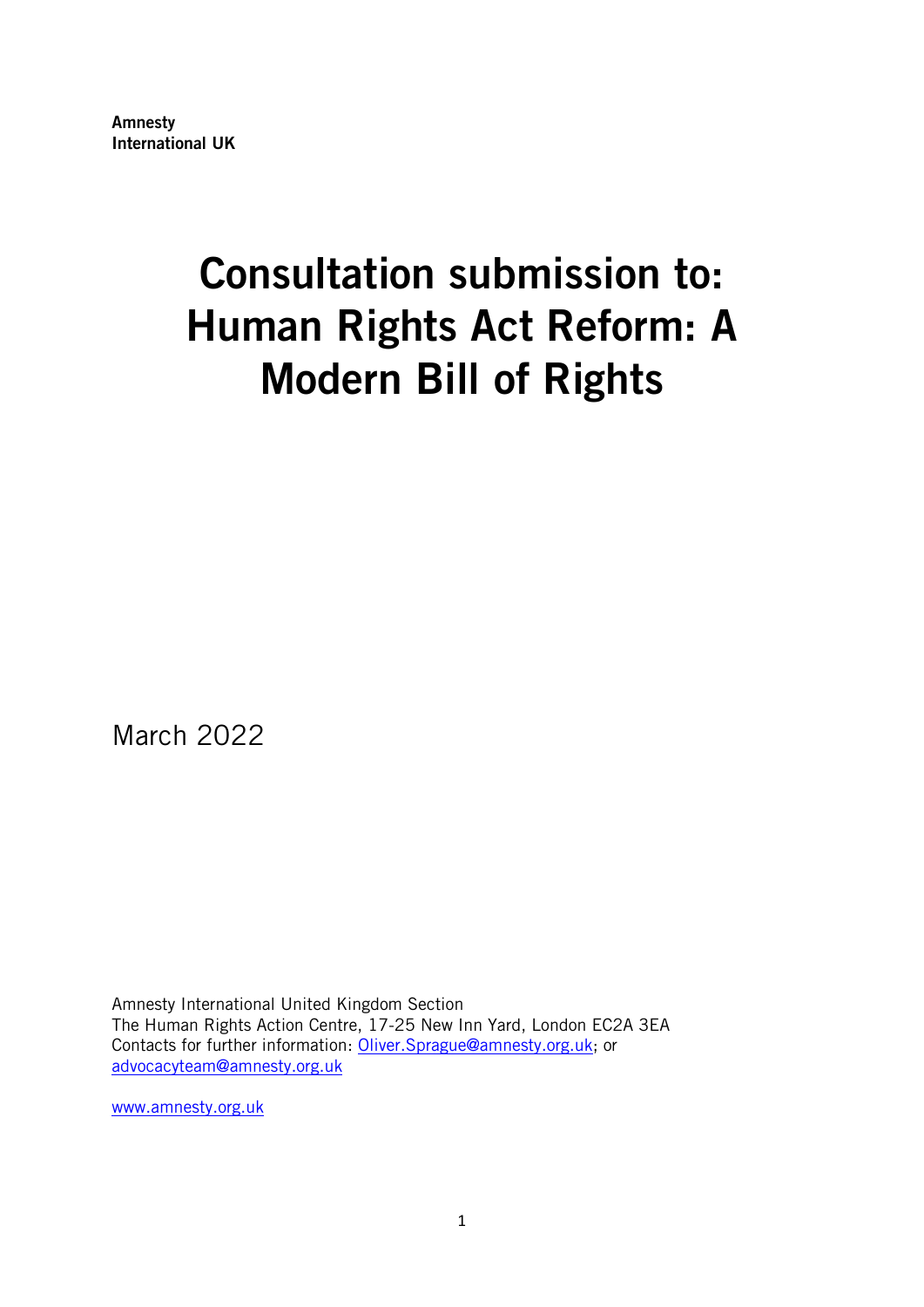#### Amnesty International UK

Amnesty International UK is a national section of a global movement of over seven million people who campaign for every person to enjoy all rights enshrined in the Universal Declaration of Human Rights and other international human rights standards. We represent more than 670,000 supporters in the United Kingdom. We are independent of any government, political ideology, economic interest or religion.

## **Introduction**

- 1. The Human Rights Act ('HRA') has been a major legislative achievement, essential to modernising the UK's legal system and in promoting and protecting human rights in the UK. The Independent Review of the Human Rights Act found that, "*there was an overwhelming body of support for retaining the HRA"* <sup>1</sup> domestically, while internationally the HRA has become 'a leading model and influence on global constitutionalism, especially the "new Commonwealth" constitutional model.'<sup>2</sup>
- 2. Despite this, the Ministry of Justice's Human Rights Act reform consultation proposes what amounts to an extremely serious attack on the HRA and human rights protections in the UK. These proposals seek to upend the UK's existing model of rights: from universal and in line with the international legal framework, to contingent and nationalist under a proposed replacement 'Bill of Rights'.
- 3. In doing so these proposals would dramatically weaken people's ability to hold the executive to account, access their rights under the European Convention on Human Rights ('the Convention') and protect themselves from violations by the UK state. The proposals would concentrate power in the Executive, particularly in times where it has a large parliamentary majority, and would put those who are less powerful or influential in society in a deeply vulnerable position. The regression in the enjoyment of rights, including as accessed in Scotland, Wales and Northern Ireland since 2000, would also have profoundly negative consequences for devolution and risk undermining the Belfast / Good Friday Agreement.
- 4. Despite heavy reference to the integral place of rights in British legal tradition, the consultation overall is couched in terms that misrepresent and denigrate the roles that rights litigation, and human rights more generally, play in society. It talks of "*a 'rights culture' that displaces personal responsibility and the public interest*" and claims that the democratic process is being usurped by 'judicial legislation' and an undemocratic expansion of rights by the courts. Notwithstanding the repeated references to 'fundamental rights' in the paper, the effect of the proposals would be to undermine the place of rights as basic standards that constrain government action. Instead, the proposals suggest that government should be released from its obligations in international law, watering those down to a point that would permit violation of human rights standards when legislating or taking other actions.

<sup>1</sup> https://assets.publishing.service.gov.uk/government/uploads/system/uploads/attachment\_data/file/1040525/ihrarfinal-report.pdf

<sup>2</sup> https://assets.publishing.service.gov.uk/government/uploads/system/uploads/attachment\_data/file/1040525/ihrarfinal-report.pdf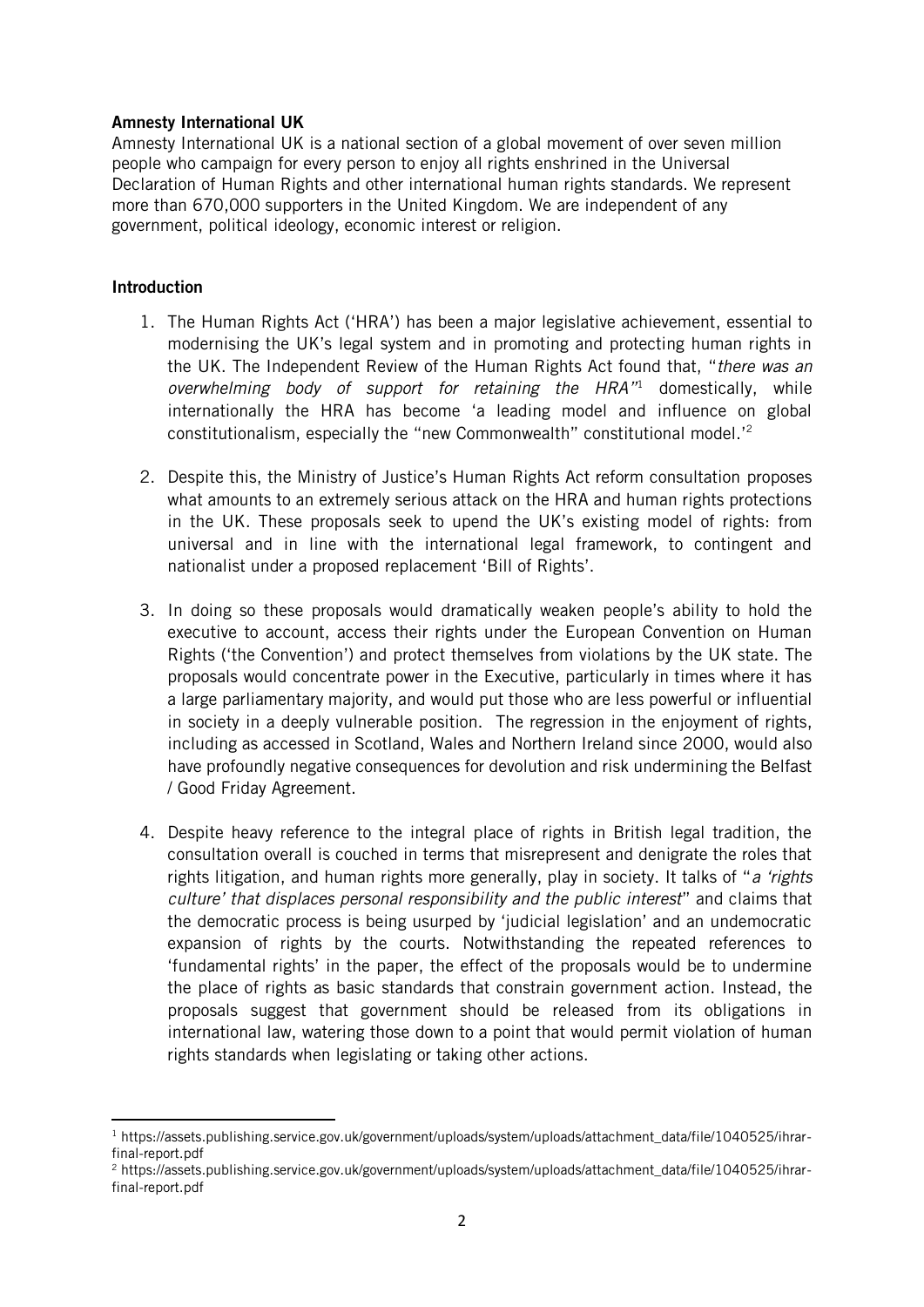- 5. At the domestic level, the cumulative effect of these proposals would be dramatic. These are not minor tweaks, or tidying up, but taken together, represent a wholesale gutting of the rights protective framework in the UK. From cutting out Convention rights altogether (replacing them with something else) to reducing who is bound by human rights duties and what the nature of those duties is, to imposing new procedural obstacles to people getting their case heard when those have been violated, to in some situations and for some classes of people preventing them from being permitted to bring a human rights case at all, to imposing new obstacles to them being able to put their case fully and effectively, these will leave victims facing an uphill struggle, and public authorities increasingly insulated from challenge.
- 6. Even if a victim manages to surpass all those hurdles and bring a challenge at all, the proposals then make the rights themselves less effective – constraining rights protective legislative interpretation by the courts, tilting the balance away from rights protective analysis, having parliament legislate to reduce their scope and constrain their application, and cutting out the role of Strasbourg Court jurisprudence in encouraging a general minimum floor of protection. As if that were not enough, the proposals then go on to neuter the legal remedies available to any claimants who do manage to succeed, providing for judges to validate unlawful legislation, and imposing severe restrictions on damages awards for just satisfaction, bringing factors such as a victim's general behaviour into play in deciding what remedy they get for a violation.
- 7. For all those victims of human rights abuses who have therefore been denied justice at any one of these pinch points, the only route to an effective remedy will be the Strasbourg Court. Returning the UK to pre-HRA days by creating a rights gap will inevitably lead to an increase in cases against the UK in Strasbourg, something the government says it does not want to see. While such an increase appears highly likely, the time, cost and other practicalities involved will mean that for many people human rights violations will simply go unresolved.
- 8. Concerningly, there is an additional proposal of some kind of so-called 'democratic shield' between the UK and the need to implement those judgments. If this leads to those victims who have had to go to Strasbourg, and somehow found the time and resources to do so, still not getting what they are entitled to under the Convention, and to the UK not abiding by its international obligations to implement in full all cases against it, this would take us in to entirely new and dark territory – not just for the UK, but for the entire international human rights protection architecture and those in other countries who rely on it, and whose governments would see an example to follow in the UK's approach.
- 9. All this, and the general impact of such measures as severing the interpretation of Bill of Rights (BoR) rights from Convention rights, and cutting out positive obligations, will also negatively affect good administration and weaken any human rights compliant culture in public decision making.
- 10.Regarding the UK's relationship with the European Convention on Human Rights, while it is welcome that the consultation commits the UK to remaining a member of the Convention system, the proposals in practice seek to sever the domestic ties with that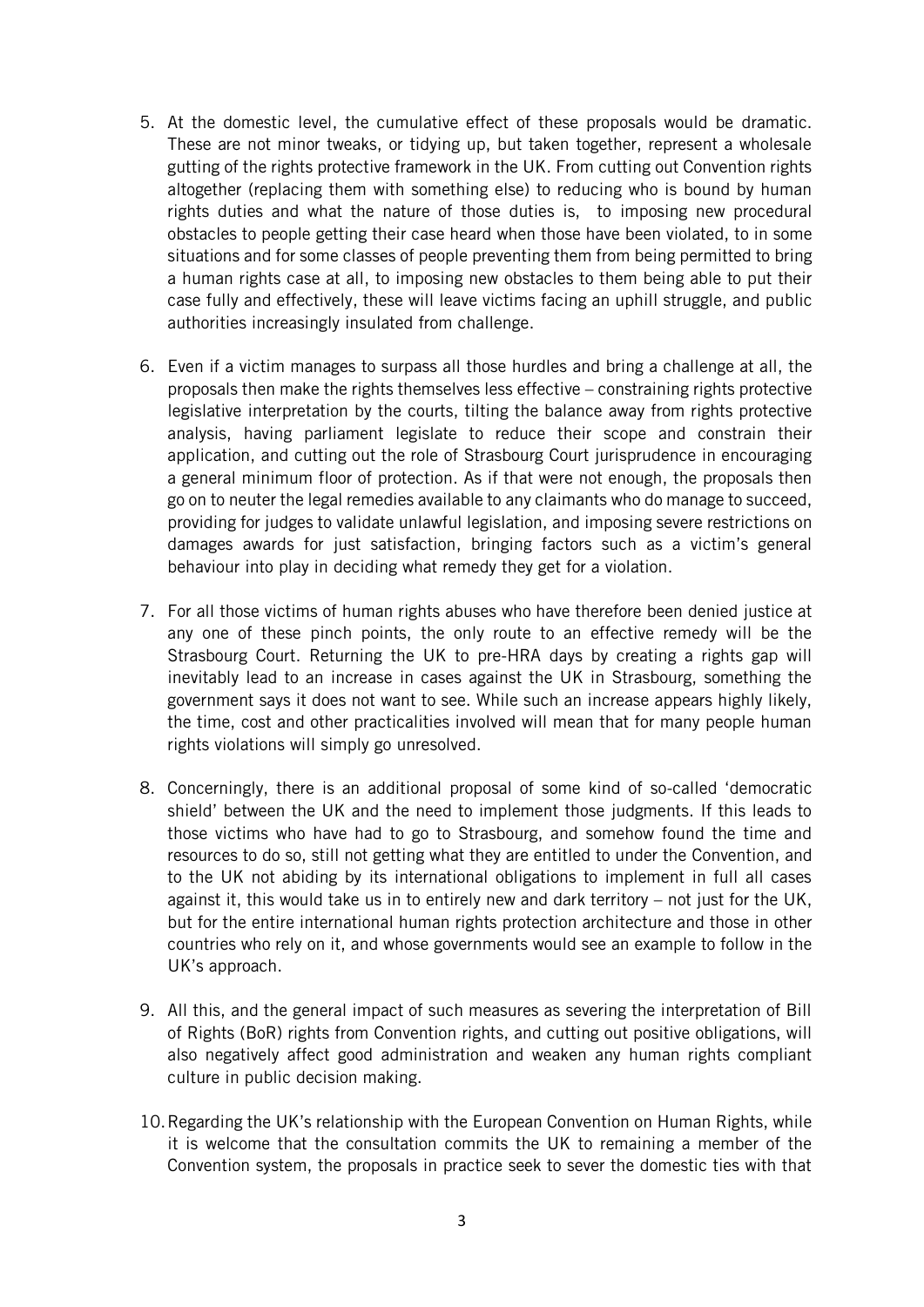system, willfully create conflicts with the Strasbourg Court and, as above, potentially place the UK at risk of violating its international commitments under the Convention. The consultation goes as far as to attack the interpretative framework that the Strasbourg Court applies to Convention rights, claiming that it is illegitimate despite it having been in place for nearly 50 years.

- 11.This denigration of rights, and the nature of the proposals taken as a whole has worrying implications for human rights internationally. If the UK government is seen to be curtailing rights domestically and raising doubts about its commitment to its international obligations, this would set a dangerous example to other governments and be a significant blow to the protection and promotion of human rights around the world, particularly across Europe. That is particularly the case if it continues to dress those moves up as somehow beneficial for society.
- 12.Amnesty International UK therefore opposes the thrust of these proposals in general, and indeed any replacement of the Human Rights Act 1998. We consider that the Act works well, provides a careful compromise between competing interests and an effective human rights protective framework for all – one which encourages good decision taking and law making. We do not consider that any proper evidenced justification has been provided for these proposals, and are further concerned by the misleading way in which many of its questions have been formulated. We hope to see them dropped, and instead for the government to move to a rights-positive, constructive approach to domestic protection laws.

## I. Respecting our common law traditions and strengthening the role of the Supreme Court

#### Interpretation of Convention rights: section 2 of the Human Rights Act

Question 1: We believe that the domestic courts should be able to draw on a wide range of law when reaching decisions on human rights issues. We would welcome your thoughts on the illustrative draft clauses found after paragraph 4 of Appendix 2, as a means of achieving this.

13.It is difficult to understand from the wording of this question (and that of the draft clause) what the actual purpose is of this proposal, or what it is expected to achieve  $$ let alone what the evidence is for why any change is needed. If the intent, as the wording of the draft clauses suggests, is to sever the link between the domestic courts and Strasbourg (with the two sets of rights the same in wording only but with different interpretations) then the inevitable result will be an increase in violations of Convention rights and corresponding increase in the number of cases against the UK. Amnesty International is opposed to the draft clauses proposed, and does not consider them either a 'means to achieve' the aim the question lays out, or in any way justified. We believe they will, inter alia, (i) strip Convention rights out of the domestic rights framework, replacing them with 'Bill of Rights' rights, intended to be interpreted differently at best and less protectively at worst, (ii) sever the link between the Strasbourg Convention and the domestic framework, leading to a protection gap and (iii) result in an increase in domestic human rights violations, and an increase in cases against the UK in Strasbourg.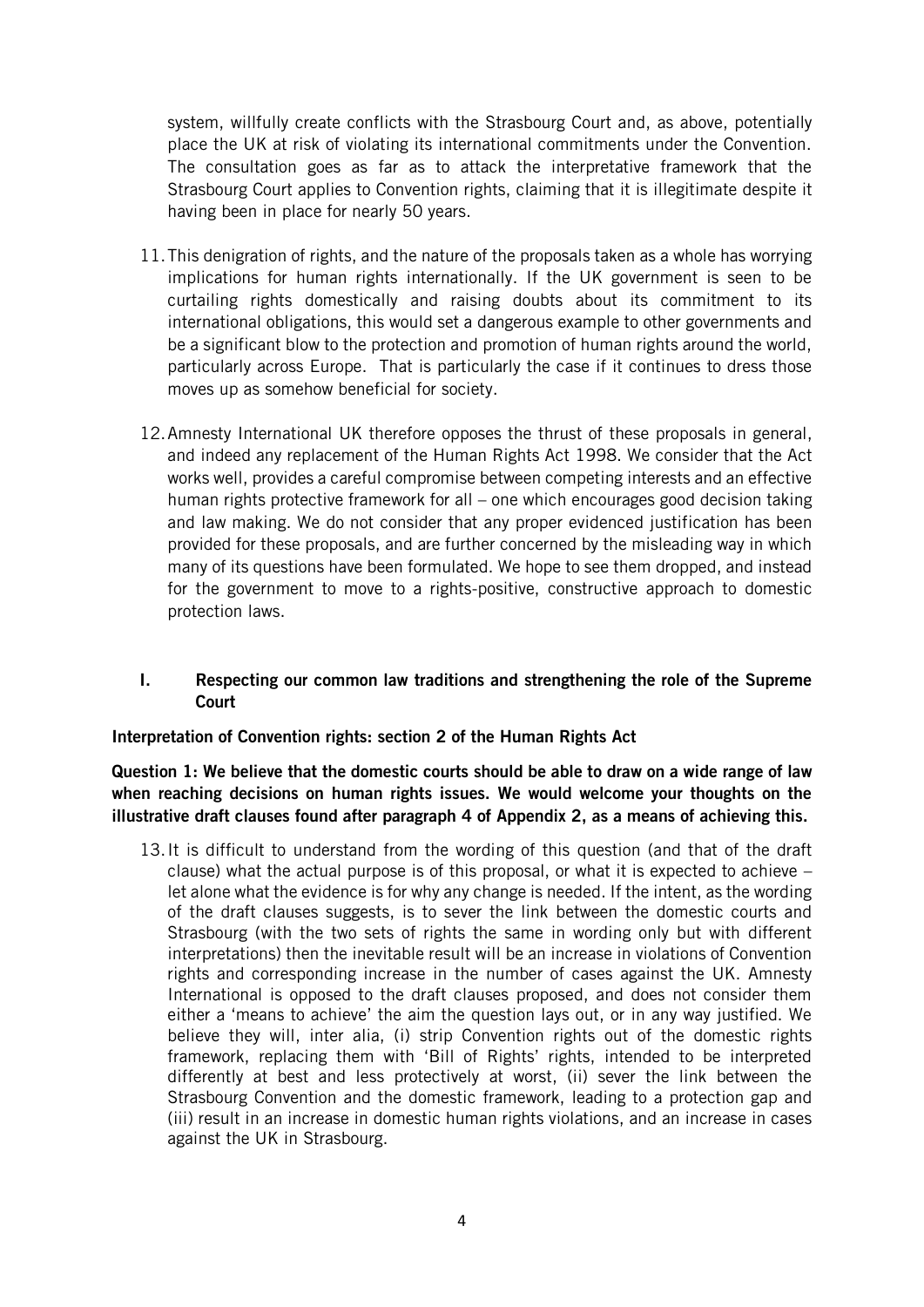- 14.If the purpose of the proposed draft clauses is merely, as set out in the wording of the question (but not matched by the wording of the accompanying draft clauses), to enable the courts to '*draw on a wide range of law'* when assessing human rights issues, then it is wholly unnecessary. The judiciary already can and do consider relevant authority from a wide range of jurisdictions<sup>3</sup>. However, what they have high in mind, guided by the section 2 duty to 'take into account' relevant jurisprudence from the Strasbourg Court, is that the rights in the HRA are Convention rights. As the Independent Human Rights Act Review Panel ('IHRAR') noted<sup>4</sup>, the clear intent in section 1 and schedule 1 HRA was "*to enable Convention rights to be given effect in UK law"<sup>5</sup>* . These are rights provided for in an international treaty to which everyone within the jurisdiction is entitled, and which the UK government has committed to protect and give effect to within that jurisdiction. As such, while jurisprudence from elsewhere may well be helpful in determining whether a right in the HRA has been breached, it is entirely right and logical that guidance from the guardian court of that treaty should be considered in making that decision.
- 15.The Convention explicitly extends the jurisdiction of the Strasbourg Court to all matters concerning the interpretation and application of the rights therein, and grants the Court full discretion to decide on any disputes. "*Consistency was a necessary aim*" 6 . This requirement ensures that in general, the victim does not receive less protection than the Convention guarantees them, while also enabling the domestic courts to give a lead to Strasbourg on where to go (the Strasbourg jurisprudence is not a '*straightjacket*' preventing the UK going further).
- 16.One of the key functions of the HRA was to bring Convention rights home, ensuring victims of rights violations do not have to spend years and money going all the way to a Court in Strasbourg to secure what they are entitled to, instead being able to invoke those protections in the domestic courts. While it is indeed the case that there is "*no express requirement"* in international law to "*follow all Strasbourg case law*" as the Consultation paper sets out, there is of course an obligation in Article 1 of the Treaty to "*secure to everyone within their jurisdiction the rights and freedoms defined in Section I of this Convention*" (and, in Article 13, there is a clear right for victims to have "*an effective remedy before a national authority*" for violations of those rights). The Strasbourg Court is the final arbiter of what those rights are, with space for appropriate national divergence and policies (as agreed by member states). The UK Courts can depart from Strasbourg case law where justified, and if this places the UK in breach of its international obligations, that will then be dealt with in the Strasbourg Court and on the international plane. Section 2, however, sought to ensure broad consistency and effective remedies for rights violations in the UK without the need for that process.
- 17.As such, section 2 ensures that proper attention is given to what the guardian Court says that Convention rights provide, and thus what protections victims can expect in general to have in the UK without having to go all the way to Strasbourg itself.

[https://www.ncl.ac.uk/media/wwwnclacuk/newcastleuniversitylawschool/files/HT\\_](https://www.ncl.ac.uk/media/wwwnclacuk/newcastleuniversitylawschool/files/HT_)

<sup>4</sup> The Independent Human Rights Act Review, December 2021 available at

<sup>&</sup>lt;sup>3</sup> See Helene Tyrell, 'Human Rights in the UK and the Influence of Foreign Jurisprudence' (Bloomsbury 2018) and Helene Tyrell, 'Foreign jurisprudence as a persuasive authority: Judicial comparativism at the UK Supreme Court' (Law Research Briefing No. 15, February 2020). Available at:

[https://assets.publishing.service.gov.uk/government/uploads/system/uploads/attachment\\_data/file/1040525/ihrar](https://assets.publishing.service.gov.uk/government/uploads/system/uploads/attachment_data/file/1040525/ihrar-final-report.pdf)[final-report.pdf](https://assets.publishing.service.gov.uk/government/uploads/system/uploads/attachment_data/file/1040525/ihrar-final-report.pdf)

<sup>5</sup> Ibid, p.34 at [27]

<sup>6</sup> Ibid, p.35 at [28]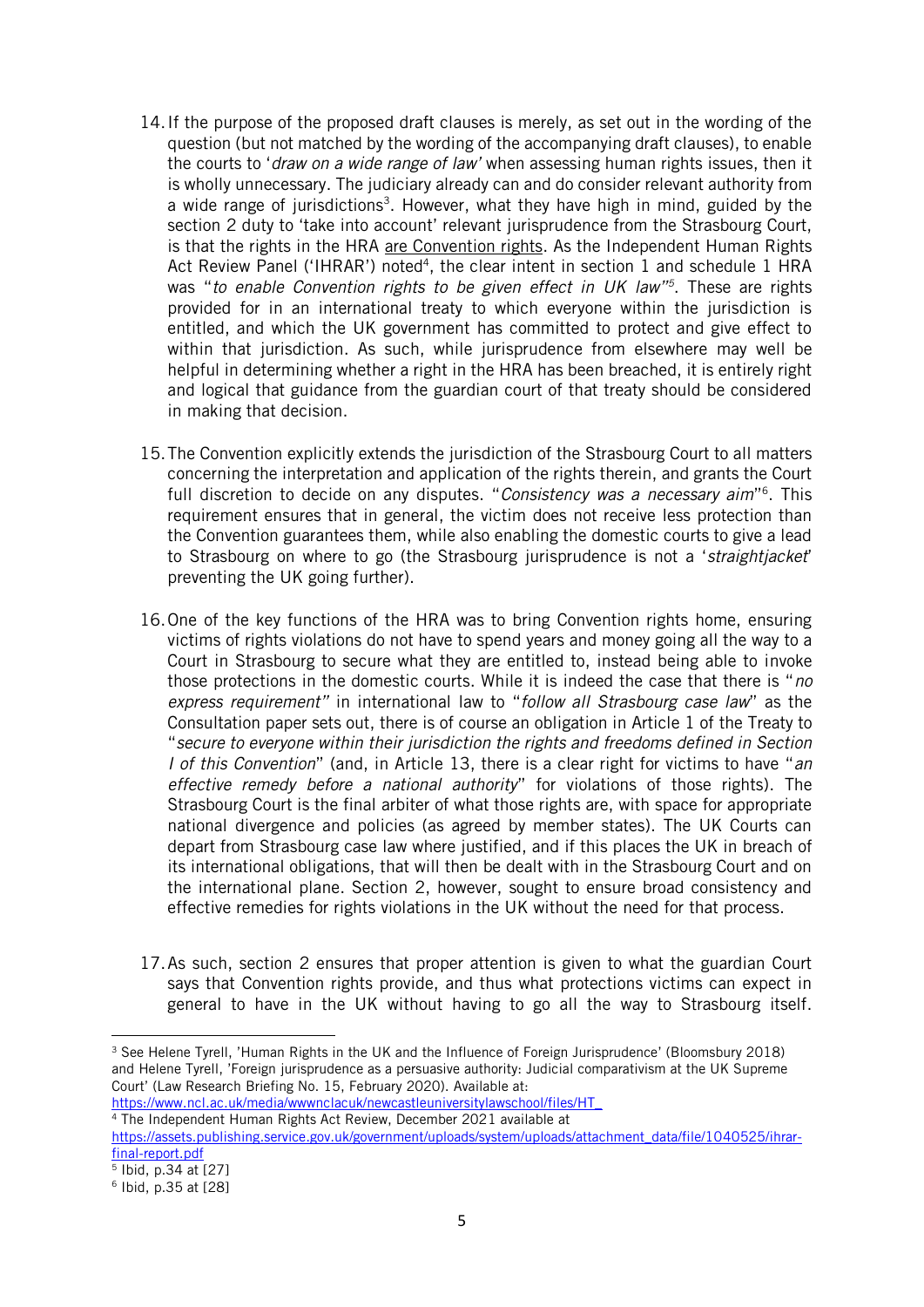International law obliges the UK to secure those rights in the UK, and section 2 is a key part of the architecture ensuring those are real and effective in the domestic legal framework.

- 18.The wording of the draft clauses here, and the consultation text surrounding them, suggests that there is far more behind this proposal than the question suggests. Indeed, the concern appears to be less to provide domestic courts with a clearer statement that they may look to other jurisdictions to assist them in making decisions compatible with Convention rights (as section 6 requires), than to push them towards a narrower concept of human rights - falling short of what the Convention provides.
- 19.That can be seen from the Consultation paper, which goes on to discuss the *"risk"* that a domestic court could take a "*more expansive interpretation than Strasbourg*" [194] (something which has nothing to do with the existence of section 2) - without any apparent concern for what the outcome would be if they took a narrower interpretation. Plainly, the concern is with a (misplaced) perception of judicial activism, and the scope of Convention rights themselves, rather than the order in which domestic courts consider relevant case-law. The ability to develop rights protections beyond the Convention, under the common law or statute, as the IHRAR noted, already exists and is wholly compatible with Article 53 ECHR.
- 20.This consultation repeatedly states that the UK will remain a member state of the European Convention, while setting out lengthy complaints about – inter alia - the living instrument doctrine, which is applied to ensure that the Convention rights are not frozen in the 1950s. However, whatever changes are made to section 2, they will not (and cannot, as an international treaty), affect the meaning of a Convention right today – those rights will continue to develop and support the lives of the people in 2022. Changing domestic law will not change Convention law. The Strasbourg court is and will remain the guarantor of those rights, and the final arbiter of what they mean.
- 21.It is therefore unclear what is really intended by these proposed clauses, other than to change the position in domestic law so that what is provided and protected by the language of a right is something narrower in scope than the ECHR provides. The intent of this proposed change seems to be to encourage the domestic courts to provide less (certainly not more), *different*, protection than those Convention rights. If it were to encourage or explicitly permit a wider interpretation, then presumably the Panel's different recommendation would have been put forward. If there is no intent to change scope, then the wording of the draft clauses would not be as it is, and there would be no need to replace section 2. Most concerningly, it seems that in fact, the intent may be to replace the existing Convention rights in domestic law with something that looks the same, but is actually something entirely different.
- 22.The consultation papers says that "*Under these proposals, the UK would remain party to the Convention, with the rights in the Convention sitting at the heart of a Bill of Rights*" [183]. However, in the draft clauses here suggested, quite the opposite is the case – it is specifically proposed to replace the Convention rights protected in the HRA with a Bill of Rights that may look the same in wording, but mean something very different. That can be seen from the explicit proposed wording of Option 1:

*Interpretation of rights and freedoms*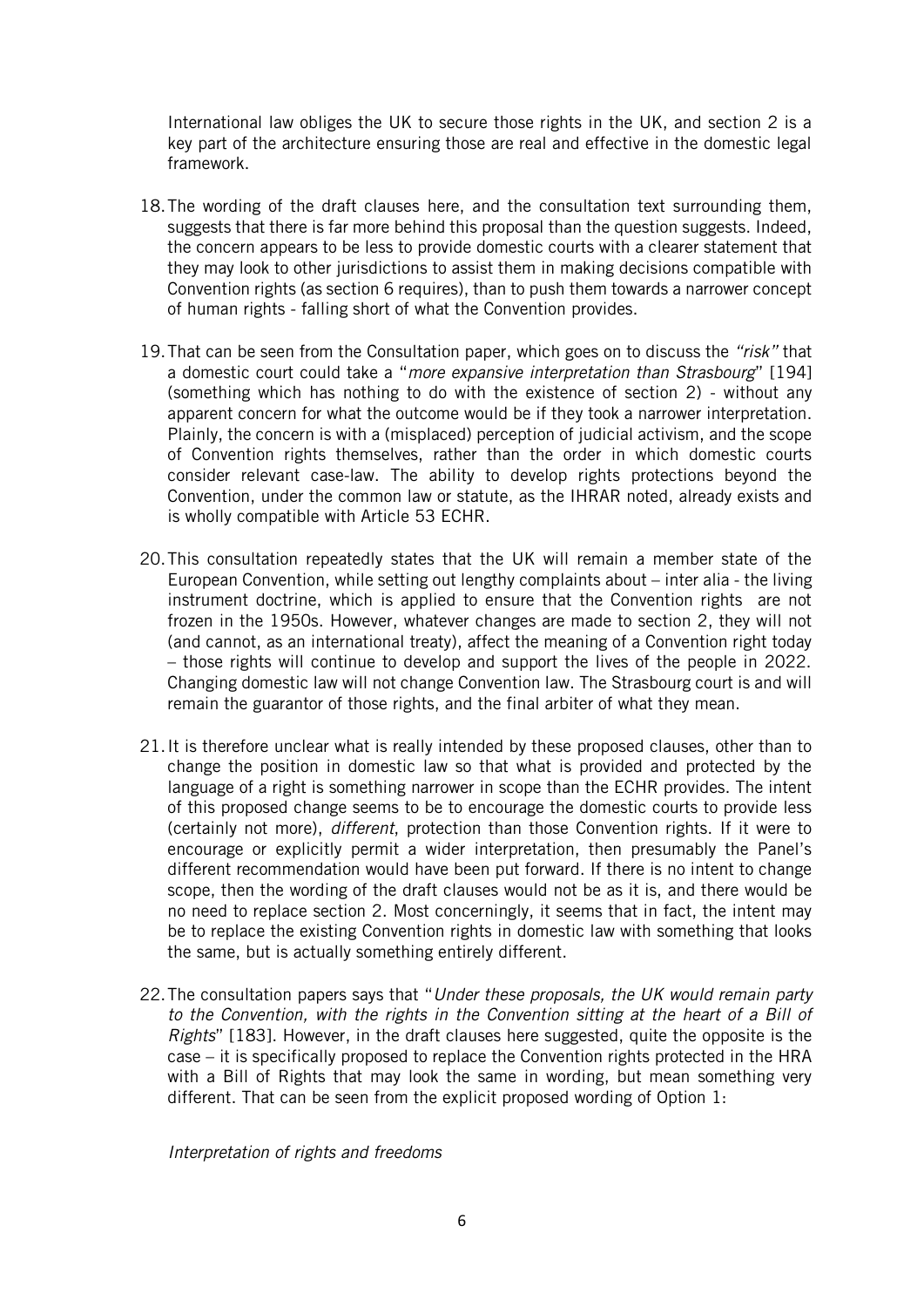*(1) The meaning of a right or freedom in this Bill of Rights is not determined by the meaning of a right or freedom in any international treaty or repealed enactment.*

*(2) In particular, it is not necessary to construe a right or freedom in this Bill of Rights as having the same meaning as a corresponding right or freedom in—*

*(a) the European Convention on Human Rights, or*

*(b) the Human Rights Act 1998.* 

- 23.This is a marked contrast to the existing section 2, which specifically refers to questions around 'Convention rights', those being what are incorporated into domestic law through the HRA as per section 1. Instead, this proposal seems intended to create a new species of domestic rights, replacing the Convention rights in the HRA with 'Bill of Rights' ('BoR') rights – an option specifically rejected by the IHRAR. It is hard to see how the government can claim to be proposing to have rights in the Convention at the heart of the new Bill of Rights while at the same time explicitly stating in this draft clause that the rights it contains will no longer have the same meaning as those in the Convention.
- 24.The IHRAR were concerned that removing the link with the Convention in s.2 might "*give rise to unintended and adverse consequences, not least due to the possibility that it may create legal uncertainty concerning whether the content of the rights is the same*" <sup>7</sup> – under this proposal it seems they would not be.
- 25.That is further confirmed by the introductory wording, which says "*Option 1 makes clear that the courts are not required to follow or apply any judgment or decision of the European Court of Human Rights and that the meaning of a right in the Bill of Rights is not necessarily the same as the meaning of a corresponding right in the European Convention on Human Rights*" 8 .
- 26.If option 1 were to be introduced therefore, it would explicitly divorce the rights in the BoR from the rights in the Convention. This breaking of the formal link, as the IHRAR explained "has nothing to commend it"<sup>9</sup>.
- 27.Option 2, while less explicit in divorcing the rights in the Bill from the Convention, is just as troubling in that it seeks to introduce a form of originalism into domestic law. Under this approach, the construction of a right in the BoR, rather than keeping pace with society and the needs of people today, would be tied to the original wording and the intent of a narrow group of authors in the early 1950s. This would be deeply regressive. It would also introduce huge uncertainty. As the Independent Panel explained, *"it is fanciful to suppose that, even if desirable to do so, the living tree element of the Convention could be stripped out, leaving the Convention to be interpreted in its 'original' form (whatever that would now be taken to mean*)"<sup>10</sup> .
- 28.Both Options seek further to separate future rulings from existing case-law under the HRA, with Option 1 discouraging any reliance on the considerable existing body of human rights jurisprudence under the HRA by noting that "*in particular*" it is "*not necessary*" to construe the rights in the BoR as having the same meaning as those in

<sup>7</sup> IHRAR p.29 at [16]

<sup>&</sup>lt;sup>8</sup> Ibid, Annex 3 at [3], underlining added.

<sup>9</sup> Ibid, p.79 at [145]

<sup>10</sup> Ibid, at p.81 [154]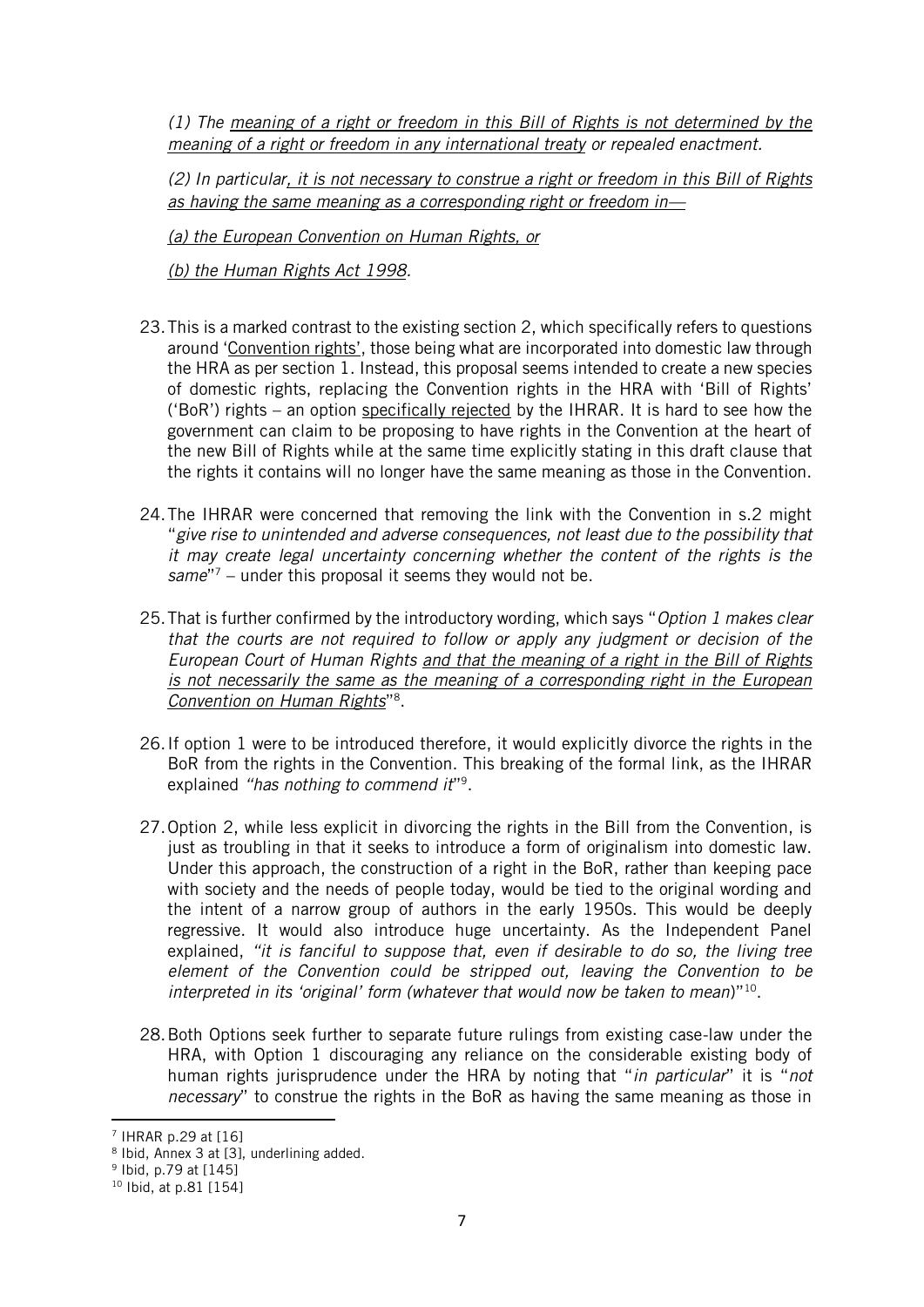the HRA - and Option 2 requiring adherence to precedent on the BoR but giving no mention to precedent from the HRA.

- 29.As Lord Carnwath described this proposal, "*The court is invited in effect to set aside the jurisprudence developed over the years since the HRA came into effect as to the meaning of the various rights, and to start again.*" <sup>11</sup> This seems to fly in the face of the warning of the IHRAR that "*care will be needed to limit the scope for the development of a significant gap between UK and ECtHR rights protection. Any such gap would undermine the HRA's aims and lead to an increasing number of applications, including*  successful applications, brought against the UK before the ECtHR"<sup>12</sup>.
- 30.Section 2 as it exists today in the HRA (as is well known to the point of being considered trite law by human rights law experts) requires Strasbourg case law to be taken into account, but not always to be followed - it is context specific. Since *Horncastle* <sup>13</sup>, in 2009, it has been abundantly clear that there is no 'slavish adherence' to the Strasbourg court. The general starting point, as Lord Neuberger explained in Pinnock<sup>14</sup>, is that, while not bound to follow every decision of the Strasbourg Court:

'*Where…there is a clear and constant line of decisions whose effect is not inconsistent with some fundamental substantive or procedural aspect of our law, and whose reasoning does not appear to overlook or misunderstand some argument or point of principle, we consider that it would be wrong for this Court not to follow that line.*'

31. UK courts can and do depart from Strasbourg decisions where necessary<sup>15</sup>, and also speak where the ECtHR has not yet spoken. As the IHRAR put it, "*The UK Courts can fairly be said to have continued to develop a more confident and flexible approach to ECtHR case law."* Lord Carnwath, retired now from his post on the Supreme Court, recently summarised in extra judicial writing the section 2 'take into account' duty helpfully, as follows<sup>16</sup>:

> *"The domestic courts have interpreted that it a practical way, so that they will normally follow a clear and constant line of decisions, provided that its effect is "not inconsistent with some fundamental substantive or procedural aspect of our law", and its reasoning "does not appear to overlook or misunderstand some argument or point of principle". That approach seems to me an entirely logical reflection of the status of the Strasbourg court, as the final arbiter of the meaning of the Convention, to which the Act gives effect, while recognising that not all its decisions have the same weight, and also the margin of appreciation allowed to the member states. So long as we remain parties to the Convention, and subject to the Strasbourg court, as is intended under the current proposals, the same logic must surely apply"*.

32.He went on to criticise the replacement of section 2 here proposed, in the following terms:

 $11$  Lord Carnwath, Lecture on Human Rights Act reform – is it time for a new British Bill of Rights?, 9 February 2022, https://constitutionallawmatters.org/2022/02/lord-carnwath-lecture-on-human-rights-act-reform-is-it-timefor-a-new-british-bill-of-rights/#\_ftn1.

<sup>12</sup> IHRAR p.78 at [140]

<sup>13</sup> *R v Horncastle* [2009] UKSC 14; [2010] 2 WLR 47,

<sup>14</sup> *Pinnock v Manchester City Council* [2010] UKSC 45 at [48]

<sup>15</sup> See for example, *R (Hallam) v Secretary of State for Justice* [2019] UKSC 2; [2020] AC 279

<sup>16</sup> [https://constitutionallawmatters.org/2022/02/lord-carnwath-lecture-on-human-rights-act-reform-is-it-time-for-a](https://constitutionallawmatters.org/2022/02/lord-carnwath-lecture-on-human-rights-act-reform-is-it-time-for-a-new-british-bill-of-rights/#_ftn1)[new-british-bill-of-rights/#\\_ftn1](https://constitutionallawmatters.org/2022/02/lord-carnwath-lecture-on-human-rights-act-reform-is-it-time-for-a-new-british-bill-of-rights/#_ftn1)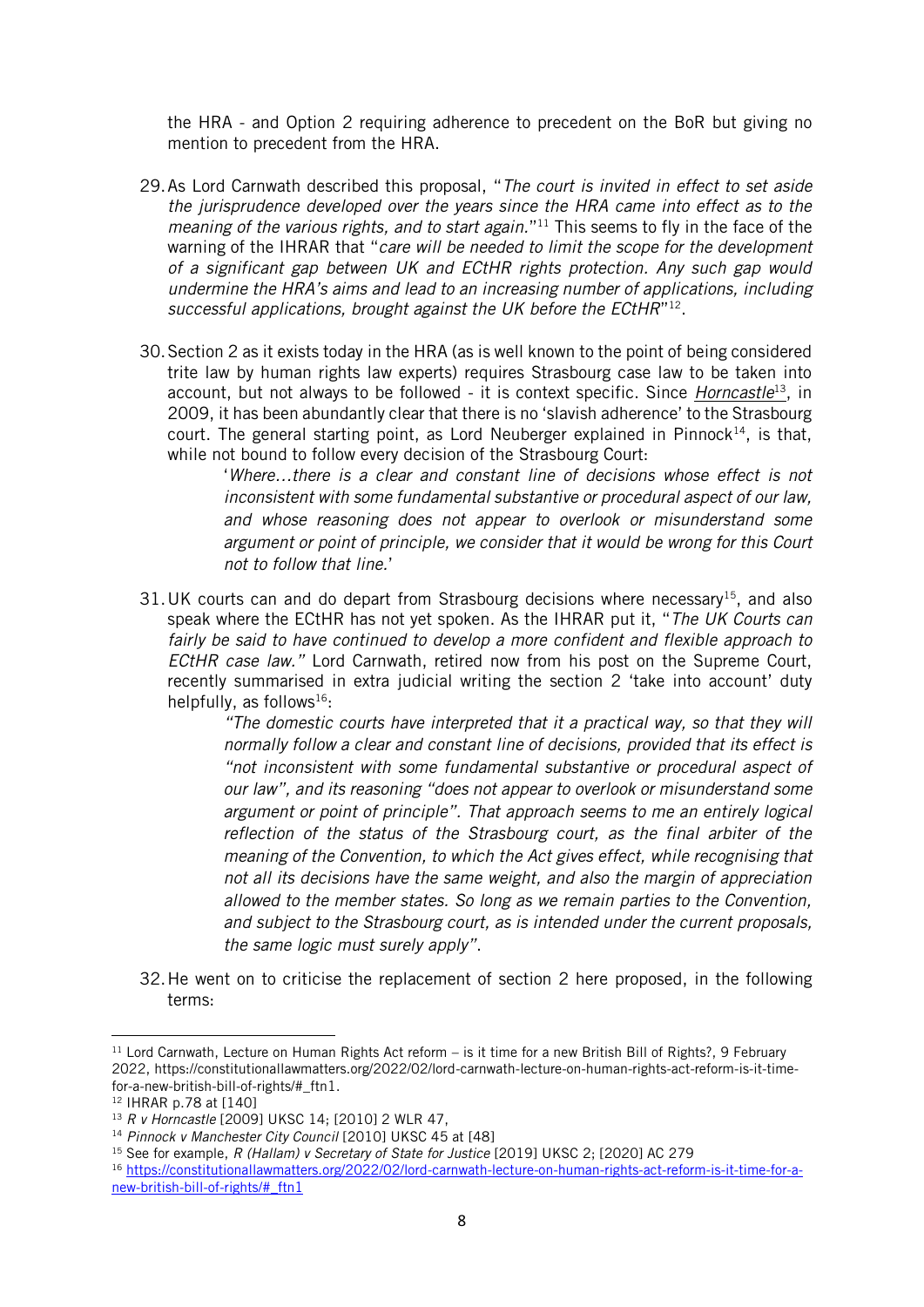*"The proposed replacement of section 2 in the consultation paper compounds the problem. The court is invited in effect to set aside the jurisprudence developed over the years since the HRA came into effect as to the meaning of the various rights, and to start again. In doing so it is not required to give particular weight to decisions of the Strasbourg court, or even of the UK courts, on the meaning of the Convention rights, but can draw as it thinks fit from the case law of countries round the world and from international law. The court is given no assistance as to which if any it should prefer, or by what criterion. I confess that, as a judge trying to interpret the will of Parliament, I would come close to despair. Nor can I see how offering that degree of choice to the courts is expected to curb the judicial activism of which the paper complains, still less to advance the stated objective of promoting greater certainty. That particular proposal must surely not be allowed to get off the ground".* 

33.Presumably, the intent behind the proposed change must be to encourage decisions where the Courts interpret BoR rights in a way that is less protective, or at best different, than Strasbourg. This is not only regressive, but deeply troubling, and likely to increase confusion and uncertainty, rather than improve it. Moreover, while the UK remains a member of the Convention and there is therefore still an international obligation on the UK to guarantee those rights in its jurisdiction, and a right of individual petition, it is likely to return us to the pre-2000 position with increased applications against the UK in Strasbourg, and a reduction in effective rights standards in the UK. Without the clarity of section 2, as Caolifhionn Gallagher QC explained to the Joint Committee on Human Rights, while the UK remains a member of the Convention:

> "*you will be back to the pre-2000 route of individuals having to spend many years, sometimes decades, enforcing their rights in Strasbourg, the UK having the international embarrassment of losing a case in Strasbourg in those circumstances, and then a long period of delay before there is implementation. That is not certainty or coherence and does not respect the rights of victims and others who are entitled to human rights."<sup>17</sup>*

- 34.There is an incoherence at the heart of these proposals and this one in particular. They appear designed to seek a way to remain in the Convention (given the appalling international consequences withdrawal would have and its impact on, inter alia, the Belfast/Good Friday Agreement and EU agreements) while avoiding having to actually abide by it. Regression, uncertainty and a weakening of the protections guaranteed to all within the jurisdiction of the UK appear the likely impact of these proposals for section 2.
- 35.We are therefore wholly opposed to the proposed changes to section 2.

#### The position of the Supreme Court

Question 2: The Bill of Rights will make clear that the UK Supreme Court is the ultimate judicial arbiter of our laws in the implementation of human rights. How can the Bill of Rights best achieve this with greater certainty and authority than the current position?

<sup>&</sup>lt;sup>17</sup>Joint Committee on Human Rights Oral evidence: Human Rights Act reform, HC 1033 Wednesday 9 February 2022 <https://committees.parliament.uk/oralevidence/3436/pdf/> p.15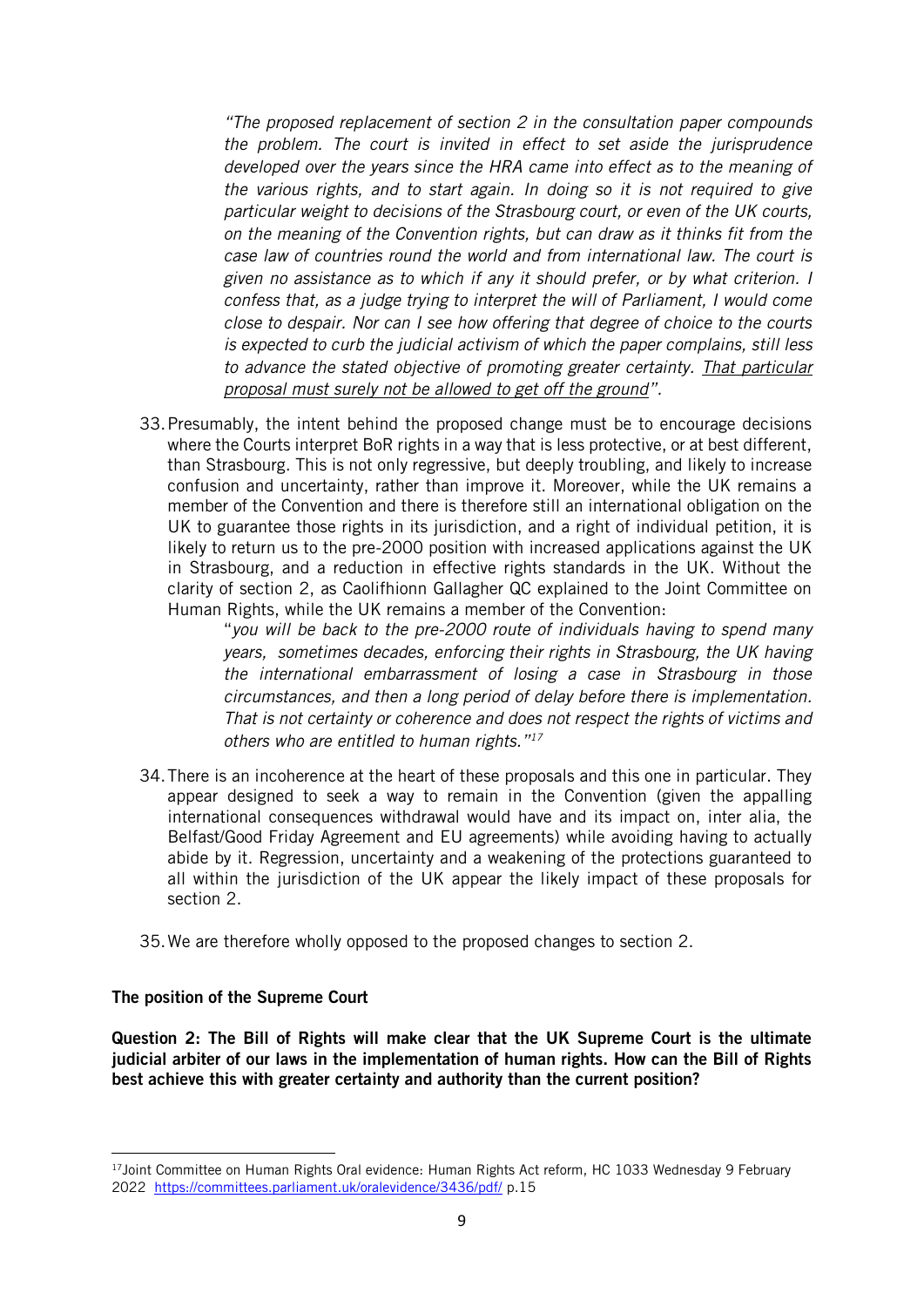- 36.Again it is difficult to discern the true intention of the question (which again appears misleading). The UK Supreme Court is already the ultimate judicial arbiter of our laws in the implementation of human rights. The authority and certainty of that position is clear. The UKSC does not slavishly follow Strasbourg, and departs from its judgments where there is good reason to do so. The suggestion that this approach has *"resulted in the supremacy of the UK Supreme Court being undermined by Strasbourg"* is simply wrong, and no evidence to this effect is provided.
- 37.The true underlying concern here appears, from paragraph 201, to be less with Strasbourg binding the Supreme Court, than with the government's belief that the domestic Courts are overstepping their institutional competence – with the intent being to legislate for certain areas of policy making to be protected from review. In that paragraph, views are invited on a proposal (not referenced in the consultation question) that there should be statute setting out matters that "*fall outside the institutional competence of the UK courts*". As the consultation notes, this was considered and specifically rejected by the IHRAR. It discussed a so-called 'margin of discretion' – the space where the domestic Courts recognise that in some matters in an individual case, particular deference should be paid to the view of the executive, or questions left to parliament<sup>18</sup>. In A v Secretary of state for the Home Department, for example, the Court described this as follows:

"*The more purely political (in a broad or narrow sense) a question is, the more appropriate it will be for political resolution and the less likely it is to be an appropriate matter for judicial decision. The smaller, therefore, will be the potential role of the court. It is the function of political and not judicial bodies to resolve political questions. Conversely, the greater the legal content of any issue, the greater the potential role of the court, because under our constitution and subject to the sovereign power of Parliament it is the function of the courts and not of political bodies to resolve legal questions.<sup>19</sup>"*

38.Lord Hoffman, however, was clear that this is perhaps better conceived of as the proper observance of legal principles $20$ :

> *"although the word 'deference' is now very popular in describing the relationship between the judicial and the other branches of government, I do not think its overtones of servility, or perhaps gracious concession, are appropriate to describe what is happening...[The courts'] allocation of decision-making power is [not] a matter of courtesy or deference...The allocation of...decision-making responsibilities is based upon recognised principles. The principle that the independence of the courts is necessary for a proper decision of disputed legal rights or claims of violation of human rights is a legal principle...On the other hand, the principle that majority approval is necessary for a proper decision on policy or allocation of resources is also a legal principle. Likewise, when a court decides that a decision is within the proper competence of the legislature or executive, it is not showing deference. It is deciding the law."*

39.Further guidance as to the approach of the Courts on competence is set out in *Nicklinson<sup>21</sup> .* It is not the case, however, that there are fixed areas outside the

<sup>18</sup> See for example the decision *in R (SC, CB and 8 children) v Secretary of State for Work and Pensions* [2021] UKSC 26; [2021] 3 WLR 428

<sup>19</sup> *A v Secretary of State for the Home Department [*2004] UKHL 56; [2005] 2 AC 68 at [29].

<sup>20</sup> *R (ProLife Alliance) v British Broadcasting Corporation* [2004] 1 AC 185, [75]-[76], underlining added

<sup>21</sup> *R (Nicklinson) v Ministry of Justice* [2014] UKSC 38; [2015] AC 657.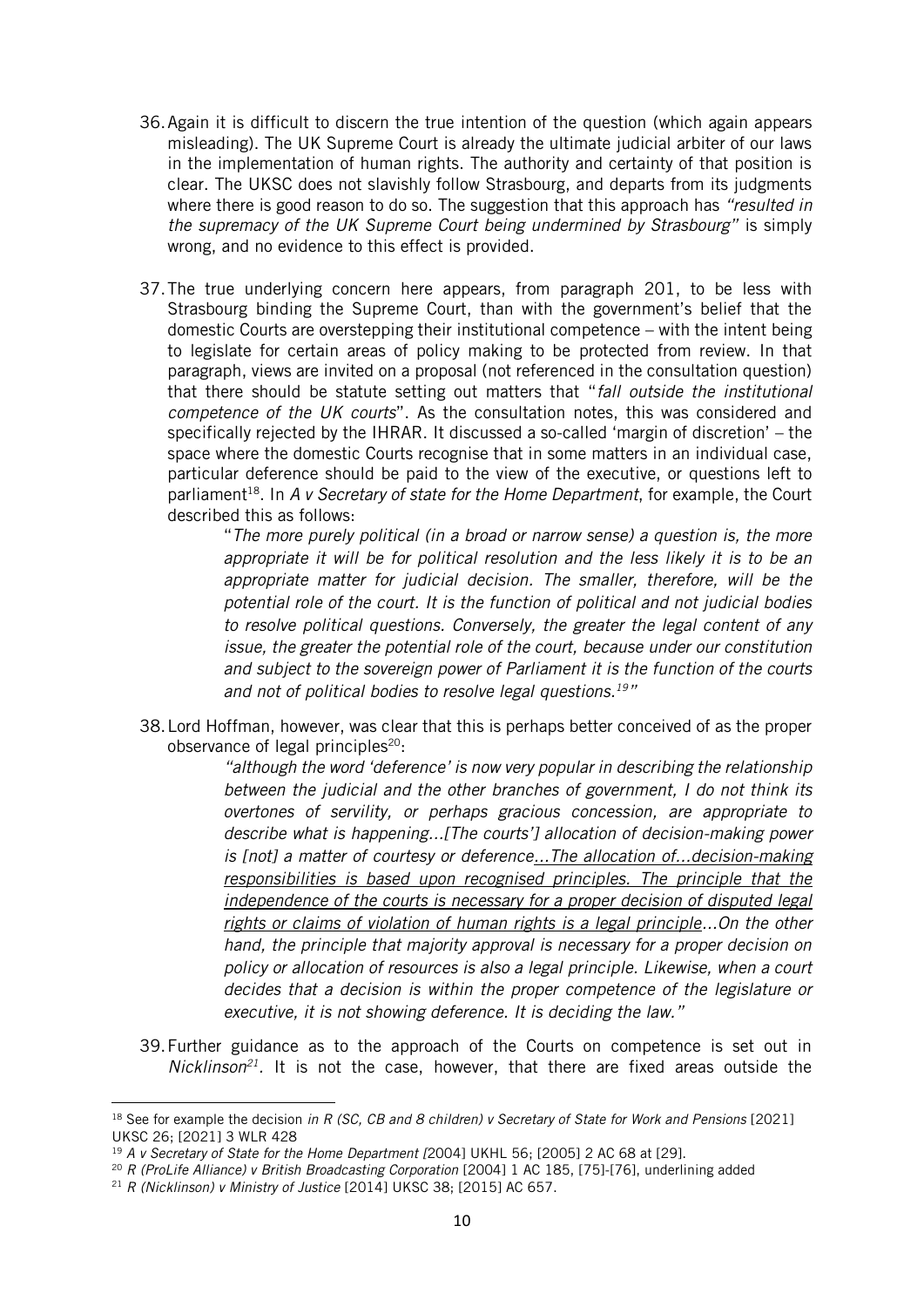institutional competence of the courts, and that is as it should be. An automatic and total deferral to the Executive on such matters as national security would risk very severe human rights consequences. Even where significant deference is considered to be appropriate, the Courts must still carefully consider the issues before it and decide what weight to give the Executive's view. The IHRAR specifically considered and rejected the recommendation of Policy Exchange, for example, that the HRA should be amended to say that legislation or state acts could not be held incompatible with rights if the Strasbourg court was likely to hold that they fell within the UK's margin of appreciation. It also specifically considered and rejected the precise proposal put forward here to legislate for matters falling outside the competence of the courts (in effect, an ouster clause). It noted that there is:

"*nothing remarkable with regard to concern as to individual decisions. From time to time, that is bound to happen – and, in a democracy, a degree of tension between the Branches of the State is not necessarily unhealthy. It is, indeed, inherent in a common law system. It does not at all follow from such concern that the legislative solution canvassed in the recommendation under consideration* rights *is an appropriate response<sup>22</sup>*

*…That Parliamentary Sovereignty means that Parliament can legislate as it chooses, does not make it wise to do so. By (at the least) appearing to promote a curtailment of the powers of the Courts in favour of the other two Branches of the State, the proposal risks damage to the UK Justice System91. Moreover, no persuasive case has been advanced that UK Courts have been routinely or even frequently determining matters within the UK's margin of appreciation that should best have been allocated to the other Branches of the State. To the contrary, as discussed above and in Chapter Two, the Courts have overall (if, inevitably, not always) demonstrated caution in drawing the line between matters that are for them to determine and matters best left to Parliament and Government as a matter of relative institutional competence*<sup>23</sup>

…*Removing specific areas from the ambit of the HRA would, however, tend to do no more than increase applications against the UK to the ECtHR. It would thus frustrate the central aim of the HRA, and Convention itself: to have Convention rights determined in the UK. It would also ensure that any analysis carried out by the ECtHR of the UK's approach to the issue was not fully informed by the UK Courts' analysis of it, a factor which plays an important role in determining the ambit of the margin of appreciation. This version of the option thus has no positive benefit and serious drawbacks of the same nature as those found in the proposal for statutory reform rejected above*" (p130 at 56)

40.That is a wholly unsurprising conclusion. It is one Amnesty International UK agrees with. The judiciary already exercise considerable restraint. To seek to place entire areas of policymaking outside the reach of the courts would be a wholly improper tipping of constitutional power towards the Executive.

#### Trial by Jury Question 3: Should the qualified right to jury trial be recognised in the Bill of Rights? Please provide reasons.

41.Amnesty International UK has no strong view on this proposal.

<sup>22</sup> *(p.126 at44)*

 $23$  (p.129 at 53) underlining added here and throughout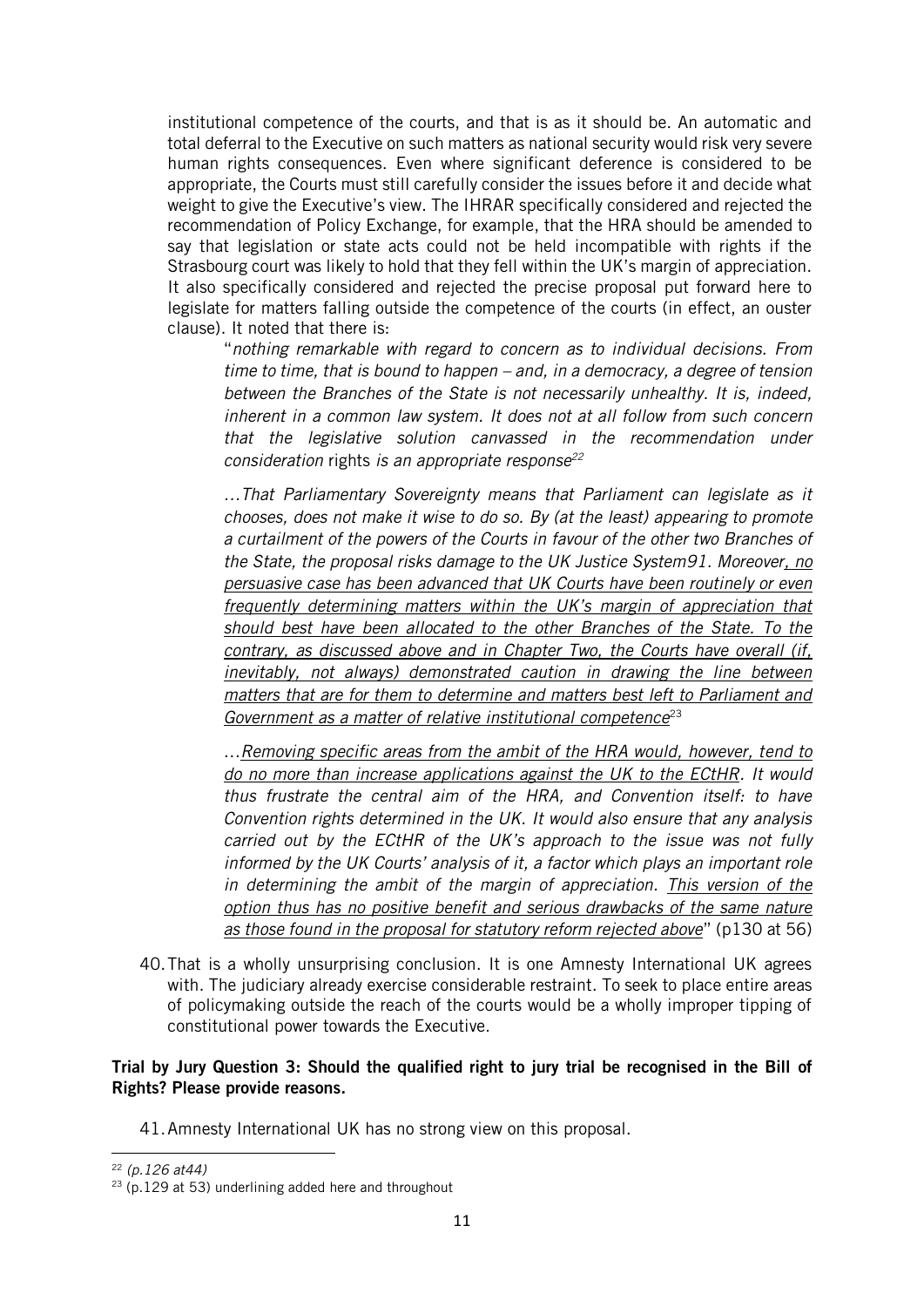- 42. As an international human rights organisation Amnesty International does not have a particular position on jury trials. States are entitled to operate different criminal justice systems. What matters is that trials are conducted within minimum standards of fairness.
- 43.While there is no express right to a jury trial in the ECHR, jury trials as operated in the UK have been found to be in accord with the Article 6 fair trial standards by the ECtHR.<sup>24</sup>
- 44.If the government wish to further promote or protect jury trials it is of course free to do so. However, we would note that the HRA/ECHR does not in any way impede jury trials and it is not necessary to reform or replace the HRA in order to further promote jury trials. The real threat to the criminal justice system comes from the huge backlog in cases, exacerbated by the pandemic but caused by chronic underinvestment in both court infrastructure and the legal aid system.<sup>25</sup>

#### Freedom of Expression

## Question 4: How could the current position under section 12 of the Human Rights Act be amended to limit interference with the press and other publishers through injunctions or other relief?

- 45.This is not an issue that Amnesty International has focussed on in the UK, and so we will leave it to others with greater specialism to comment in detail.
- 46.We would only note that HRA section 12 as currently drafted already provides enhanced protection for the freedom of expression of the press and other publishers, but that this is appropriately balanced against individuals' rights to privacy as set out in Article 8. The courts have devised a coherent and widely understood framework for determining issues where the two rights come into tension with each other, and there does not seem merit, to us, in disturbing this balance. Certainly the consultation does not make a convincing case for doing so.
- 47.We would also caution against seeing Article 10 rights, as protected by section 12, as necessarily always being in conflict with Article 8. As the Parliamentary Joint Committee on Human Rights has heard in evidence sessions on this topic, Article 8 also protects the privacy rights of journalists and others who are pursuing controversial stories that powerful figures would like to see suppressed. This is particularly the case with regards to instances where journalists face intimidation through the state or other entities accessing private information about them and the threat of private information about them being divulged.<sup>26</sup>

## Question 5: The government is considering how it might confine the scope for interference with Article 10 to limited and exceptional circumstances, taking into account the

<sup>26</sup> See eg Caoilfhionn Gallagher QC, Joint Committee on Human Rights Oral evidence: Human Rights Act reform, HC 1033 Wednesday 9 February 2022, p. 32<https://committees.parliament.uk/oralevidence/3436/pdf/>

<sup>&</sup>lt;sup>24</sup> See eg Twomey, Cameron and Guthrie y, the United Kingdom

<sup>&</sup>lt;sup>25</sup> See eg Barry Godfrey, Jane C Richardson, Sandra Walklate, The Crisis in the Courts: Before and Beyond Covid, *The British Journal of Criminology*, 2021;, <https://doi.org/10.1093/bjc/azab110>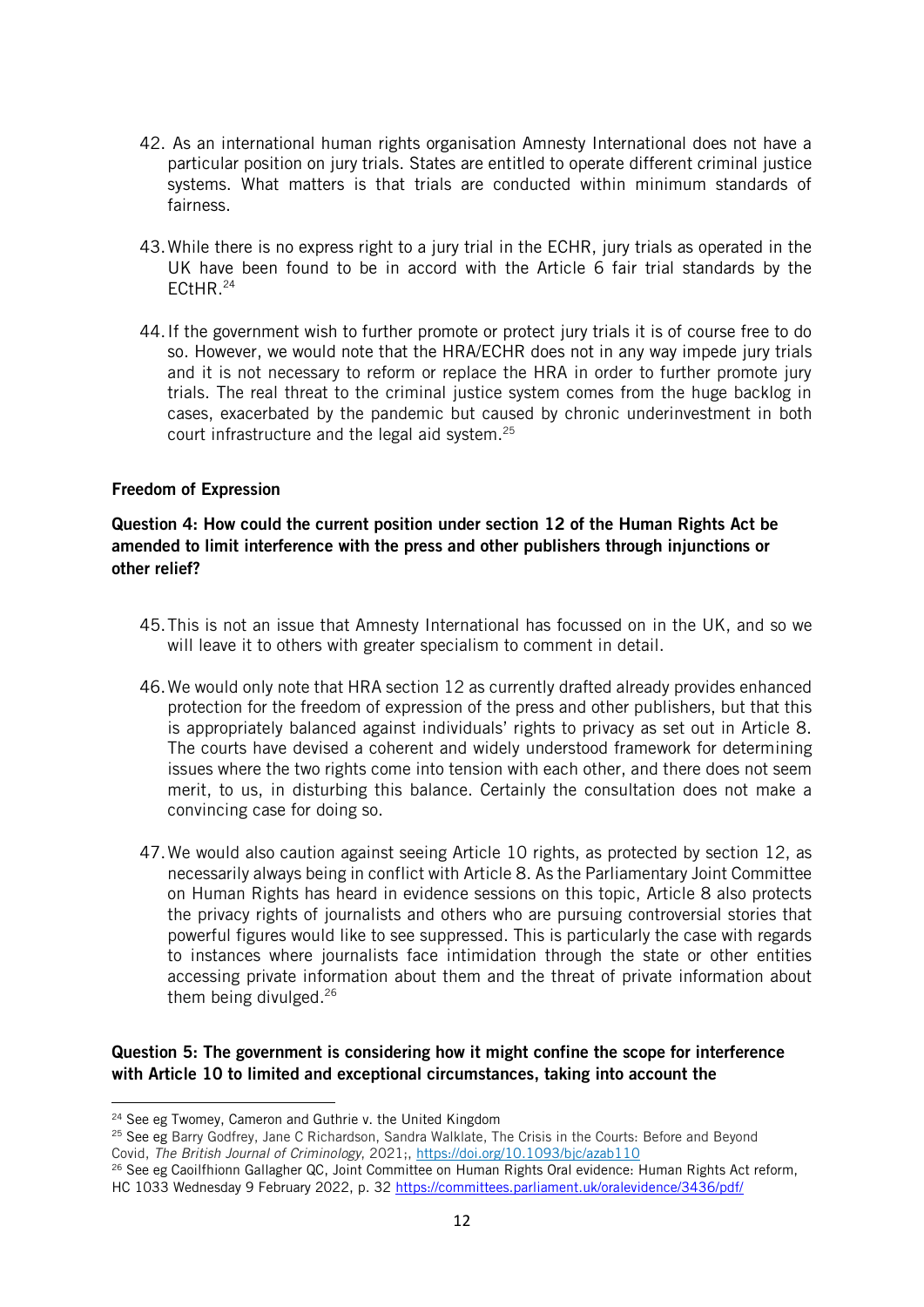considerations above. To this end, how could clearer guidance be given to the courts about the utmost importance attached to Article 10? What guidance could we derive from other international models for protecting freedom of speech?

48.As per our previous answer, this has not been an area of particular focus for us in the UK and so we will limit our response. We would only reiterate that the rights to privacy which the consultation contrasts with the media's rights to expression, are entirely legitimate. We do not accept any premise that seeks to cast them as spurious or repressive. Clearly freedom of expression is also a fundamental right and it is correct that it is protected, however in general it is our view that this is adequately covered by the way the HRA and the courts currently operate. A reasoned assessment of where the balance lies between the two rights, based on the specific facts of the case, is a far more coherent way of making a rights adjudication than imposing an artificial weight on the scales, as this proposal would appear to suggest.

## Question 6: What further steps could be taken in the Bill of Rights to provide stronger protection for journalists' sources?

- 49.The protection of journalists' sources is clearly an integral part of both a functioning media landscape and, moreover, the right to freedom of expression. In its General Comment 34 on Freedoms of Opinion and Expression in the International Covenant on Civil and Political Rights, the UN Human Rights Council have noted that, '*The Covenant embraces a right whereby the media may receive information on the basis of which it can carry out its function*' and '*States parties should recognize and respect that element of the right of freedom of expression that embraces the limited journalistic privilege not to disclose information sources.*' <sup>27</sup> While the government's apparent interest in greater protections for journalists' sources is of course welcome, it is difficult to see commitment to this principle in either the consultation or wider government conduct.
- 50.There is no discussion of the issue of journalists' sources in the consultation document at all, beyond the question itself. It was also not an issue that the IHRAR was asked to comment on. Thus there is no sense of the government's intentions in this regard, or what resources or political capital might be dedicated to pursuing it. Instead, all that is provided is an open-ended question with which, given the likely multiplicity of responses it will receive, there is no guarantee of any substantive engagement. It is also notable that, given that this is an MoJ consultation, the most serious governmental threats to journalism and journalists sources are not under the control of the MoJ at all, but instead derive from other government departments, particularly the Home Office. This makes the questionable extent of the commitment to this principle, in terms of resources and political capital, all the more important. If the MoJ is serious about pursuing this issue, it will need to engage in a concerted and detailed way with other government departments, starting with the Home Office.
- 51.As one example, which will also be discussed below in our answer to question 7, the Home Office is currently in the process of developing reforms to the Official Secrets Act 1989.<sup>28</sup> If the proposals consulted on are pursued these would represent very serious threats to both journalists and their sources. Of particular concern are the hugely

<sup>28</sup> See Home Office Consultation, 'Legislation to Counter State Threats', <https://www.gov.uk/government/consultations/legislation-to-counter-state-threats>

<sup>&</sup>lt;sup>27</sup> UN Human Rights Committee, General comment No. 34 Article 19: Freedoms of opinion and expression, 12<sup>th</sup> September 2011[, https://www2.ohchr.org/english/bodies/hrc/docs/gc34.pdf](https://www2.ohchr.org/english/bodies/hrc/docs/gc34.pdf)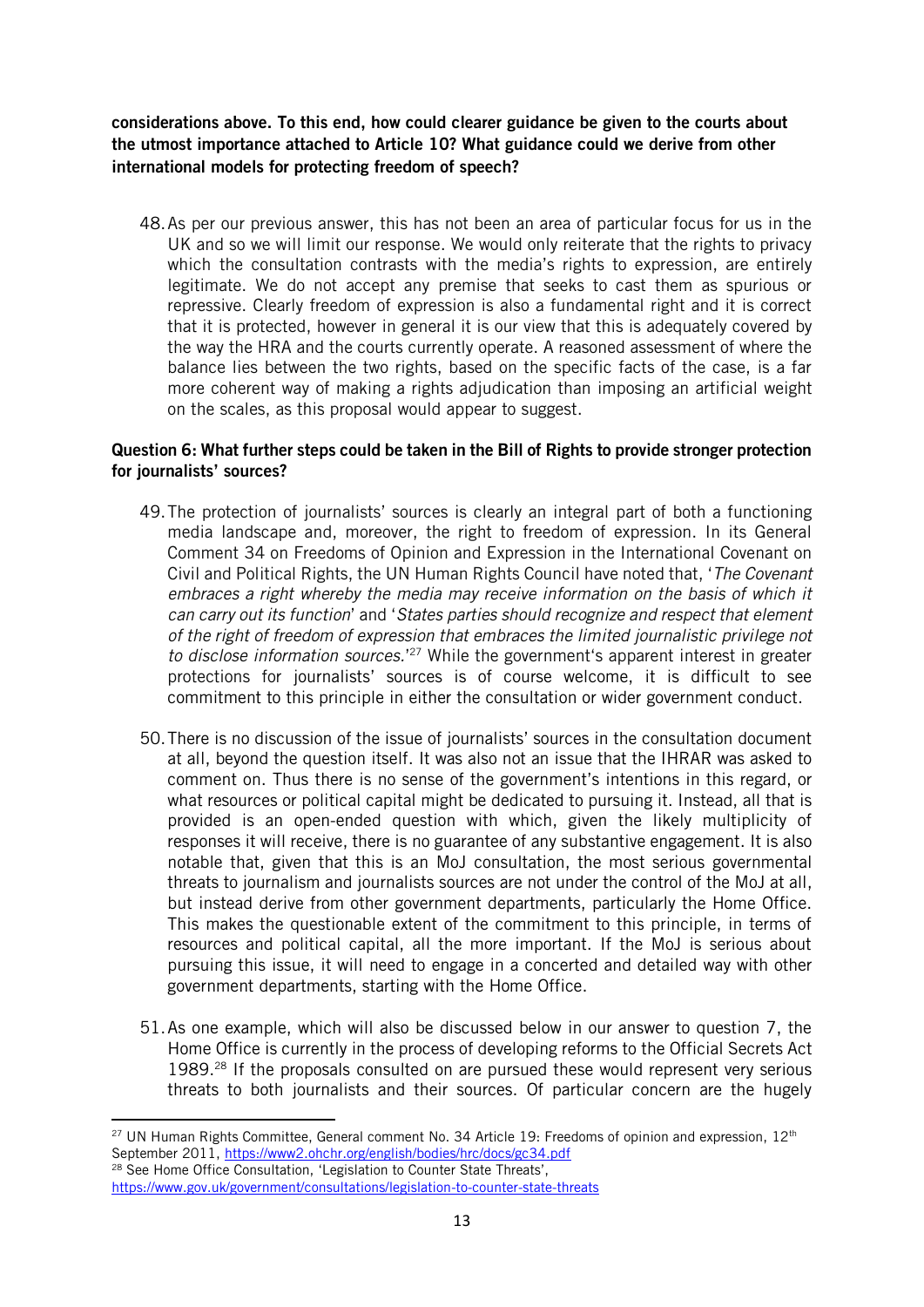increased prison sentences for divulging information encompassed by the Act and the absence of a public interest exemption for prosecution.<sup>29</sup> Governments should never bring criminal proceedings or otherwise penalise individuals who, while under an obligation of confidentiality or secrecy, reveal information about human rights abuses for conscientious reasons and in a responsible manner. Moreover, other people, including journalists, who communicate information about human rights abuses should never be subjected to such measures. The same applies as a general rule to revealing or communicating information about other matters of public interest.

52.If the government wishes to bring in protections for journalists and journalists' sources against the harmful effects of proposals such as these, then that would of course be welcome. However, it is not necessary to revise or replace the Human Rights Act to do this. It also does not seem a sensible use of government time and resources for one department of government to be legislating to counteract the harmful rights-violating effects of another department's policies. Far better, it seems to us, for proposals like those on the Official Secrets Act to simply be scrapped.

#### Question 7: Are there any other steps that the Bill of Rights could take to strengthen the protection for freedom of expression?

- 53.Major threats to freedom of expression in the UK derive from the government's current legislative programme.
- 54.The Police, Crime, Sentencing and Courts Bill (PCSC Bill) constitutes a major attack on the right to protest, a primary form of political expression. It includes noise-based restrictions on protests; introduces overly broad terms like 'serious unease' as a basis for prohibiting protests; makes people liable for breaching a condition on a protest that they merely 'ought to have known' about, rather than actually knew about; and increases sentences for such breaches to ten years in prison.<sup>30</sup>
- 55.The government's proposed reforms to the Official Secrets Act included drastically increasing the maximum sentences for journalists and sources publishing leaked material covered by the Act, from two to fourteen years imprisonment. This was justified by equating journalism with the most serious forms of espionage. The proposals also rejected the recommendation of the Law Commission to introduce a public interest defence.<sup>31</sup>
- 56.Despite criticism from the parliamentary joint committee on the Online Safety Bill, the current draft still contains a section which creates a vaguely worded new category of "harmful content", for adults, which while not being illegal would be subject to censorship powers ultimately controlled by the Secretary of State. The bill also threatens to erode end-to-end encryption, a vital tool for journalists, activists, lawyers and other human rights defenders.<sup>32</sup>

<sup>&</sup>lt;sup>29</sup> Home Office Consultation, 'Legislation to Counter State Threats'. <https://www.gov.uk/government/consultations/legislation-to-counter-state-threats>

<sup>&</sup>lt;sup>30</sup> See Police, Crime, Sentencing and Courts Bill,<https://bills.parliament.uk/bills/2839>

<sup>&</sup>lt;sup>31</sup> Home Office Consultation, 'Legislation to Counter State Threats', <https://www.gov.uk/government/consultations/legislation-to-counter-state-threats>

<sup>&</sup>lt;sup>32</sup> Department for Culture, Media and Sport, Draft Online Safety Bill, <https://www.gov.uk/government/publications/draft-online-safety-bill>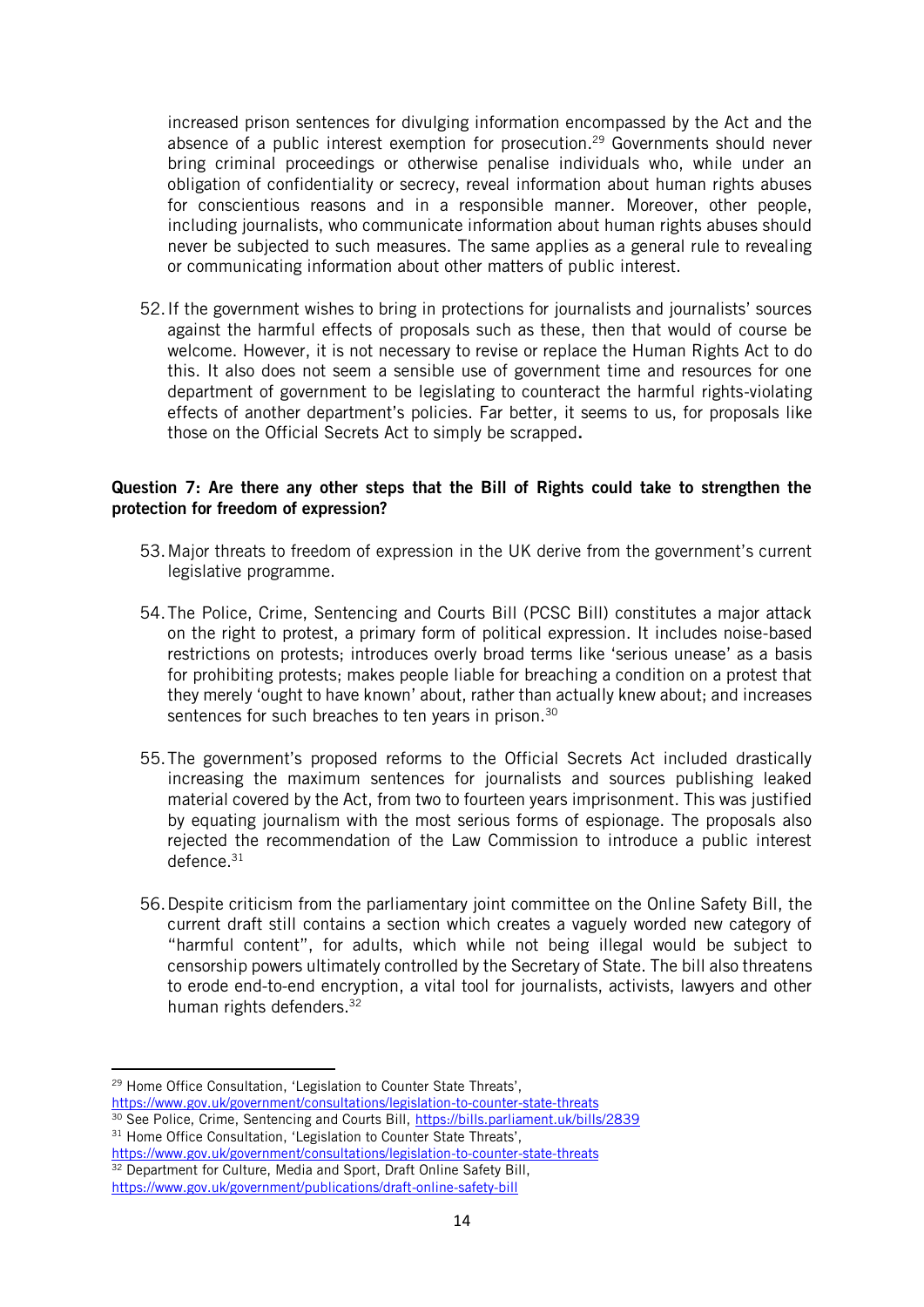57.If it is serious about protecting freedom of expression in the UK, rather than pursuing unnecessary reforms to the Human Rights Act the government would be better off spending its time on revising its plans in these areas.

## II. Restoring a sharper focus on protecting fundamental rights

#### A permission stage for human rights claims

Question 8: Do you consider that a condition that individuals must have suffered a 'significant disadvantage' to bring a claim under the Bill of Rights, as part of a permission stage for such claims, would be an effective way of making sure that courts focus on genuine human rights matters? Please provide reasons.

- 58.This question appears to start from the entirely misleading and unevidenced premise that there are significant numbers of non-genuine human rights cases being argued in the Courts - whether public law or civil matters, or whether relied on in (for example) a criminal matter. It does not, however explain what these 'non genuine' cases are, or provide any evidence rather than rhetoric to establish this is the case. No persuasive examples are given of the supposed frivolous cases before the courts that are complained of. There is no data provided that would assist in understanding the government's concern. It is therefore unclear what mischief the government seeks to prevent, other than the provision of access to justice for human rights abuses at all. What "*devalues the concept of human rights"*, is a government seeking to reduce them to second class protections in law.
- 59.In truth, there are already strict tests before a human rights claim can be brought, as well as multiple practical and legal hurdles which often actually prevent access to justice (including post-LASPO restrictions on legal aid, tight limitation periods and more). The justice gap is likely to worsen when the Judicial Review and Courts Bill passes and remedies are weakened (including for human rights matters) to the point of no individual benefit for a winning claimant (introducing a presumption in favour of prospective only quashing orders).
- 60.It is unclear which type of claims these consultations are referring to at all. Judicial review claims already have a permission stage for claims to filter out unmeritorious cases. Claimants must satisfy a Judge on application that there is "*an arguable ground for judicial review which has a realistic prospect of success*", that they have sufficient interest in the matter and that it is not "*highly likely that the outcome for the claimant*  would not have been substantially different if the conduct complained of had not *occurred*". Other refusal reasons include undue delay, availability of alternative remedies or the claim becoming academic. This filters out claims (and individual grounds within it) that do not have sufficient merit to proceed (and represents a recent tightening of the test). It is also necessary in human rights claims, to establish victimhood before damages can be awarded (section 7 HRA). This is a tighter test than the usual one for standing in judicial review, making such claims already more difficult to bring than others. In the county court, not only must victimhood also be established, but there are numerous strike out provisions for cases which have no reasonable prospects of success or are abusive, or of such limited value that they are "*not worth*  the candle"<sup>33</sup>.

<sup>33</sup> *Jameel v Dow Jones and Co* [2005] EWCA Civ 75.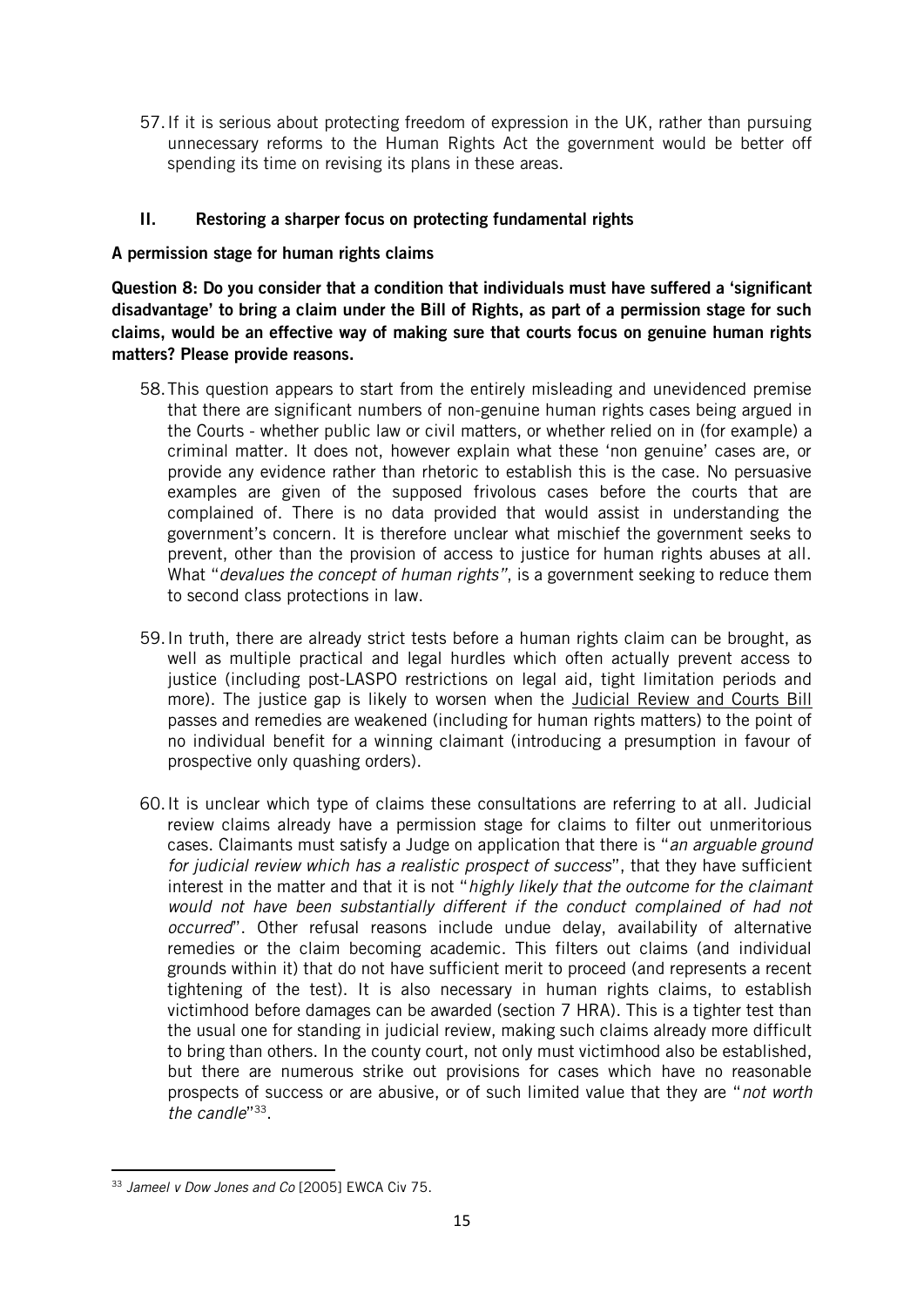- 61.Introducing a separate and distinct additional permission stage for human rights claims would add yet another hurdle to access to justice, and risks undermining an important tool for holding the state to account for public wrongs. It would also mean relegating human rights to a special inferior subset of legal protections to all else in domestic law. Equality Act 2010 claims, for example, would in contrast proceed as normal, despite often covering similar ground, while human rights cases would have to also prove '*significant disadvantage'*. This is to dimmish and degrade human rights protections, making them an "*inferior sort of claim*" 34 .
- 62.It is also entirely unclear what this test would mean, and how it would be interpreted in the myriad different individual contexts of human rights abuses. There is a vast different between, for example, between establishing a case as 'trivial' (as Lord Wolfson tried to present those cases which it would weed out<sup>35'</sup>) and having to prove 'significant disadvantage'. It would lead to inconsistency, confusion and satellite litigation that would unnecessarily swallow up court time and public funds to resolve a problem which does not exist. It is also unclear how it would work in practice, including when (for example) a human rights defence is raised to a criminal charge.
- 63.All human rights abuses should be appropriately remedied. That is not only a requirement of article 13 of the ECHR, but fundamental to being a rights respecting state.
- 64.The comparison with Article 35 of the ECHR is entirely inapt. That is an international, not domestic court, which applies that test sparingly and with claims before it having already had to exhaust domestic remedies. Moreover, to introduce that test in domestic cases would (as with so many of the suggested changes in this consultation) yet again result in individuals whose rights have been violated but fail some vague domestic notion of 'significant disadvantage' being denied access to justice and having to go to Strasbourg to achieve it, widening the gap between domestic and international rights protection.
- 65.Amnesty International UK oppose the introduction of an additional hurdle for human rights claims in this way, and believe it would place a significant and unjustified hurdle in the way of access to justice for human rights violations, tilting power towards an overbearing state so as to shield it from accountability, as well as relegating human rights law to second class status.

#### Question 9: Should the permission stage include an 'overriding public importance' second limb for exceptional cases that fail to meet the 'significant disadvantage' threshold, but where there is a highly compelling reason for the case to be heard nonetheless? Please provide reasons.

66.As explained in question 8, there should not be an additional permission stage for human rights cases. As such, there is no need for an overriding public importance limb (particularly given that human rights cases will often be about minority rights, and existence of violation already assessed by looking at the proportionality of interference given the legitimate, public interest, aim in question). This test, two part or otherwise, would limit access to justice, water down effective human rights protection, and place

<sup>34</sup> Evidence from Elizabeth Prochaska to the JCHR, https://committees.parliament.uk/oralevidence/3436/pdf/ p.24

 $35$  Lord Wolfson to an HRA Consultation round-table,  $4<sup>th</sup>$  March 2022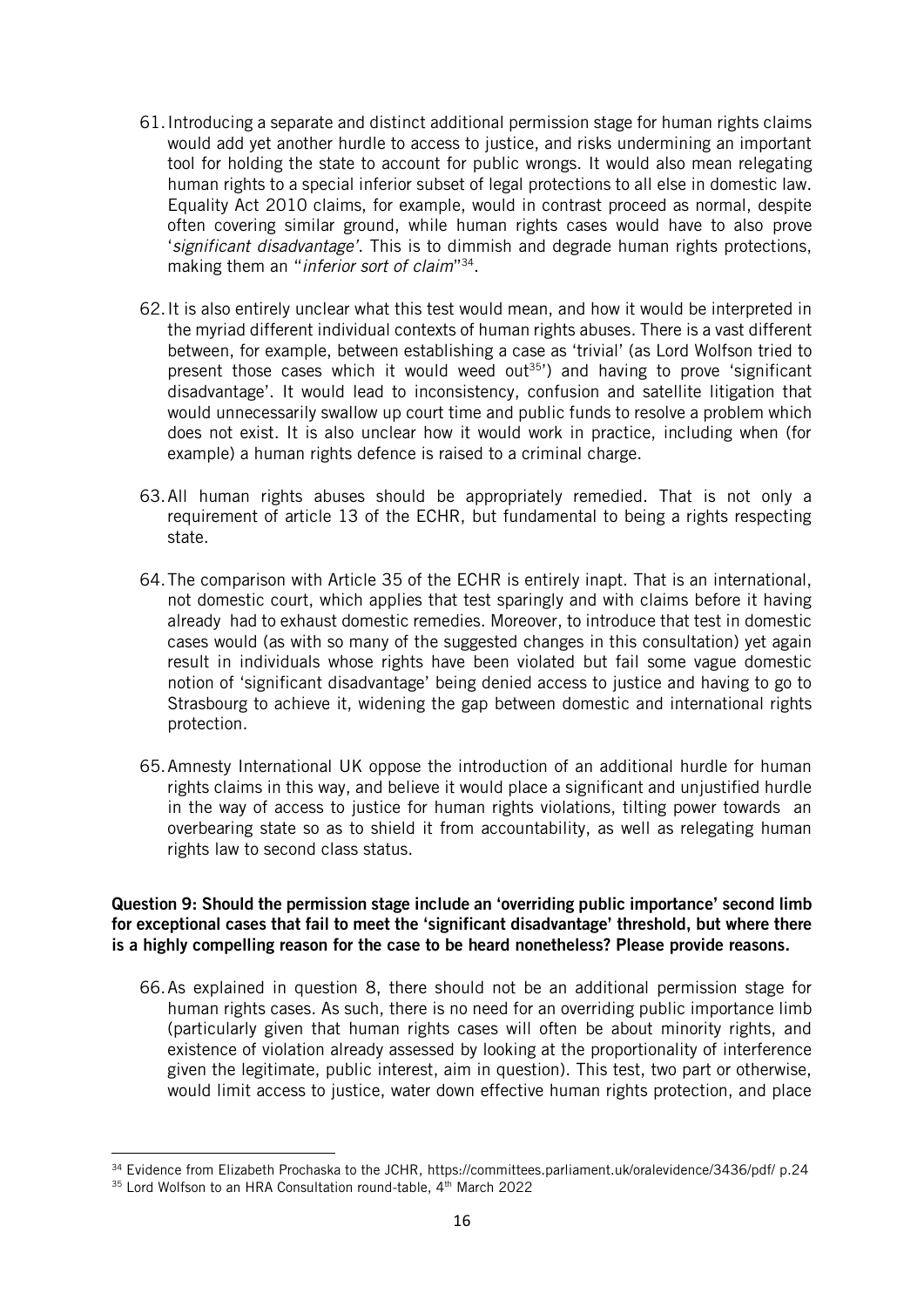the UK in serious conflict with the requirement to ensure effective remedies for all human rights violations in its jurisdiction.

#### Judicial Remedies: section 8 of the Human Rights Act

#### Question 10: How else could the government best ensure that the courts can focus on genuine human rights abuses?

- 67.As set out in question 8, there is no proper evidence in this consultation or elsewhere to suggest there is currently a problem of non genuine human rights cases flooding the Courts. As such, there is no need for any further restrictions on human rights cases. What would help the courts ensure they can focus on genuine human rights abuses would be to remove the barriers which already exist for those cases reaching the courts at all. That would include, for example, rolling back the LASPO changes to legal aid, to reverse the two -tier justice system these have created. Even more productive in reducing the number of human rights cases overall would be to improve the quality of public decision making, ensuring that authorities are aware of and able to act compatibly with people's rights. Seeking instead to restrict access to justice when that happens, as these proposals would do, is to diminish the accountability of the state and introduce systematic injustice.
- 68.This question is again something quite different and more specific than the drafting indicates. The text around it introduces a proposal that would "*require applicants to pursue any other claims they may have first, either so that rights-based claims would not generally be available where other claims can be made, or in advance of any rights argument being considered, to allow the courts to decide whether the private law claims already provide adequate redress.*"
- 69.Legislating to block legitimate claims of human rights violations is wholly improper. It is not for the state to dictate when an individual may rely on their rights in challenges brought against it. Genuine human rights claims would, under this proposal, either be entirely unheard, or only allowed to be brought if other claims do not give (the same vague test used in the presumption in favour of prospective only orders in the Judicial Review and Courts Bill) '*adequate redress'*. This proposal would introduce significant uncertainty, and injustice. Individuals would not be able to have their claim heard. There would likely, again, be a mismatch between the need for the UK state to provide an "*effective remedy"* for human rights abuses under Strasbourg Article 13, and what is actually considered domestically. The two tests do not appear to be the same, and would require lengthy complex litigation to resolve.
- 70.It is also utterly unclear how this could be sensibly suggested as a solution even to the mythical problem of 'trivial' claims and 'bad' claimants. A human rights claim, is a human rights claim. If it is properly made and sound, the courts will hear it. If not, they will strike it out – under existing powers (where at the permission stage of judicial review, or using the civil courts strike out powers). It is difficult to see how preventing human rights cases being brought at all, for all people, or seeking to cut down on cases by providing a less protective type of justice and claiming it is an adequate alternative, would have any impact on supposed abuses of the system (which in any event do not get heard), by stopping any such cases being even introduced – if the perceived problem is before the court gates, then presumably it will still exist in this different form. If the perceived problem is that Courts are hearing 'bad' cases, then unless it is conceded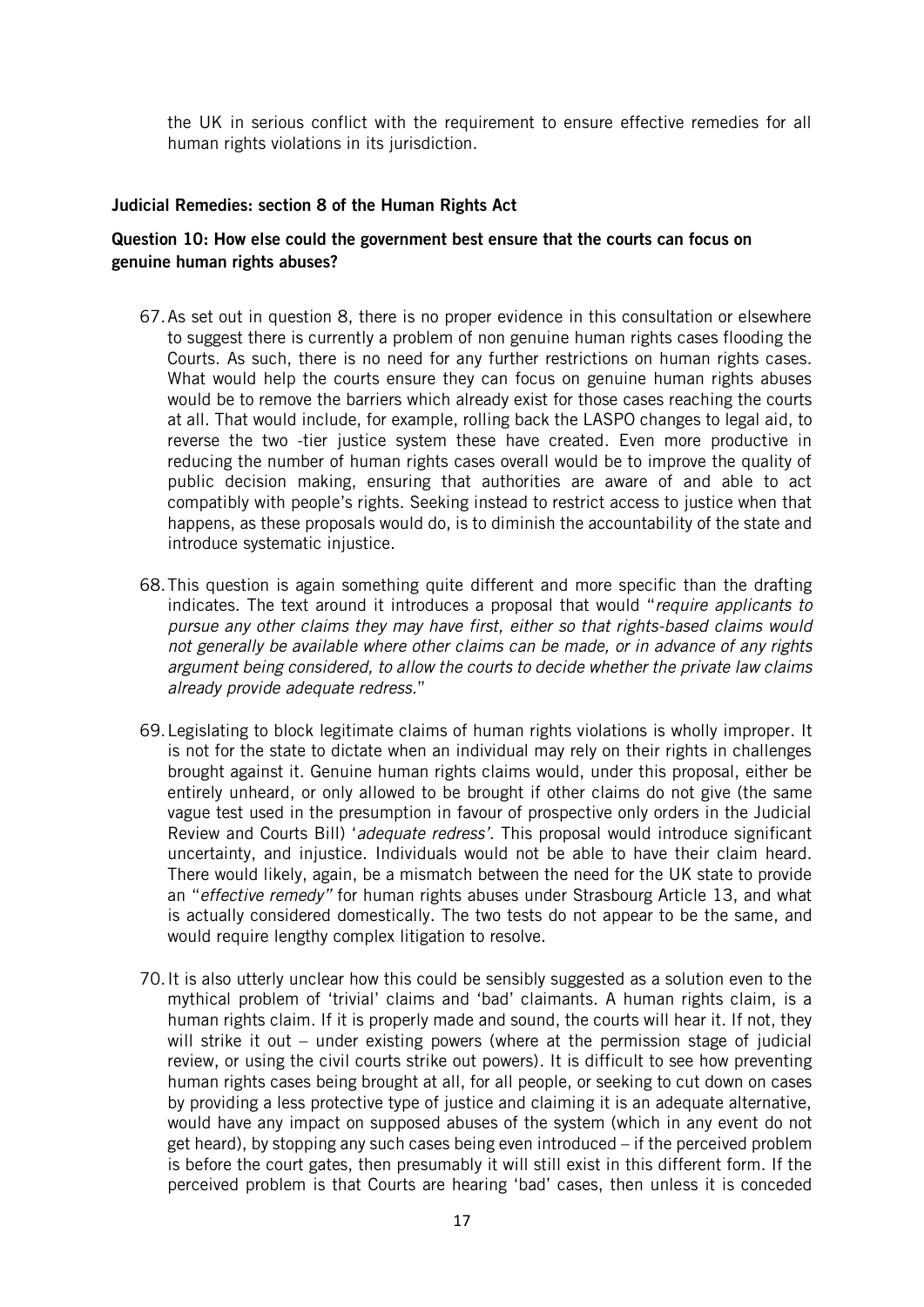that this proposal will result in (as we believe) lesser protection and less avenues for justice than the status quo, they will also still be heard, albeit in different form.

71.All Amnesty International UK considers such a proposal will achieve, is regression – reduced access to justice, and increased control by the state of when individuals may rely on rights they are properly entitled to in international law. Should a remedy gap between the BoR and the Convention then indeed appear in practice, once more the inevitable outcomes will be injustice, and an increase in cases against the UK in Strasbourg. We oppose this proposal.

#### Positive obligations

Question 11: How can the Bill of Rights address the imposition and expansion of positive obligations to prevent public service priorities from being impacted by costly human rights litigation? Please provide reasons

- 72."*The proposals misunderstand the way that the convention and indeed all human rights instruments, whether it is international ones or domestic ones such as the South Africa constitution, work. Positive and negative obligations are integrated obligations. They are*  not independent of one another" Elizabeth Prochaska, evidence to the JCHR<sup>36</sup>.
- 73.In contrast with how they are presented in the consultation paper, positive obligations are not a distinct, severable component of human rights law. In the ECHR, they are recognised as having "*a central role in making the Convention practical and effective*" 37 and as *"inherent in ensuring the effective exercise of the rights guaranteed by the convention*". They include such obligations as ensuring legal mechanisms exist to facilitate the effective realisation of convention rights, and to take positive operational steps to secure individual rights in fact. Indeed the distinction between negative and positive rights is not binary in the way they are presented here. These are equal and inevitable, interlinked aspects of the same right.
- 74.Nor is this particular to the European Convention on Human Rights. It is widely recognised and understood that positive obligations form an inherent part of all human rights obligations<sup>38</sup>. The suggestion therefore that positive obligations can somehow be carved out from human rights protections is conceptually and legally flawed. Any attempt to do so, moreover, would place the UK far outside the rest of the world in its approach to and understanding of human rights law. It would lead inevitably, as so many of these proposals, to an increase in cases at Strasbourg and beyond, with the UK being found to have violated international law. Regression of this kind at the domestic level is unprecedented in a state which professes to be a supporter and champion of human rights, and would place the UK well outside the bounds of the international community of rights respecting states in this sphere.

<sup>36</sup> Se[e https://committees.parliament.uk/oralevidence/3436/pdf/](https://committees.parliament.uk/oralevidence/3436/pdf/) p.27

<sup>&</sup>lt;sup>37</sup> See Human rights: judicial protection in the united kingdom, Beatson, Singh et al 2008 at [2-12]

<sup>&</sup>lt;sup>38</sup> See for some examples, S. Fredman, Human Rights Transformed. Positive Rights and Positive Duties, 2008, ICCPR General Comment No. 31 [80] The Nature of the General Legal Obligation Imposed on States Parties to the Covenant CCPR/C/21/Rev.1/Add. 1326, or Positive Obligations in the Jurisprudence of the Inter-American Court of Human Rights Laurens lavrysen 7 Inter-Am. & Eur. Hum. Rts. J. 94 (2014)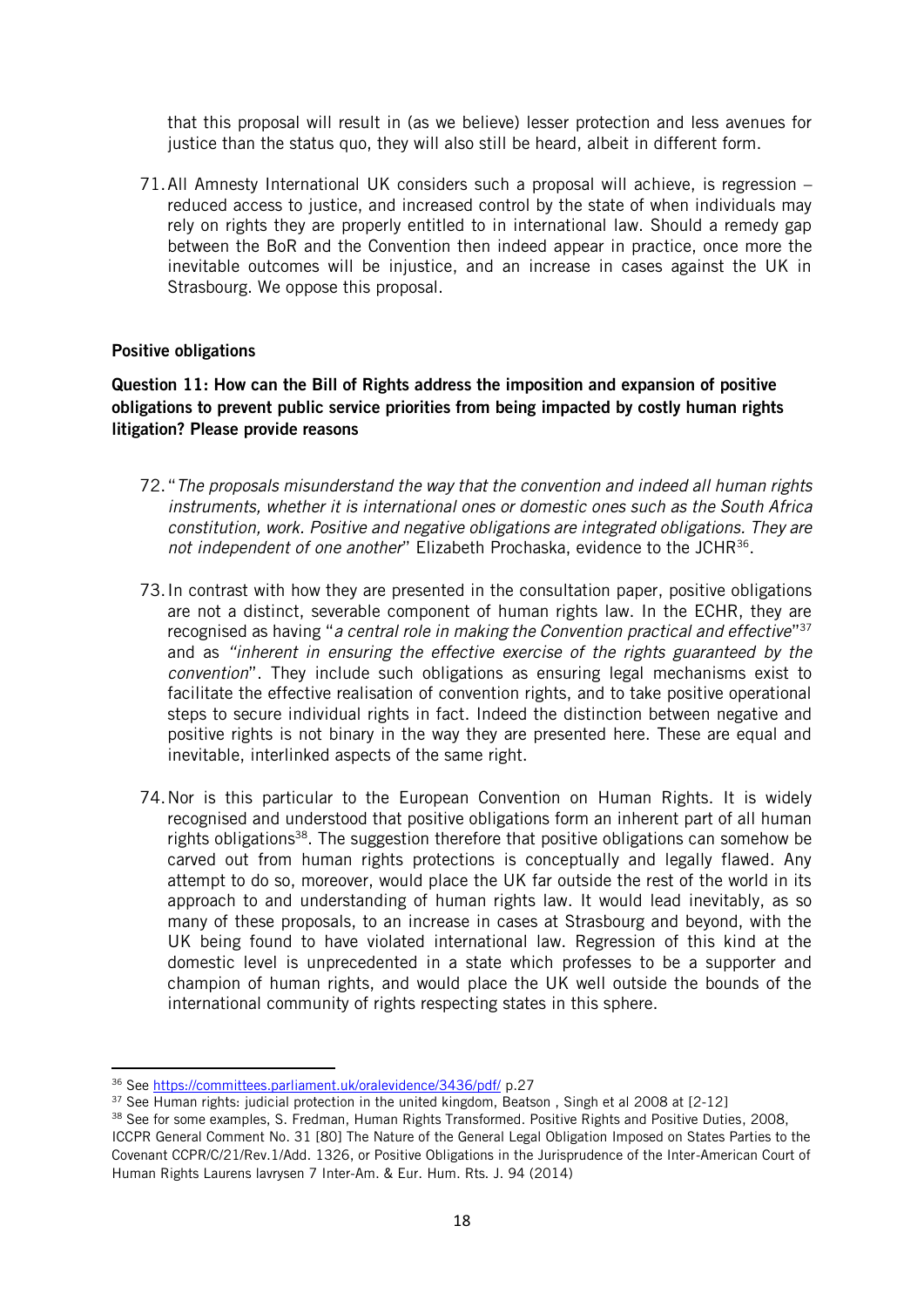- 75.Rather than being based in any evidence, the proposal seems to stem from an ideological objection to the notion of rights imposing positive duties on the state to do things *for* people, rather than simply acting as negative limits on state actions. Having begun from this ideological standpoint, the consultation then appears to look for substantive issues it can find fault with.
- 76.In doing so, the proposals it comes up with would a have a significant negative impact on vulnerable groups, and on proper adherence to the rule of law. It would cut out significant valuable routes to clarifying and ensuring effective protection and improving state practice. Positive obligations have clarified several important obligations on the state (and often without the need for litigation). There must – for example - be prompt, effective independent investigation of allegations of violations of certain rights, as was central to the inquiry into the torture and killing of an unarmed Iraqi civilian, Baha Mousa, by British soldiers in Iraq, which led to a finding of "*corporate failure*" at the MoD and a large number of recommendations for improving military training and processes. In the *DSD<sup>39</sup>* case, concerning police failures at both a systemic and operational level to investigate the 'black cab rapist' John Worboys (who went on to abuse more women) and where there was no common law negligence action that could be relied on, the Supreme Court made clear that where there are '*obvious and significant shortcomings in the conduct of the police and prosecutorial investigation'* as there were here, police could be held liable for those failings under article 3. This is of obvious and significant important to improving practice.
- 77.The consultation particularly cites the 'Osman duty' to protect individuals from a real and immediate risk to life of which the state has or ought to have knowledge as problematic. Oddly, however, domestic violence victims are just one group of those vulnerable people who are able to benefit from this duty but receive no mention at all in the discussion of the issue. This is particularly odd given the consultation's characterisation of the Osman duty as skewing policing priorities away from "*serious crime perpetrated against law abiding citizens*" [148]. *Osman* itself concerned a teacher who had developed an inappropriate attachment to a student, and who despite several attempts by the family to obtain appropriate protection, killed the student's father – hardly the protection of serious criminals, which the consultation instead chooses to focus on. In *Opuz<sup>40</sup>*, a leading case on positive obligations in the domestic violence context, the Strasbourg Court concluded that it had been obvious that the applicant's husband posed a risk of further violence after several incidents known to the authorities showed a trajectory of escalation, which should have led to preventative measures – these did not happen, and he killed her mother. The duty is not simply to protect those the government considers undeserving, but all those within the jurisdiction, including those who are most vulnerable
- 78.This is not, however, a boundless duty or one which does not require a high threshold, or proper account to be taken of judgment, resources and the competing objectives on public authorities – in *AB v Worcestershire County Council* [2022] EWHC 115 (QB) the Courts dismissed a claim under article 3 related to child abuse, because the incidents were "*isolated and sporadic*" and did not meet the article 3 threshold for severity of harm. Reasonableness is at the heart of the standard<sup>41</sup>, as *Opuz* made clear<sup>42</sup>.

<sup>39</sup> *Commissioner for Police v DSD* [2018] UKSC 11

<sup>40</sup> *Opuz v Turkey* App No. 33401/02, 9 June 2009

<sup>41</sup> See for example, Lord Carswell in *Re Officer L* [2007] 1 WLR 2135 at [21].

<sup>42</sup> At [135-6]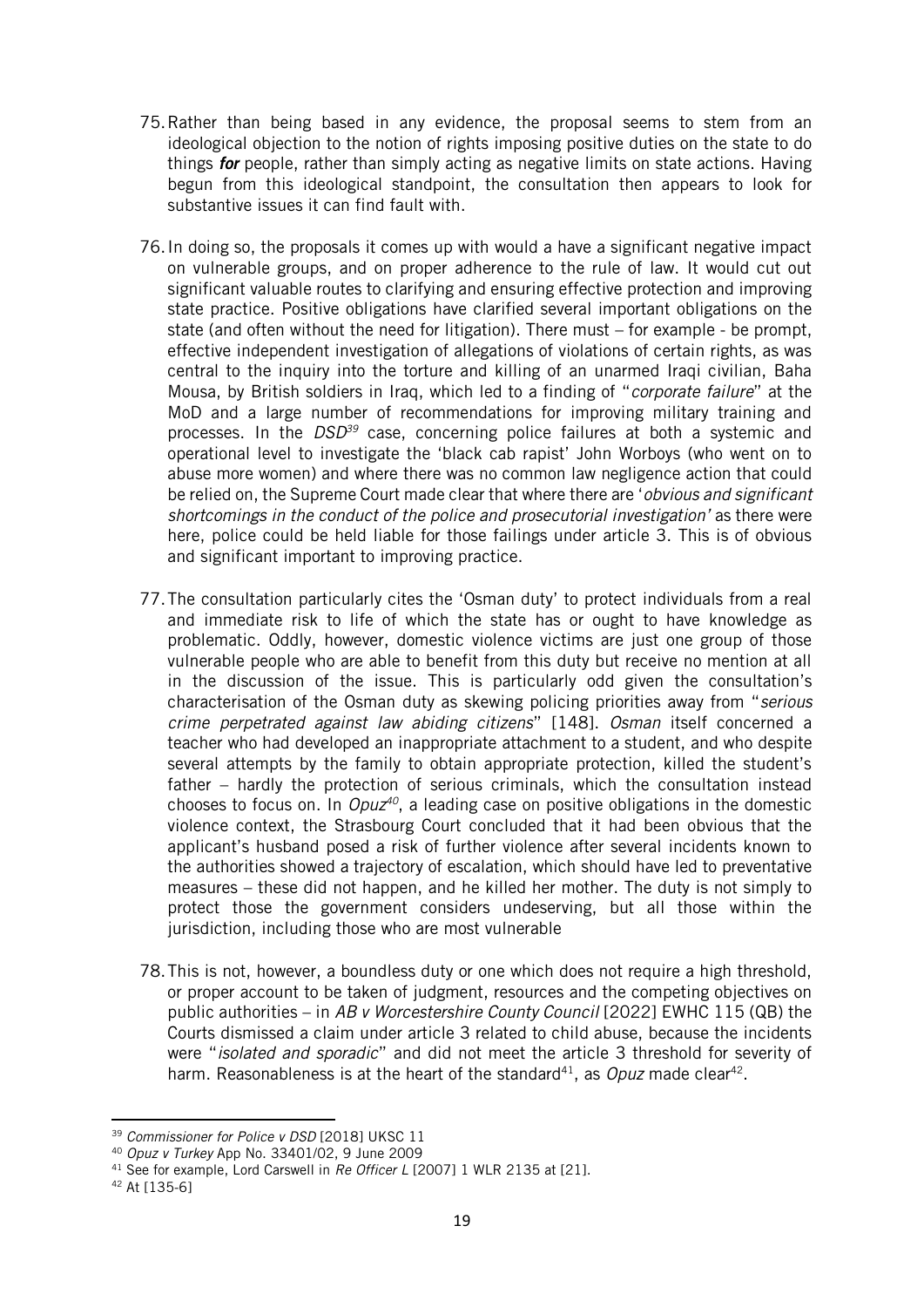- 79.None of this, nor the other myriad situations in which other elements of positive obligations have protected the vulnerable, ensured proper attention to poor practice and encouraged lesson learning or protected the rule of law, are discussed.
- 80.There is also no evidence in the consultation paper to justify its the complaint that positive obligations fetter operational decisions or determine policy. In so far as the government dislikes being bound to protect and ensure human rights, the same could be said of all such aspects of human rights law. It is quite right and appropriate that the state is required to protect human rights in all aspects of decision making – indeed this is a critical element of a just society. The Courts are alive to the importance of the separation of powers, as described elsewhere in this response, and cautious in the way these questions are determined. Indeed, the Courts have expressly stated that positive obligations should not impose unduly expensive or disproportionate burdens on public bodies<sup>43</sup>.
- 81.Unjustified, misconceived and regressive: Amnesty International UK opposes any attempt to sever and reduce positive obligations in domestic human rights law.

# III. Preventing the incremental expansion of rights without proper democratic oversight

Respecting the will of Parliament: section 3 of the Human Rights Act

Question 12: We would welcome your views on the options for section 3.

Option 1: Repeal section 3 and do not replace it.

Option 2: Repeal section 3 and replace it with a provision that where there is ambiguity, legislation should be construed compatibly with the rights in the Bill of Rights, but only where such interpretation can be done in a manner that is consistent with the wording and overriding purpose of the legislation. We would welcome comments on the above options, and the illustrative clauses in Appendix 2.

- 82.The IHRAR concluded that there was "*little to no evidence to support the position that UK Courts are misusing section 3*" and that, at least since 2004, *"judicial restraint could properly be said [to] have been exercised in the use of section 3; not least demonstrated by the number of times it has been used to interpret legislation"*. Further, it rejected the view that section 3 had *"reduced democratic accountability*" further concluding that "*the majority of the Panel did not accept that the evidence supported the view that either Government or Parliament had effectively delegated responsibility in this way to the UK Courts, nor that section 3 in its current form promoted such an approach*".<sup>44</sup>
- 83.This is in marked contrast to the government's stated belief here that Section 3 has led to a "*significant constitutional shift in the balance between Parliament, the executive and the judiciary*"[117] and "*judicial amendment of legislation which can contradict, or be otherwise incompatible with, the express will of Parliament*" [233], and , *"compelling the courts to displace the role of Parliament in determining difficult questions of public policy*" [117]. No data or detailed evidence has been provided to substantiate this view (other than to note a small number of cases it disagrees with), nor is there any discussion whatsoever of how the government explains this very clear departure from the conclusions of the Panel after many months of intensive expert

<sup>43</sup> See, for example, *Smith v Ministry of Defence* [2013] UKSC 41

<sup>44</sup> See [122-123]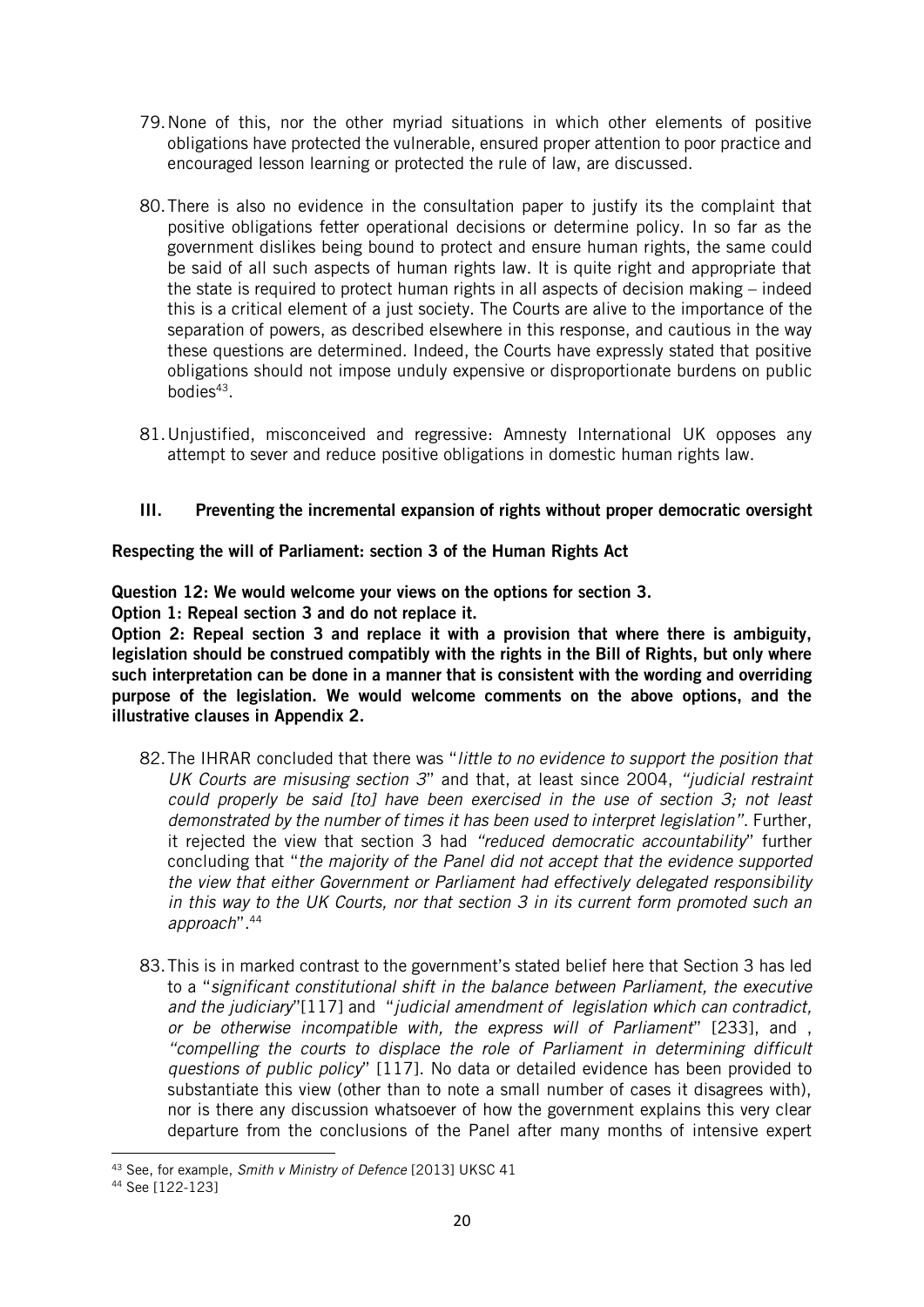review. The position is further confused by the consultation document stating that the government is minded to support the IHRAR's decision not to recommend repealing section 3, but then going on to consult on exactly that.

- 84.Indeed it is hard to see how the key case relied on, *Ghaidan-Mendoza<sup>45</sup>*, where the courts interpreted 'spouse' to include people in same sex partnerships so that a man whose male partner had died could succeed to the tenancy of their home, as would have happened with a heterosexual couple, could be seen as an impermissible interference with parliament's role. The interpretive impact of Ghaidan was in fact to make clear that any interpretation using section 3 must go with the grain of the legislation. The courts cannot undermine the principles and scope of the legislation, amend it or alter its thrust and intent.
- 85.Nor is there any proper evidence provided of the stated need for *"greater legal certainty*", "*a clearer separation of powers*" or a "*more balanced approach to the proper constitutional relationship between Parliament and the courts on human rights issues*"[236]. It is difficult to understand, therefore, what drives these proposals other than a misplaced perception of abuse of the section by the courts, or a dislike of the outcomes it has resulted in. Once again, this seems to be based on an ideological objection to an element of the human rights framework that then goes looking for post facto justification.
- 86.We note that the Government states that it is "*minded to agree*" however that section 3 should not be repealed. Nevertheless, it has set out in its Option 1, a proposal to repeal section 3 without replacement.
- 87.It has also, however, proposed two alternative clauses under Option 2, which it says are intended to replace s.3 with a "*provision that where there is ambiguity, legislation should be construed compatibly with the rights in the Bill of Rights, where such interpretation can be done in a manner that is consistent with the wording and overriding purpose of the legislation*". As it itself admits, however, this approach "*would be similar*" in effect to that it describes under wholesale repeal – the only distinction between wholesale repeal and Option 2 would be to place into statute the common law presumption that Parliament does not intend to act in breach of international law and that courts can prefer a compatible interpretation where the meaning is ambiguous and that interpretation of the actual wording of the section permits. This is a distinction without difference. Both section 3 and the option 2 proposals require interpretations in line with the purpose of the legislation, but option 2 would mean that the ordinary meaning of the words used would be prioritised over a human rights compatible reading that also was consistent with the legislative intent. This is wholly regressive. The proposal here is therefore in effect to repeal section 3, and merely then to clarify the resultant diminution of the status of convention rights in statute.
- 88.This would take the UK back to the past. Section 3, as the IHRAR explained, "*was the means by which the HRA's aim of ensuring that legislation was interpreted and given*  effect compatibly with Convention rights was to be achieved: to 'bring rights home"<sup>146</sup>. As Lord Irvine described the core principle behind s.3 at the time:

"*Parliament, at least post-ratification of the Convention, must be deemed to have intended its statutes to be compatible with the Convention to which the* 

<sup>45</sup> *Ghaidan v Godin-Mendoza* [2004] UKHL, [2004] 2 AC 557

<sup>46</sup> P.190 at [10]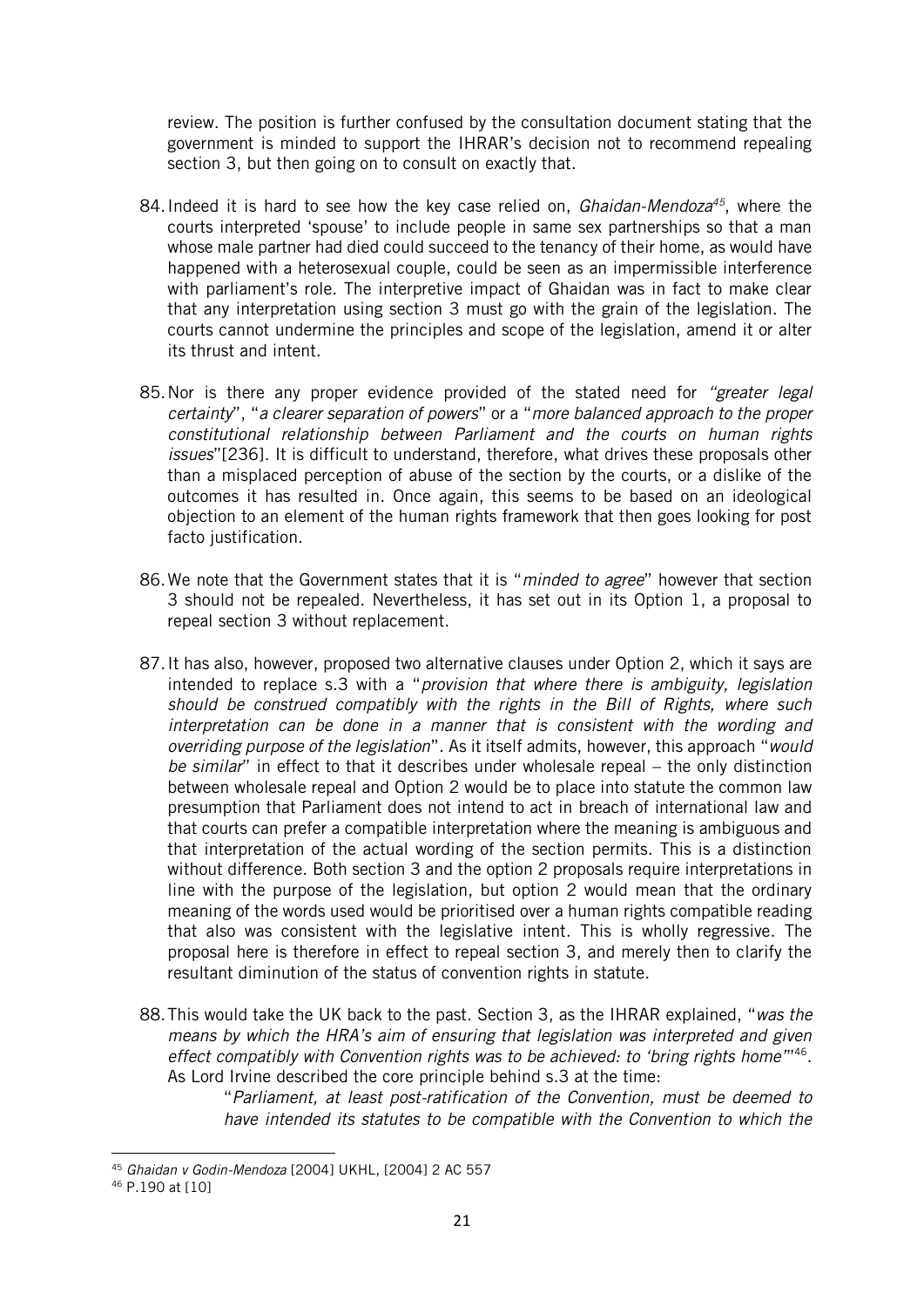*United Kingdom is bound, and that courts should hold that that deemed general intention has not been carried into effect only where it is impossible to construe a statute as having that effect. This seems to me to be a sensible principle and is consistent both with Parliament's presumed intention post-ratification and with ministerial statements of compatibility, when they come to be made under Clause [section] 19 of the Bill*" 47

- 89.A return to the pre-2000 position would result in an increase in rights violations in the UK, with Courts having to instead make declarations of incompatibility, and individuals (or indeed large groups of affected people) therefore being left without an effective remedy for those abuses. This gap between domestic and promised protection under the ECHR would again, like so many of these proposals, result in an increase in cases against the UK in Strasbourg, from those able to do so. Those who could not, would be left without remedy at all.
- 90.The design of section 3 moreover specifically preserves parliamentary sovereignty by ensuring that the Courts cannot set aside primary legislation – where a compatible meaning is not possible, all that can be done is to make a Declaration of Incompatibility under s.4, leaving the legislation intact. Removing the duty on courts to do their best at the outset to achieve a compatible interpretation would significantly damage that careful balance, and cut out the essential heart of domestic human rights protections. Amnesty International UK opposes this proposal.

## Question 13: How could Parliament's role in engaging with, and scrutinising, section 3 judgments be enhanced?

91.As above, we consider that there is already an appropriate and carefully balanced role for Parliament contained in the scheme for sections 3 and 4 of the HRA. The role of the JCHR, however, as addressed by the IHRAR, could usefully be enhanced to improve a dialogue between Parliament and the government in respect of section 3 judgments and enhance the discussion and attention time given to human rights in UK legislative decision making.

#### Question 14: Should a new database be created to record all judgments that rely on section 3 in interpreting legislation?

92.As above, we agree with the IHRAR's recommendation to put in place a database of superior court judgments using section 3 to ensure convention compatibility. Transparency, and factual data over empty rhetoric, are to be welcomed in this sphere.

## When legislation is incompatible with the Convention rights: sections 4 and 10 of the Human Rights Act

#### *Declarations of incompatibility*

Question 15: Should the courts be able to make a declaration of incompatibility for all secondary legislation, as they can currently do for Acts of Parliament?

<sup>47</sup> Lord Irvine LC, Hansard, HL, 18 November 1997, vol. 583, col. 535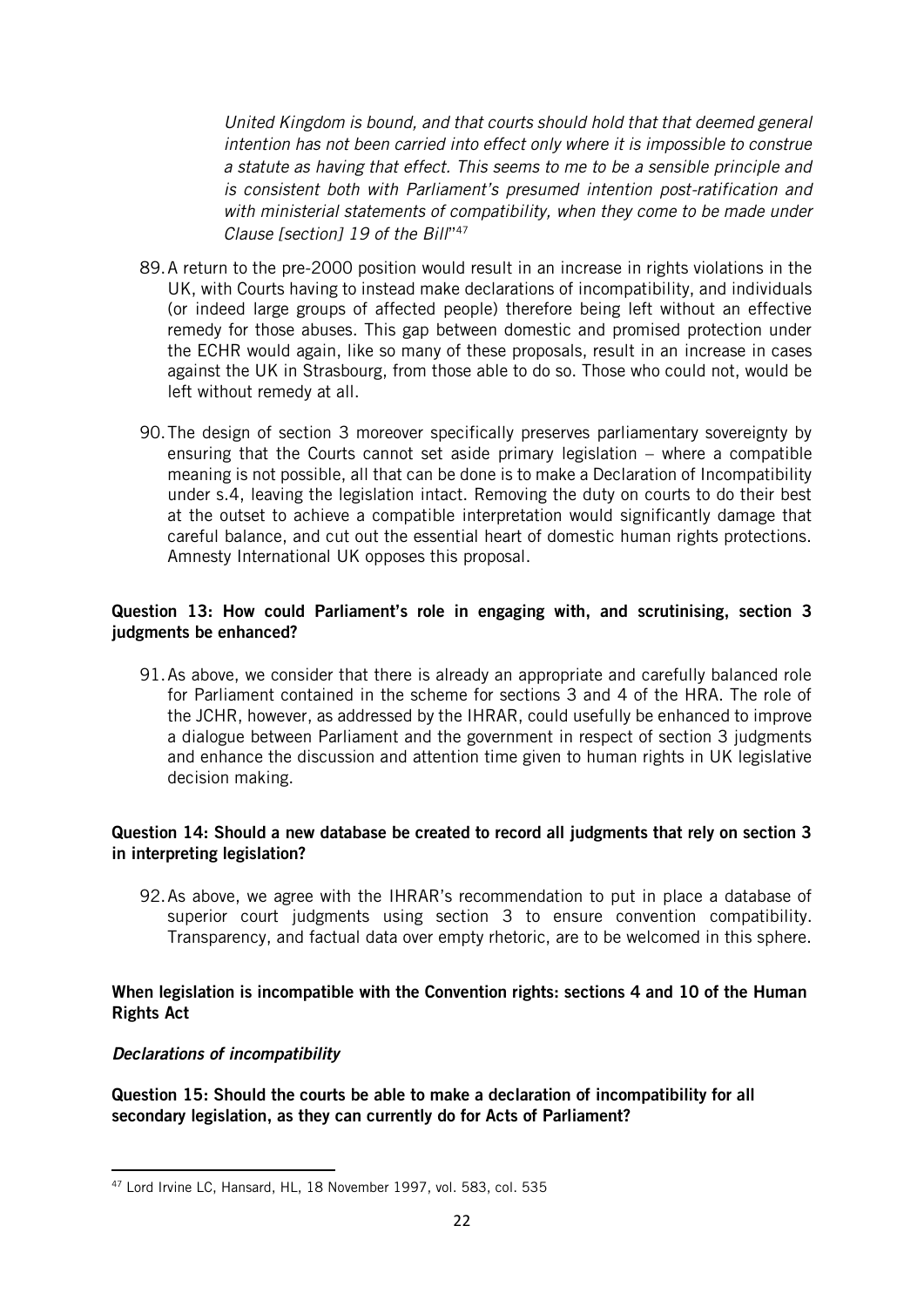- 93.Amnesty International UK does not agree with this proposal.
- 94.Firstly, this question is misleadingly worded. It implies that the expansion of 'declarations of incompatibility' would provide the Courts with an optional additional remedy when courts are dealing with secondary legislation. In fact, it is clear from the preamble in the consultation document that the intention of this proposal is to remove the courts' existing power to amend or strike down non-rights compliant secondary legislation and replace that power with the weaker Declaration of Incompatibility ('DoI') power.
- 95.Under the Human Rights Act, DoIs provide a compromise between the need to enforce human rights protections and the principle of preserving parliamentary sovereignty.<sup>48</sup> The HRA's model is one that ultimately rests on parliamentary sovereignty and the view that democratic legitimacy in the UK means that Parliament must be free to legislate however it likes, including that no one Parliament can bind a future Parliament. This, it was decided, included the capacity to legislate contrary to human rights standards as contained within the European Convention on Human Rights.<sup>49</sup> As such, full strike down powers of primary legislation were not granted to UK courts under the HRA in the way that they are to many courts applying fundamental rights documents in other jurisdictions (such as the US Supreme Court, which can strike down legislation incompatible with the Bill of Rights). Instead 'Declarations of Incompatibility' were created. These mean that rights violating laws can remain in place until Parliament changes them – or chooses not to do so, in full awareness of the international and domestic implications. This leaves parliament free to pass laws that contravene human rights standards, but ensures that: a) parliament is aware that it has done this b) it has an opportunity to change course, and c) a political cost is imposed in terms of reputational damage if parliament nevertheless decides to maintain a rights-violating law.
- 96.Such a system was considered to make sense by Parliament in passing the HRA with regards to primary legislation, given the constitutional concerns regarding the importance of parliamentary sovereignty to the concept of democratic legitimacy in the UK. However, no such concerns are applicable to secondary legislation.
- 97.The conflation of primary and secondary 'legislation' by some commentators, as if they were essentially the same beast, only serves to muddy the waters.<sup>50</sup> The phrase 'Secondary legislation' is a catch-all term for a range of laws made with very little scrutiny, and often no parliamentary voting at all. They are made by government ministers and subject to a range of weak oversight mechanisms. This may be necessary for day-to-day practical reasons, such as updating technical regulations. However, secondary legislation cannot be said to have the same full democratic legitimacy as is conferred on primary legislation by adherence to the complete Parliamentary procedure and ultimately the active choices of elected representatives. There is therefore no compromise to strike between the need to uphold basic human rights standards and the democratic legitimacy of legislation, when it comes to secondary legislation.

<sup>48</sup> See eg IHRAR para 24, p. 187

[https://assets.publishing.service.gov.uk/government/uploads/system/uploads/attachment\\_data/file/1040525/ihrar](https://assets.publishing.service.gov.uk/government/uploads/system/uploads/attachment_data/file/1040525/ihrar-final-report.pdf)[final-report.pdf](https://assets.publishing.service.gov.uk/government/uploads/system/uploads/attachment_data/file/1040525/ihrar-final-report.pdf)

<sup>&</sup>lt;sup>49</sup> See eg Lord Hoffman, Secretary of State for the Home Department, Ex Parte Simms Secretary of State for the Home Department, Ex Parte O'Brien, R v. [1999] UKHL 33

<sup>50</sup> See eg Policy Exchange, Protecting the Constitution How and why Parliament should limit judicial power, 2019, <https://policyexchange.org.uk/wp-content/uploads/2020/01/Protecting-the-Constitution.pdf>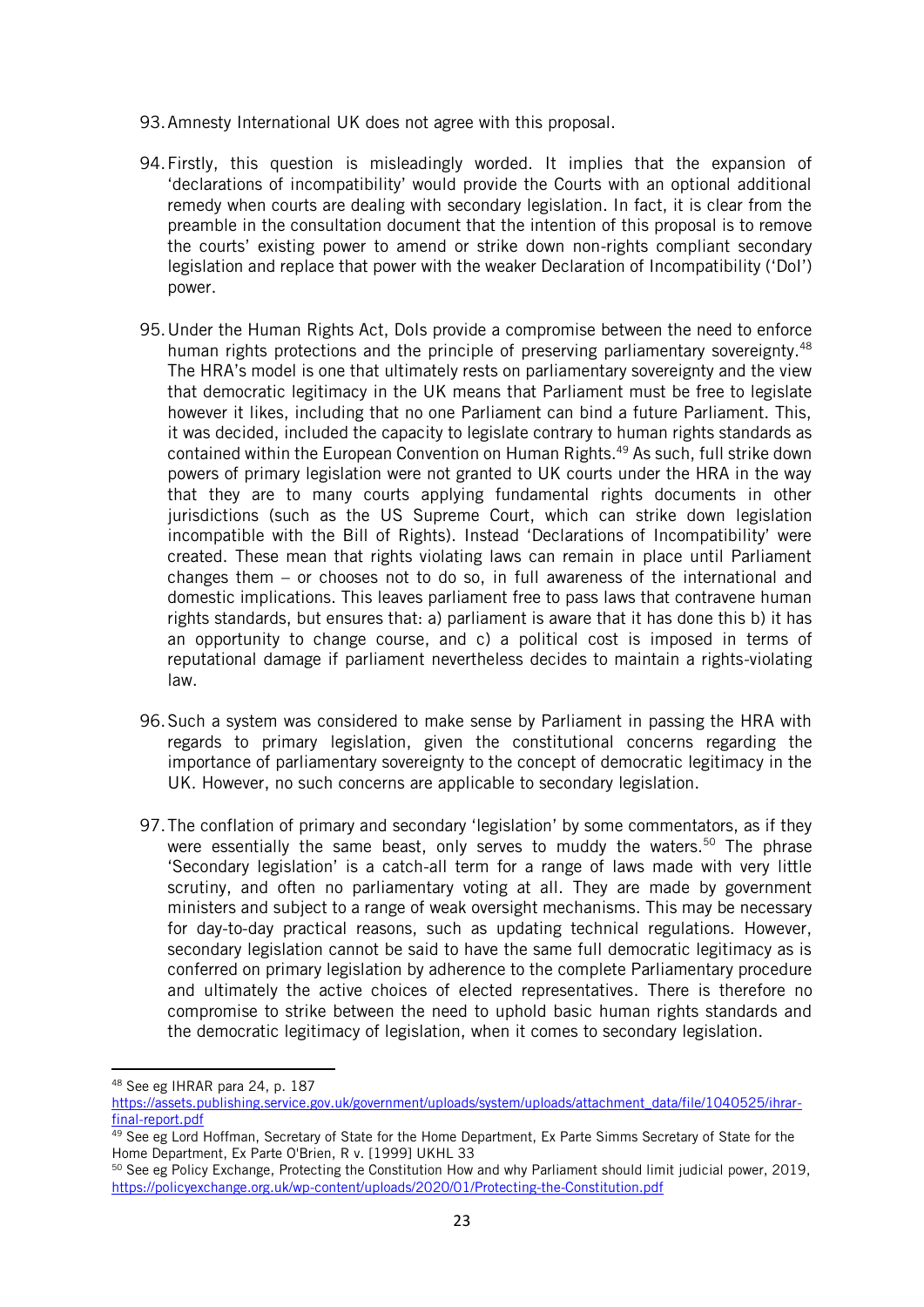- 98.This basic premise is a long standing and largely uncontroversial principle of UK law in other non-human rights contexts. If a piece of secondary legislation is found to be unlawful by the courts it can be struck down or disapplied. There is no basis both in terms of principle or practical need for this situation to be reversed when it comes to secondary legislation that is unlawful for being in violation of human rights. It would be strangely anomalous for secondary legislation to be subject to strike down powers for ordinary public law error, but somehow immunised against such powers for human rights violations.
- 99.A further anomaly would arise with regards to legislation passed by the devolved legislatures in the nations of the UK. The ECHR is embedded in the devolved settlements in Wales, Scotland and Northern Ireland so that legislation passed by these parliaments and assembly must comply with ECHR rights.<sup>51</sup> Legislation from the Senedd, Stormont and Holyrood can be struck down by a court, as the consultation acknowledges, for being outside of its competence, including if it is contrary to ECHR rights. Replacing strike down powers with Declarations of Incompatibility for Westminster secondary legislation will create a situation in which devolved legislation is the only legislation left that is subject to human rights strike-down powers.
- 100. When the courts find that secondary legislation contravenes protected rights, they should retain the power to disregard it or to strike it down.

## Question 16: Should the proposals for suspended and prospective quashing orders put forward in the Judicial Review and Courts Bill be extended to all proceedings under the Bill of Rights where secondary legislation is found to be incompatible with the Convention rights? Please provide reasons

- 101. Amnesty International has opposed the measures for expanding the use of suspended and prospective quashing orders in the current Judicial Review and Courts Bill (JRCB) and we oppose them in this consultation, for essentially the same reasons. Our understanding of that Bill is that it will apply to all judicial review cases, there is (unfortunately) no carve out for human rights based claims. As such, it will presumably apply not only where cases concern secondary legislation, but all decisions of public authorities. Here, therefore, we consider not only secondary legislation but the broader impact.
- 102. When a judge makes a prospective-only order, this would by definition be forward-looking only. A prospective-only order would actively confer lawfulness on an otherwise unlawful action; in the case of secondary legislation a ministerial regulation that is constructed in terms that are incompatible with a Convention right. It would do this right up until the date of the order coming into effect. As such, anyone affected by the unlawfulness up to that date – including the claimant - would get no redress for what has already happened to them, since it has now been labelled as valid at the time despite the actual judgment recognising it was not. They may well see no change whatsoever in their current circumstances, and the public authority will avoid the full consequences of their rights-violating action. All those people who have suffered loss and damage as a result of human rights violations, would be denied justice for that wrong.

<sup>51</sup> See Scotland Act 1998 s. 29; Government of Wales Act 2006 s.108A; Northern Ireland Act s.6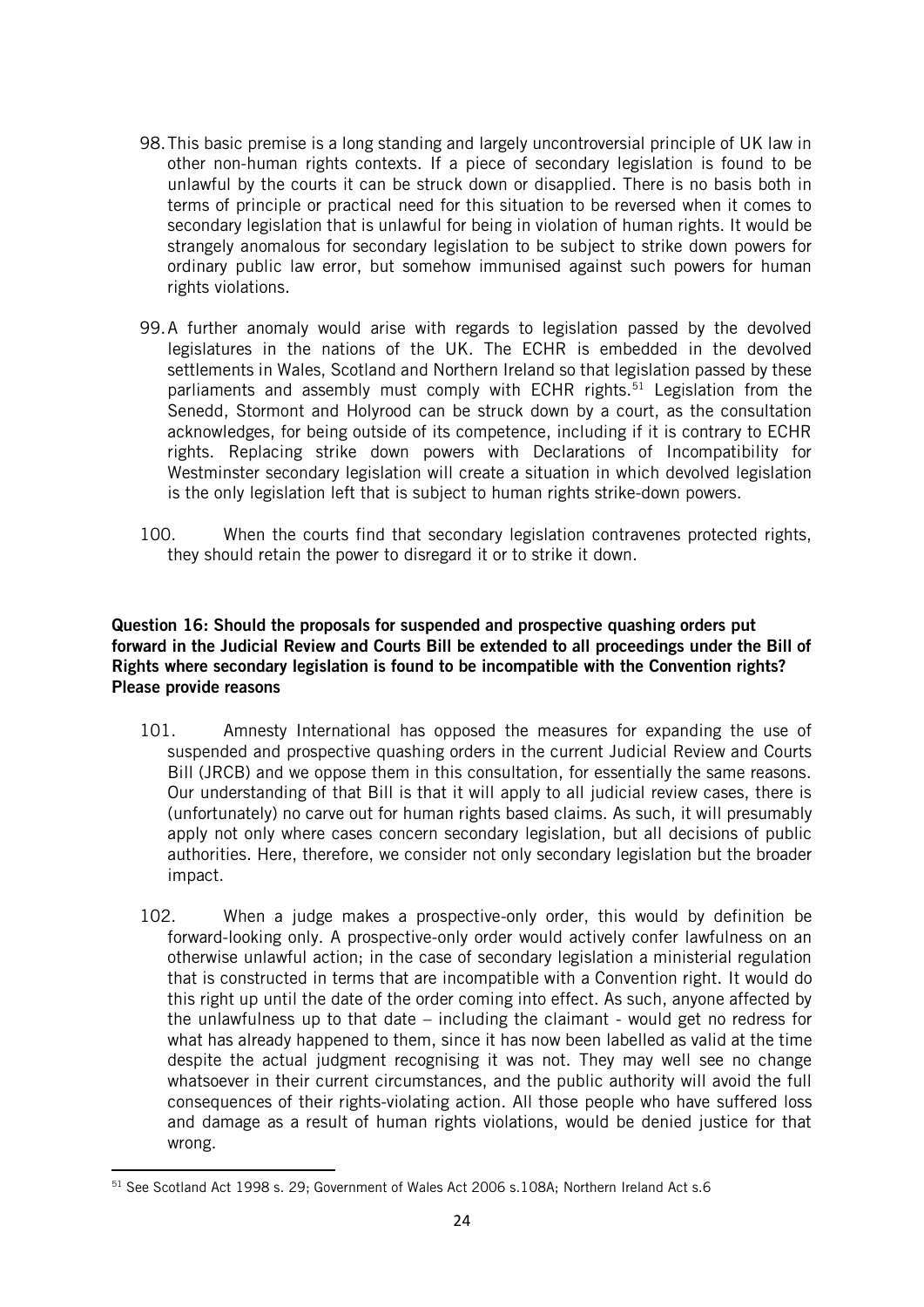- 103. This seems a very contradictory policy to be promoting in a consultation that is otherwise professing concern about what it sees as judges overstepping their proper role and becoming too involved in policy making or otherwise changing legislation passed by Parliament. Indeed, as Lord Pannick explained at Second Reading of the Judicial Review and Courts Bill, "to give the judge a discretion to say that what was unlawful shall be treated as lawful is to encourage judges to enter into very treacherous waters".<sup>52</sup> These are treacherous waters indeed. Parliament has in the HRA s.3, 4 and 6 scheme provided that secondary legislation which is incompatible with Convention rights should be substantially amended or struck down. A prospective only order would require the court to confer validity on rights abusive secondary legislation, contrary to the express will of Parliament in that scheme.
- 104. In the case of suspended orders, these would effectively license the public authority to keep acting unlawfully, and in violation of peoples human rights, until some designated time in the future. An order that was made both prospective only and suspended would mean no proper consequences at all.
- 105. It is difficult to see how allowing the government to escape the normal consequences of its unlawful actions in this way could ever be just for claimants, third parties or society. Ordinarily, these orders will leave injustice unremedied, insulate the government from scrutiny and make it more difficult to hold decision makers to account. Despite having gone to all the effort of going to Court, and despite having won, the claimant would get no proper remedy for the injustices they have already suffered. It is hard to see what the point would be of bringing a case – something claimants, legal advisors and the legal aid authorities will no doubt factor into their decisions.
- 106. Most concerningly, if the provisions of the JRCB are directly brought over, these will include the presumption that such orders must be made other than in very narrow circumstances. This will flip the current position (that such remedies be extraordinary only) on its head, and mean that the normal expectation in all human rights cases will be that the claimant gets no proper remedy. This is wholly unacceptable.
- 107. It is difficult to see how a prospective only quashing order could ever be an effective remedy for a human rights violation, as required by Article 13 of the European Convention on Human Rights. Article 13 is clear that the victim of the rights violation 'shall have an effective remedy before a national authority' and yet prospective only remedies would expressly and directly exclude the victim from any such remedy, other than where (assuming the JRCB provisions are read across) there is some good reason not to do so, tightly constrained. This proposal will substantially tie the Court's hands and water down the effectiveness of the rights protection framework, deterring judicial reviews at all, and leaving claimants without that they are entitled to under the Convention. It is therefore one amongst many in this consultation which will inevitably lead to the UK losing more cases at Strasbourg than it has done previously, as victims of rights abuses will have to seek proper redress at the international level after being excluded at the domestic level. Indeed, the UK's chances of defending any such case at the Strasbourg Court level would appear to be even lower than normal, as in these circumstances the domestic courts will already have agreed with the victim that the impugned provision of secondary legislation is in violation of the Convention. The only

<sup>&</sup>lt;sup>52</sup> Lord Pannick, Judicial Review and Courts Bill, House of Lords Second Reading, Volume 818, Column 1369, 7<sup>th</sup> February 2022, [https://hansard.parliament.uk/lords/2022-02-07/debates/00763BCD-2EF1-4719-BDA6-](https://hansard.parliament.uk/lords/2022-02-07/debates/00763BCD-2EF1-4719-BDA6-54C42851113A/JudicialReviewAndCourtsBill) [54C42851113A/JudicialReviewAndCourtsBill](https://hansard.parliament.uk/lords/2022-02-07/debates/00763BCD-2EF1-4719-BDA6-54C42851113A/JudicialReviewAndCourtsBill)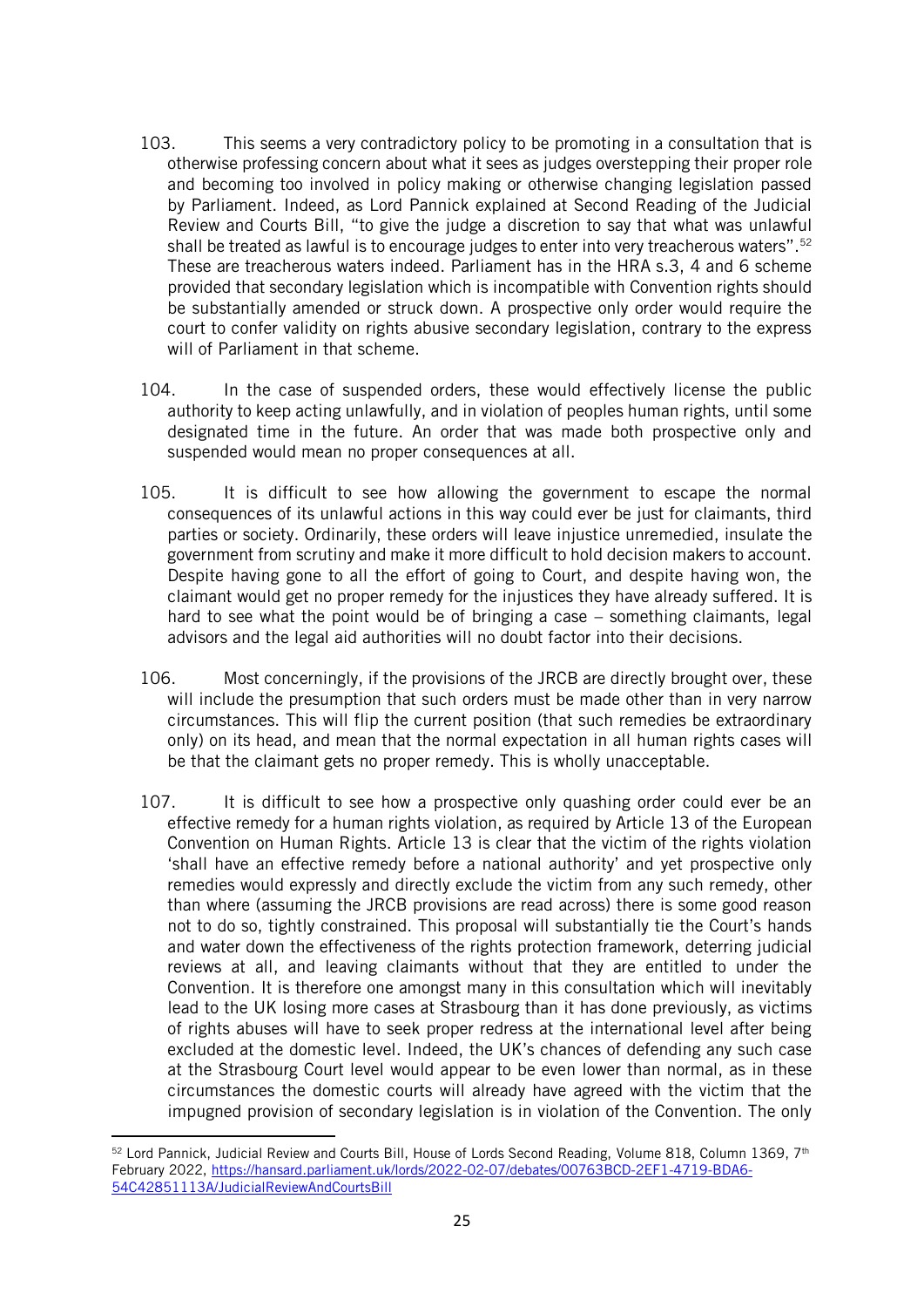remaining question will then be the issue that the victim themselves has been excluded from a remedy.

# Remedial orders

Question 17: Should the Bill of Rights contain a remedial order power? In particular, should it be:

a. similar to that contained in section 10 of the Human Rights Act;

b. similar to that in the Human Rights Act, but not able to be used to amend the Bill of Rights itself;

c. limited only to remedial orders made under the 'urgent' procedure; or d. abolished altogether?

# Please provide reasons

- 108. As we have made clear throughout this response, we do not accept that there is a need to replace the Human Rights Act with a new Bill of Rights. However, if this is to happen, then it is our view that a remedial order power similar to that contained in the HRA should be retained.
- 109. Amnesty International UK considers that the remedial order power in s.10 of the HRA has worked well. While it obviously raises an issue in the sense of it resembling a Henry VIII power, there are sufficient safeguards on it to mean that these concerns have not in practice been a significant problem.<sup>53</sup> The requirement that remedial order powers can only be used where "there are compelling reasons for proceeding under this section" means that remedial orders cannot be used when scrutiny by parliament of primary legislation in the form of a Bill is necessary.<sup>54</sup> There have been far more significant and concerning Henry VIII powers passed in recent years without any apparent concern from the government.<sup>55</sup>
- 110. Since the power has been available, it has not generated any major issues of concern. It has, however, promoted actual resolution of human rights problems; a crucial issue given the limitations of a Declaration of Incompatibility as a remedy. If victims of human rights violations have succeeded in court to the point where judges have ruled that legislation the person has been affected by is contrary to basic human rights standards, but the concrete remedy of striking down or disapplying the given legislative provision is not available, then it is in our view incumbent on the government of the day to remedy the rights violation as soon as possible. Compliance with the Convention requires this. If this can be done through ordinary legislation then that is all to the good, but retaining a distinct remedial order power is nevertheless important in order to avoid long deferrals of case resolution caused by demands on the parliamentary timetable and the limitations of the normal legislative process.
- 111. One final point we would make is that we have not detected any significant parliamentary appetite, whether from the JCHR or wider parliamentarians, to take on the further burden of resolving declarations of incompatibility. As the JCHR itself has said,

<sup>53</sup> See HRA s.10 (2); HRA Schedule 2; and Commons Standing Order No. 152B and Lords Standing Order No. 72(c)

<sup>&</sup>lt;sup>54</sup> See JCHR,<https://publications.parliament.uk/pa/jt5802/jtselect/jtrights/89/8912.htm>

<sup>55</sup> See eg [https://publications.parliament.uk/pa/ld201719/ldselect/ldconst/225/225.pdf;](https://publications.parliament.uk/pa/ld201719/ldselect/ldconst/225/225.pdf) <https://publiclawproject.org.uk/content/uploads/2020/10/201013-Plus-ca-change-Brexit-SIs.pdf>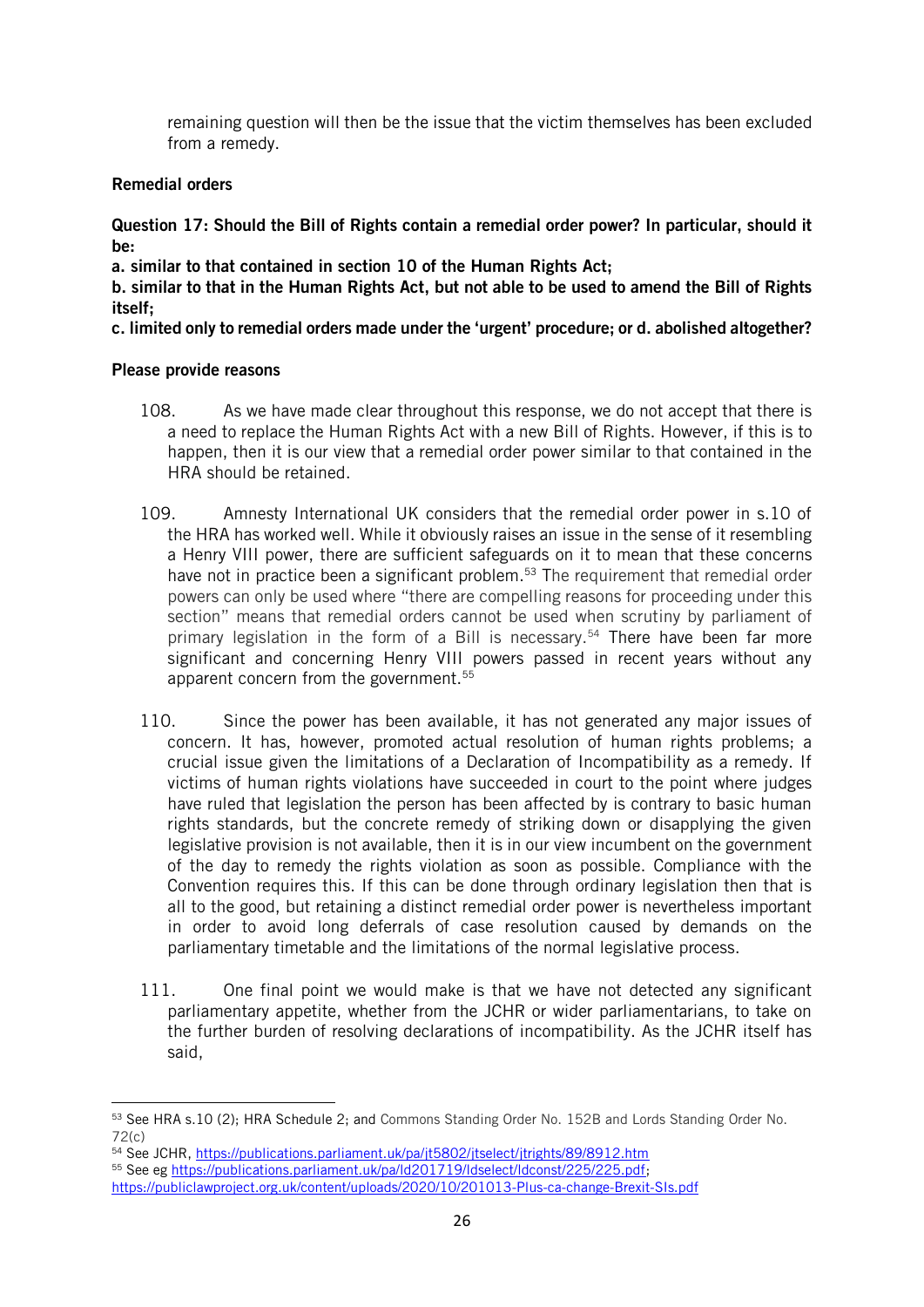*"In practice, the remedial power is not used for politically sensitive issues and therefore its use has not been seen as controversial. Given pressures on parliamentary time there is very little appetite for requiring stricter procedures and processes for non-controversial matters. There is therefore little need or appetite for a more stringent parliamentary process in respect of remedial Orders".* 56

# Statement of Compatibility – Section 19 of the Human Rights Act

## Question 18: We would welcome your views on how you consider section 19 is operating in practice, and whether there is a case for change

- 112. The duty in s.19 on the Minister introducing a Bill to parliament to express a view on its compatibility with Convention rights assists parliament to understand the proper impact and consequences of its legislative power. It is a useful and important tool to aid proper and full consideration of the large number of Bills legislators must consider.
- 113. It may also serve a useful purpose in requiring Ministers to take and consider advice on the Convention compliance of their proposals. It thus encourages appropriate focus and reflection by Ministers on their human rights responsibilities when legislating.
- 114. It is not, however, treated as the last word on the matter, instead merely providing important insight into the government's thinking. It could be strengthened if desired by adding wording to the section to require that the Minister also provide a more detailed statement of reasons for the government's view. This would add a statutory duty to provide the kind of helpful detail seen in ECHR memorandums (provided as a matter of practice rather than duty at present) to all discussions in Parliament, and thereby improve Parliament's power to conduct independent scrutiny of the government's position. It can only assist parliamentary sovereignty, which it appears is an aim of this consultation exercise. That is the change which Amnesty International UK would suggest or support.

# Application to Wales, Scotland and Northern Ireland

## Question 19: How can the Bill of Rights best reflect the different interests, histories and legal traditions of all parts of the UK, while retaining the key principles that underlie a Bill of Rights for the whole UK?

- 115. Before answering this question in detail we must first note that these proposals as a whole are profoundly Westminster-centric. The very fact that this question is being asked in this way indicates that little or no thought has been given to the notion of producing a rights document that works cohesively across the UK. This is profoundly concerning for an organisation such as ourselves, with an international remit that has observed the development of rights protections and bills of rights in countries all around the world.
- 116. When countries around the world develop a national Bill of Rights, they usually try to build consensus and a sense of unity around the document by operating an inclusive, open and positive process that accommodates views from across their society.

<sup>56</sup> <https://publications.parliament.uk/pa/jt5802/jtselect/jtrights/89/8912.htm>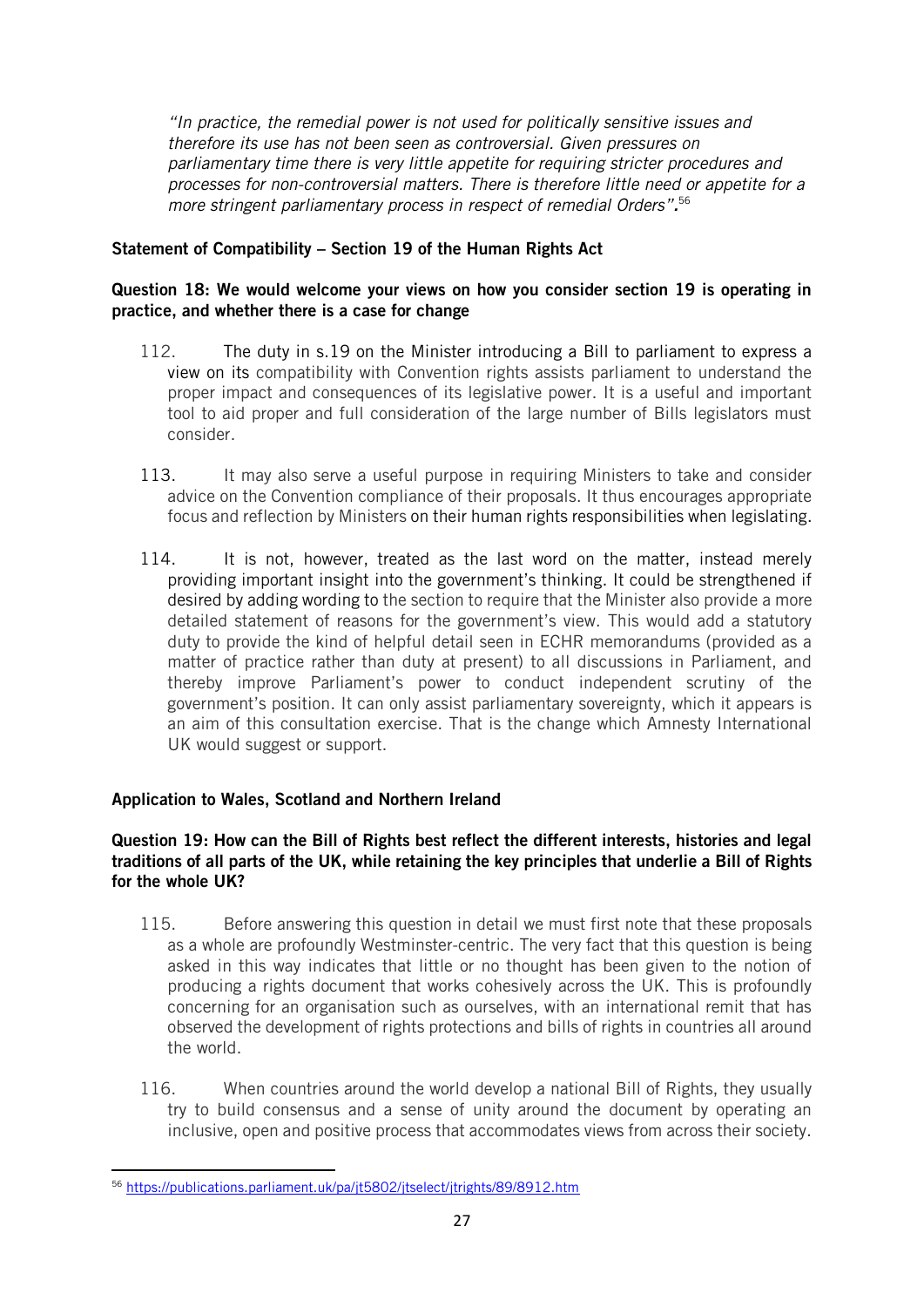Instead, we have a frequently misleading consultation document with an anti-rights agenda, skewed to pandering to the priorities of a limited pool of Westminster political and media interests. These priorities are not reflective of those of the devolved nations that make up the UK. The impact these proposals would have is deeply concerning. It is clear the devolved administrations have not been considered in their design. There is no support from the devolved administrations for any reform of the HRA or reduction in the rights protection it offers citizens in Scotland, Wales and Northern Ireland. Both Scottish and Welsh governments have publicly recorded their clear opposition to the proposals.<sup>57</sup> The proposals will have profound consequences for devolution and the Belfast/Good Friday Agreement (B/GFA), yet the consultation gives little consideration to these implications.

- 117. With regards to Northern Ireland first, we are concerned that the proposals undermine and potentially breach the B/GFA and pose a real risk of destabilising the delicately balanced peace settlement.
- 118. The incorporation of the European Convention on Human Rights into Northern Ireland law was an explicit commitment of the Belfast (Good Friday) Agreement:

'*The British Government will complete incorporation into Northern Ireland law of the European Convention on Human Rights (ECHR), with direct access to the courts, and remedies for breach of the Convention, including power for the courts to overrule Assembly legislation on grounds of inconsistency.*' 58

- 119. This incorporation has proved vital to peace-building efforts, both in terms of building post-conflict institutions and the confidence of communities in Northern Ireland and as a mechanism to help address human rights violations over thirty years of the conflict, and indeed since.
- 120. The HRA has been central to the progress in building public confidence in policing in Northern Ireland In 2016, George Hamilton, Chief Constable of the PSNI reflecting on the then threat to repeal the HRA, said: "...*the practical consequences if the Act is repealed would be I think hugely detrimental to both the confidence in policing and the confidence of the police to make difficult decisions*."<sup>59</sup>
- 121. One of the key functions of the Northern Ireland Policing Board a key oversight body consisting of members from all the main NI political parties and independent representatives – as set out in  $s3(3)(b)(ii)$  of the Policing (Northern Ireland) Act 1998, is to monitor compliance with the Human Rights Act 1998.<sup>60</sup> The PSNI Code of Ethics, provided for under s52 of the same Act, is also designed around the framework of the ECHR as provided for by the HRA. The full impact of this legislation involves both the letter of the Convention and its jurisprudence.

<sup>57</sup> See eg<https://www.gov.scot/news/joint-statement-on-human-rights-act-reform/>

<sup>&</sup>lt;sup>58</sup> Para 2 of the Rights, Safeguards and Equality of Opportunity section of the Agreement set out this commitment https://assets.publishing.service.gov.uk/government/uploads/system/uploads/attachment\_data/file/13 6652/agreement.pdf

<sup>&</sup>lt;sup>59</sup> See keynote speech from then PSNI Chief Constable Sir George Hamilton at 2016 conference: 'The Impact of the Human Rights Act in Northern Ireland', available at http://www.humanrightsconsortium.org/wpcontent/uploads/2017/04/The-Impact-of-the-HRA-in-NorthernIreland-Conference-Report-1.pdf,

<sup>60</sup> See: Keir Starmer and Jane Gordon, 'Monitoring the Performance of the Police Service in Northern Ireland for Compliance with the Human Rights Act 1998' (2005) 3 EHRLR 233.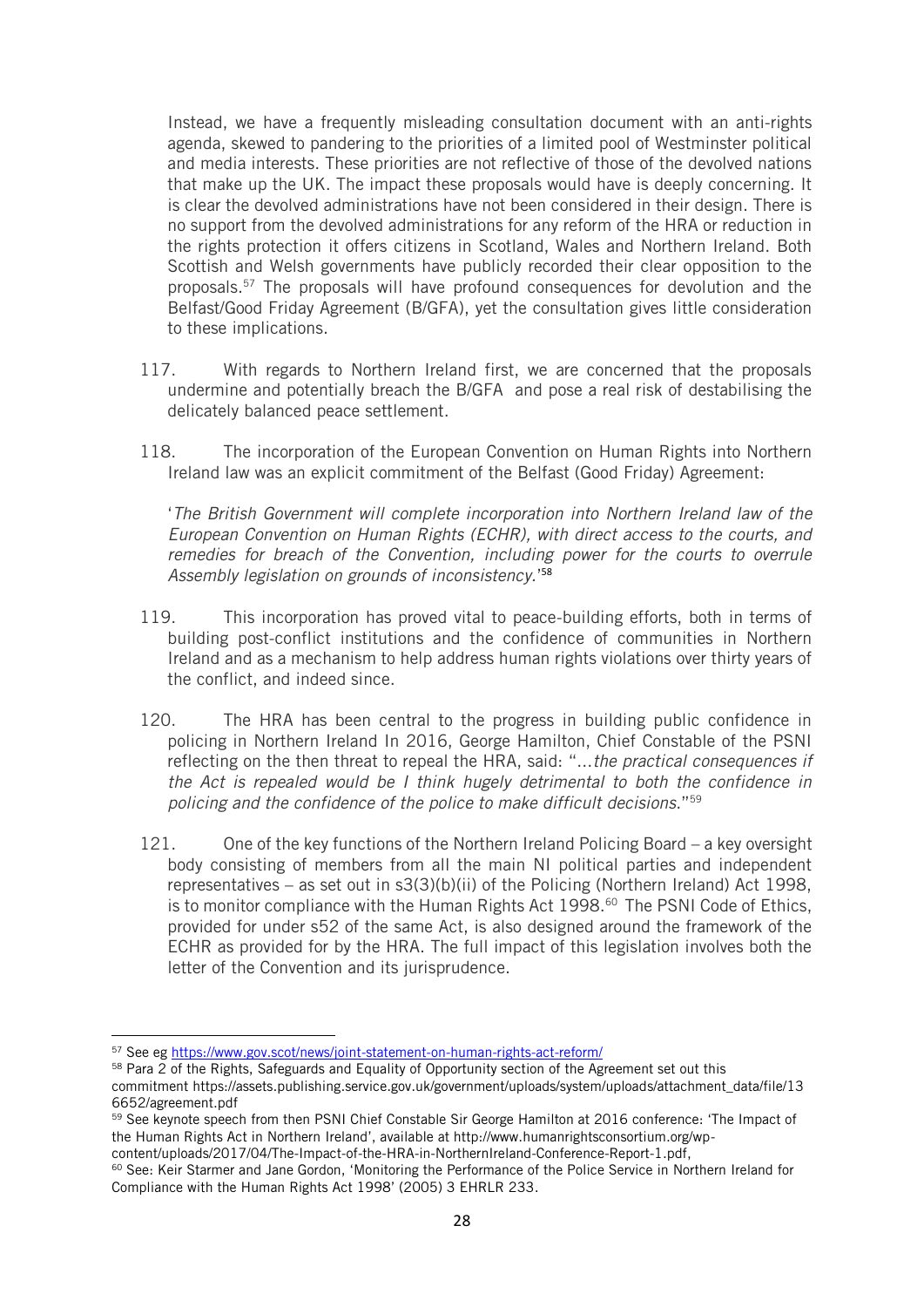- 122. In addition, the HRA is central to attempts to deal with the legacy of human rights violations in Northern Ireland. The positive obligations on public authorities that have emerged from ECtHR interpretations of Article 2 and 3 have been essential in seeking progress on legacy investigations, with a number of cases having reached the Supreme Court in this area in recent years.<sup>61</sup> The HRA has enabled new investigations to take place into unsolved murders. The HRA has also enabled coroners' inquests into unexplained conflict-related deaths, which have produced significant information for loved ones of the deceased and, on occasions, apologies from organisations or institutions involved in the deaths. Several miscarriages of justice have been brought to light as a result of the application of Article 6 of the ECHR. Any reduction in the scope of positive obligations is likely to lead to undermining access to the above convention rights for victims of the conflict and bereaved family members in Northern Ireland.
- 123. Beyond the practical importance of the HRA to the realisation of rights and peace settlement in Northern Ireland there is the issue of the B/GFA being an international agreement.
- 124. The B/GFA's promises regarding incorporation of the ECHR were given effect though the HRA and Northern Ireland Act 1998. At the same time, the B/GFA also committed the Irish Government to incorporate the ECHR under the 'equivalence' provisions, resulting in Ireland's European Convention of Human Rights Act 2003. As such, any amendment of the HRA necessitates a process of review between the UK and Irish Governments in consultation with the NI Assembly parties. Paragraph 7 of the section 'Validation, Implementation and Review' of the B/GFA makes this clear: *"Review procedures following implementation ... If difficulties arise which require remedial action across the range of institutions, or otherwise require amendment of the British-Irish Agreement or relevant legislation, the process of review will fall to the two Governments in consultation with the parties in the Assembly. Each Government will be responsible for action in its own jurisdiction."*
- 125. These proposals amount to replacing the HRA, implementing a set of rights that although worded the same are distinct from the ECHR rights, and in a number of respects represent a fundamentally regressive change to how Convention rights have been enjoyed in Northern Ireland since the implementation of the B/GFA. It is very difficult to see how international and local agreement could be secured for such changes. Reducing access to rights would undermine and potentially breach a carefully crafted domestic and international peace agreement and upsetting the delicate balance that has been hard won over the years.
- 126. In addition, we would also note that, as the consultation acknowledges, the B/GFA also provided that these protections should be enhanced through a Bill of Rights for Northern Ireland:

*"...rights supplementary to those in the European Convention on Human Rights, to reflect the particular circumstances of Northern Ireland, drawing as appropriate on international instruments and experience. These additional rights to reflect the principles of mutual respect for the identity and ethos of both communities and parity* 

 $61$  E.g.: In the matter of an application by Geraldine Finucane for Judicial Review [2019] UKSC 7; In the matter of an application by Hugh Jordan for Judicial Review [2019] UKSC 9.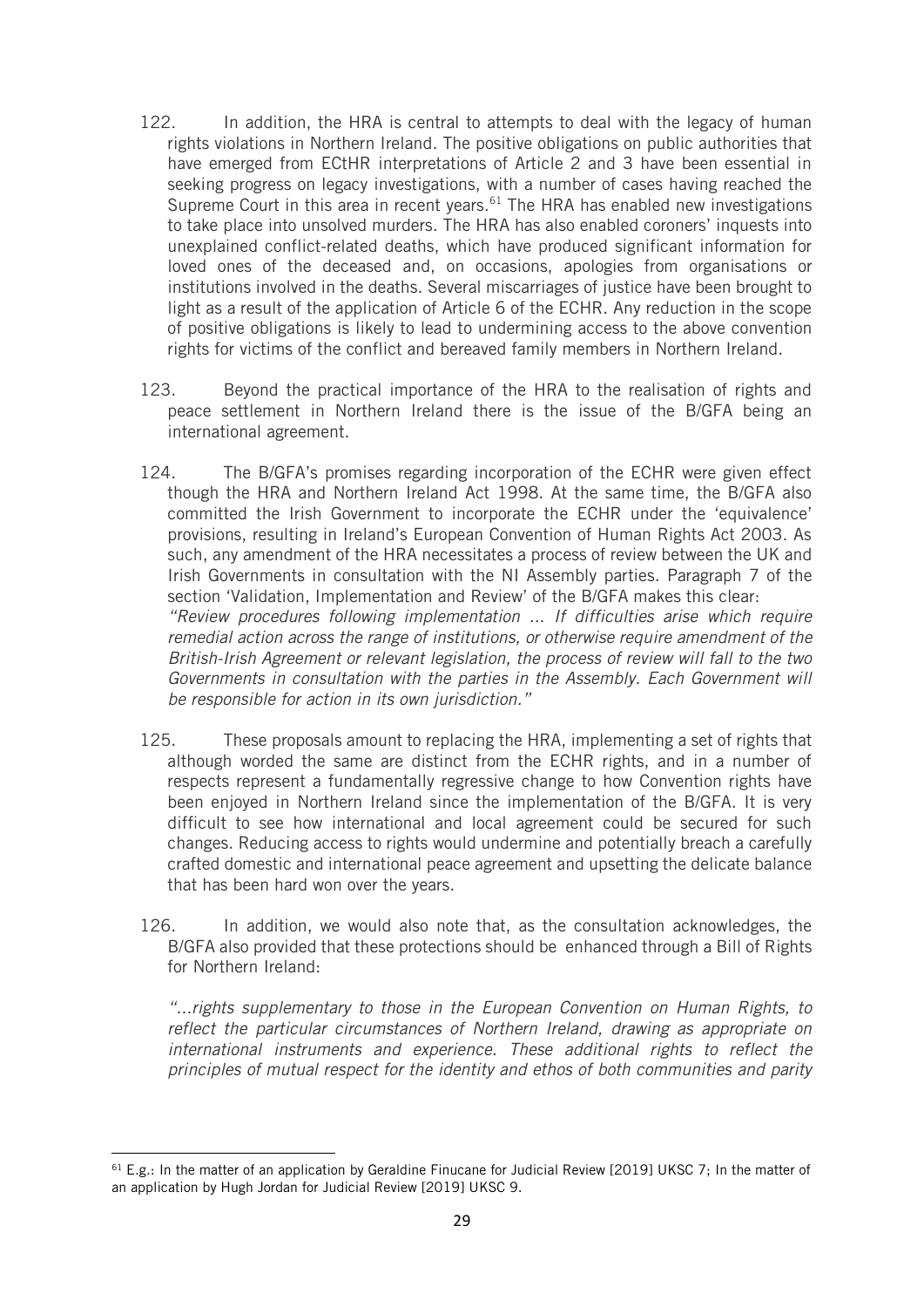*of esteem, and – taken together with the ECHR [European Convention on Human Rights] – to constitute a Bill of Rights for Northern Ireland."<sup>62</sup>*

- 127. The key term in this paragraph is 'supplementary'. The consultation says that the proposals 'will have no adverse impact on any future developments towards a Northern Ireland Bill of Rights', but this cannot be the case if, as is required by the B/GFA, the NI Bill of Rights is to be a "Convention rights-plus" document. The proposals undermine how Convention rights would apply in NI and therefore undermine the foundation for the proposed NI Bill of Rights.
- 128. Turning to the wider issues of devolution, the proposals run counter to the direction that human rights law is developing in Scotland, Wales and Northern Ireland and would fall within the scope of the Sewell Convention.
- 129. As has already been discussed, in Northern Ireland the intention has always been to introduce a Convention Rights-plus document specific to the circumstances in Northern Ireland. Scotland, meanwhile, has recently brought the UNCRC into Scots law, a Bill passed unanimously in the Scottish parliament which was expressly predicated on the continued operation of the HRA and the human rights provisions of the Scotland Act. However, the consultation's proposals change fundamental aspects of human rights legal protections across the UK, such as the universality of human rights, positive obligations, strike down power and the courts' ability to take into account the ECtHR. As such they would not only undermine the rights protections that the devolved institutions are striving for but would impact significantly on pre-existing devolved matters.
- 130. Furthermore, the UK Government would not normally legislate on procedural matters in Scottish courts, such as proposals around permission stages, remedies and applicant's conduct etc, as these are devolved matters.
- 131. In such circumstances the Sewell convention would clearly be invoked. It appears clear that consent for such changes will not be forthcoming. The Deputy First Minister of Scotland has stated that legislative consent should be sought from the Scottish Parliament on any resulting Bill of Rights. and a joint letter from the Scottish and Welsh Governments makes their opposition to the plans clear.

#### Public authorities: section 6 of the Human Rights Act

#### Question 20: Should the existing definition of public authorities be maintained, or can more certainty be provided as to which bodies or functions are covered? Please provide reasons.

- 132. The existing definition of public authorities should be maintained.
- 133. Section 6 (3) of the Human Rights Act defines 'public authorities' as,
	- (a) a court or tribunal, and
	- (b) any person certain of whose functions are functions of a public nature,

<sup>&</sup>lt;sup>62</sup> Agreement Reached in the Multi-party Negotiations (1998) pp 16-17 [hereafter, Belfast (Good Friday) Agreement]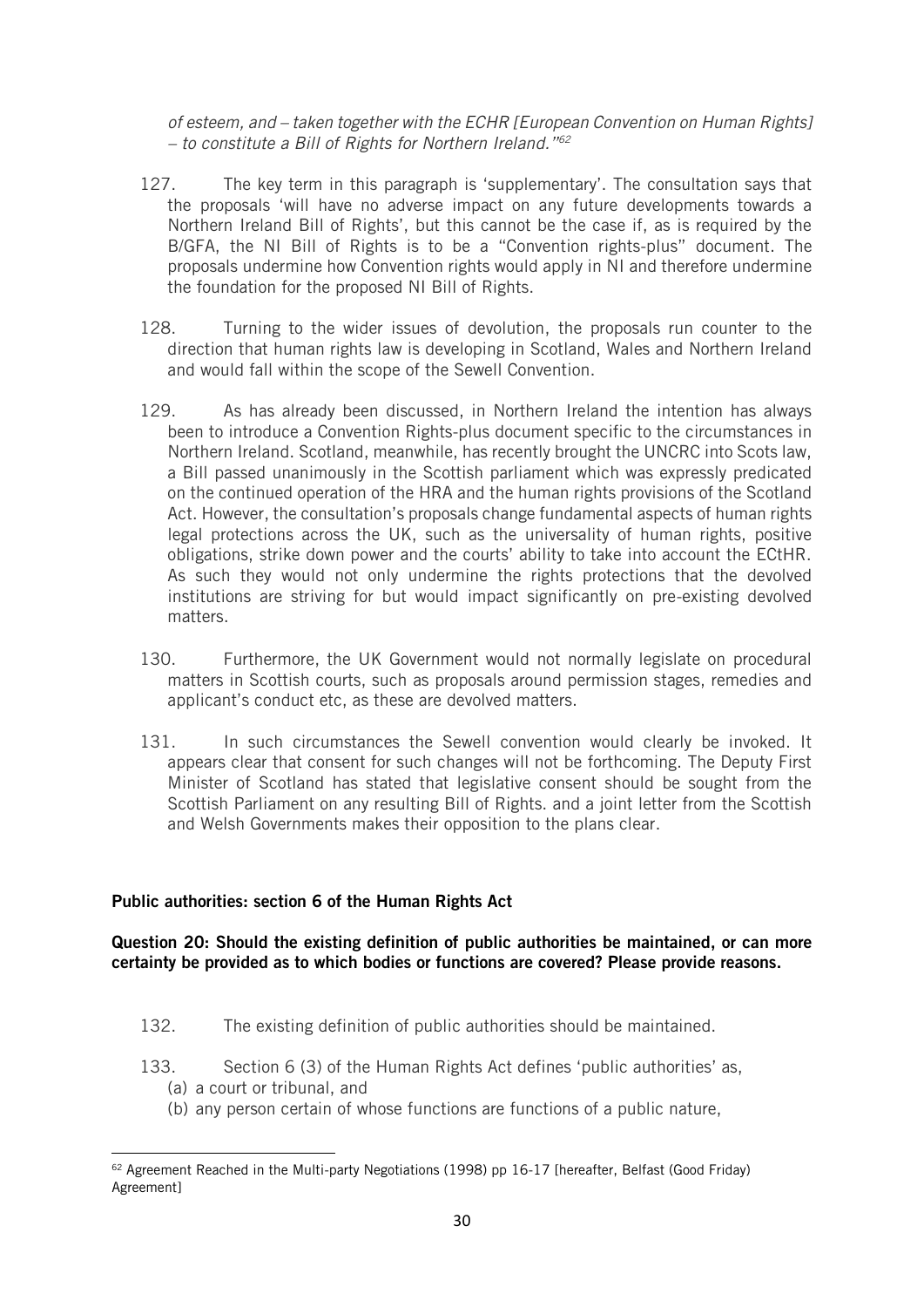While section 6(5) refines this by stating that, "*In relation to a particular act, a person is not a public authority by virtue only of subsection (3)(b) if the nature of the act is private".*

- 134. It is our view that this definition and the jurisprudence around it is sufficiently clear and requires no further alteration, and certainly no further restriction in a way which would insulate those performing public functions from accountability. We note that the consultation itself states that the range of bodies and functions to which the HRA currently applies to be "*broadly right*" and that "*The current formulation in the Human Rights Act has the benefit of flexibility, which has allowed the application of the Act to evolve in line with changes in how public functions are delivered*." We agree with this assessment. We do not follow, therefore, why the consultation then feels the need to go on to claim that the definition may require 'greater clarity'. The limited examples given to support this claim do not, in our view, make anything like a compelling case for change.
- 135. The first case example it gives, *Ali v Serco* [2019] CSHI 54, is merely an entirely normal example of a higher court (the Inner House of the Scottish Court of Session) overruling a lower court (the Outer House of the Scottish Court of Session) on the particulars of a specific case. Such an event is inevitable in a legal system with any kind of appellate structure and does not, in our view, point to systemic flaw in the legislation being applied.
- 136. The second example given is *LW and others v Sodexo and the Secretary of State for Justice<sup>63</sup>*, where the consultation seeks to imply there was something untoward or concerning about the Ministry of Justice also being found to be responsible for human rights violations in the instant case, when a private company (Sodexo) had been identified as a public authority for the purposes of the case. However, this simply misrepresents the issues in the case; where Sodexo had been found liable for a breach of Article 8 after its staff conducted strip searches that were not in accordance with the law, the MoJ was held liable on separate grounds for failing to fulfil its positive obligation to take sufficient steps to ensure that such violations did not occur. There was no uncertainty as to why the MoJ was identified as a relevant public authority in the case and no suggestion that it was responsible for the same human rights violation as Sodexo. As is obvious, it is entirely possible for more than one public authority to be implicated in different human rights violations arising from the same incident.
- 137. There is, therefore, no compelling case for change. The courts in the UK have already produced a clear and sufficient set of guidelines through caselaw for some time now on the qualities that identify an entity as a public authority for the purposes of the act.<sup>64</sup> There is nothing in the consultation document to suggest that any affected party, or potentially affected party, finds that these are unclear, or so unclear as to require legislative intervention. What change would bring, though, is a raft of new litigation to resolve the meaning of the new definitions and how, if at all, they substantively differ from the old definitions.
- 138. We would be particularly concerned if any proposed change were to have the effect of insulating private companies, or any other entity, contracting with government to perform public functions from human rights challenge. There cannot be a circumstance where an accountability black-hole is created, whereby a public function

<sup>63</sup> LW & Ors v Sodexo Ltd & Anor (Rev 1) [2019] EWHC 367 (Admin) (20 February 2019)

<sup>64</sup> See eg *YL v Birmingham City Council* [2008] AC 95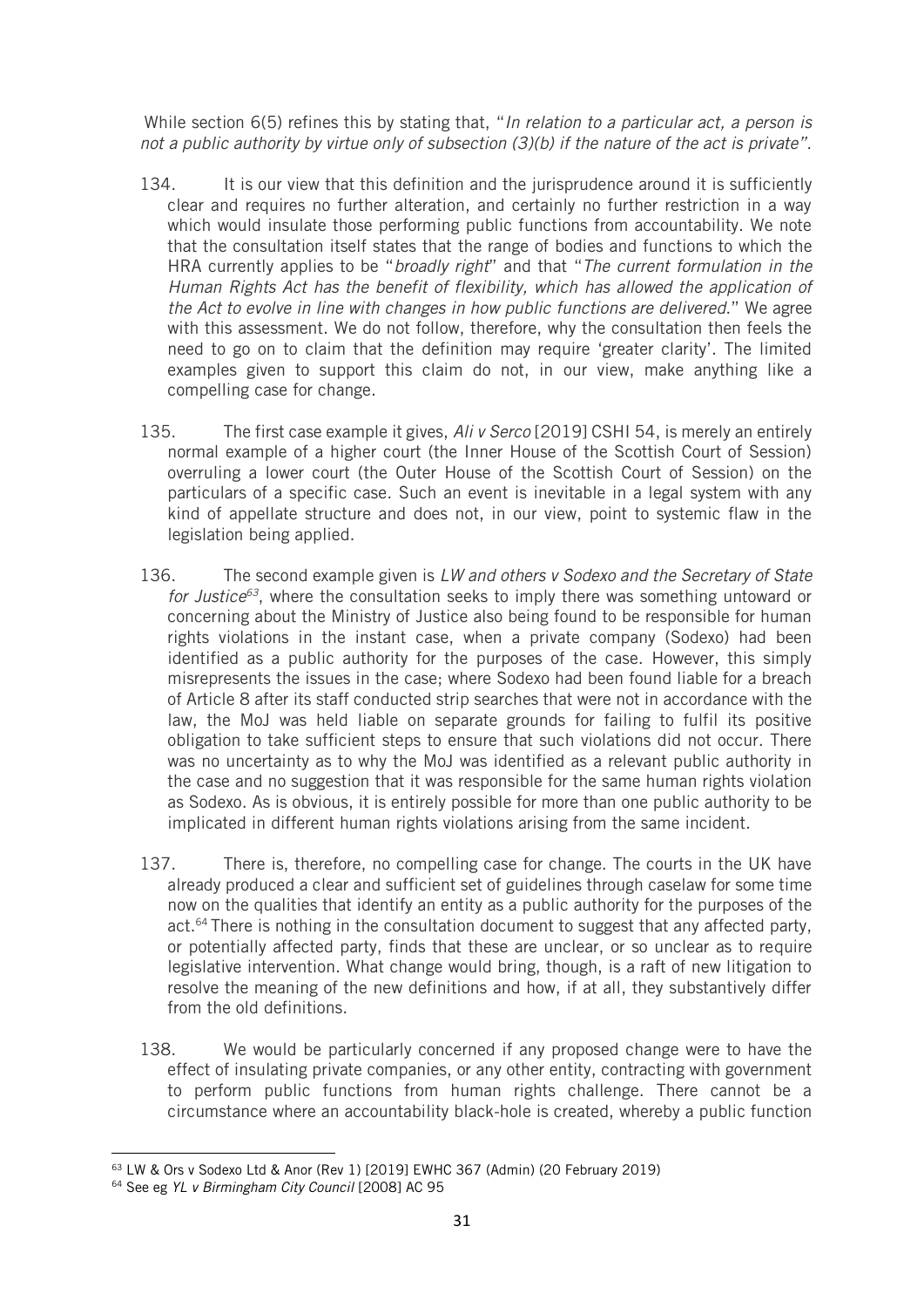is being performed but the appropriate organisation cannot be held responsible for its human rights implications. This seems highly likely to result in further human rights violations from those entities, and – again – to challenges in the Strasbourg Court.

Question 21: The government would like to give public authorities greater confidence to perform their functions within the bounds of human rights law. Which of the following replacement options for section 6(2) would you prefer? Please explain your reasons.

Option 1: provide that wherever public authorities are clearly giving effect to primary legislation, then they are not acting unlawfully; or

#### Option 2: retain the current exception, but in a way which mirrors the changes to how legislation can be interpreted discussed above for section 3.

- 139. Amnesty International UK does not believe that there is any need to change s.6, or any convincing evidence to the contrary provided in this consultation.
- 140. This proposal reads as an extrapolation from a particular ideological critique of section 3 onto section 6, without any regard being paid to the reality of how section 6 and the Human Rights Act has been functioning. There is no evidence, and the consultation document does not provide any, of there being a problem with regards to public authorities' ability to perform their functions in light of s.6 as currently drafted. The preamble merely floats a hypothetical possibility, "*section 6(1) could still require courts to compel the public authority to act in a way that is contrary to the clear will of Parliament"*, without providing any proper evidence of this having occurred. Given the resources that have been dedicated to producing this consultation and the apparent willingness to produce tendentious examples to justify other weak proposals, we consider that this omission is indicative of just how lacking in substance this purported concern is.
- 141. As discussed in our earlier answers, we do not accept the critique pursued in this consultation regarding the interpretative powers given to courts by section 3, in that we do not accept that section 3 has resulted in courts interpreting legislation in a way that is contrary to the clear will of Parliament. As such, we similarly do not accept the related apparent concern here that public authorities are put in a position by section 6 of having to act in conflict with the clear will of Parliament. As noted above, there is no evidence for this and there is nothing inherent in how section 6 (and relatedly section 3) are drafted that would make it so.
- 142. While we can see the logic in ensuring that the wording of the protection in section 6 reflects that of section 3, we are particularly concerned by the suggestion of removing the interpretive element from section 6 altogether. We do not support attempts to further insulate public authorities from accountability for human rights violations. Section 6 as currently written provides ample protection for public authorities and does not need to be revised.

# Extraterritorial jurisdiction

Question 22: Given the above, we would welcome your views on the most appropriate approach for addressing the issue of extraterritorial jurisdiction, including the tension between the law of armed conflict and the Convention in relation to extraterritorial armed conflict.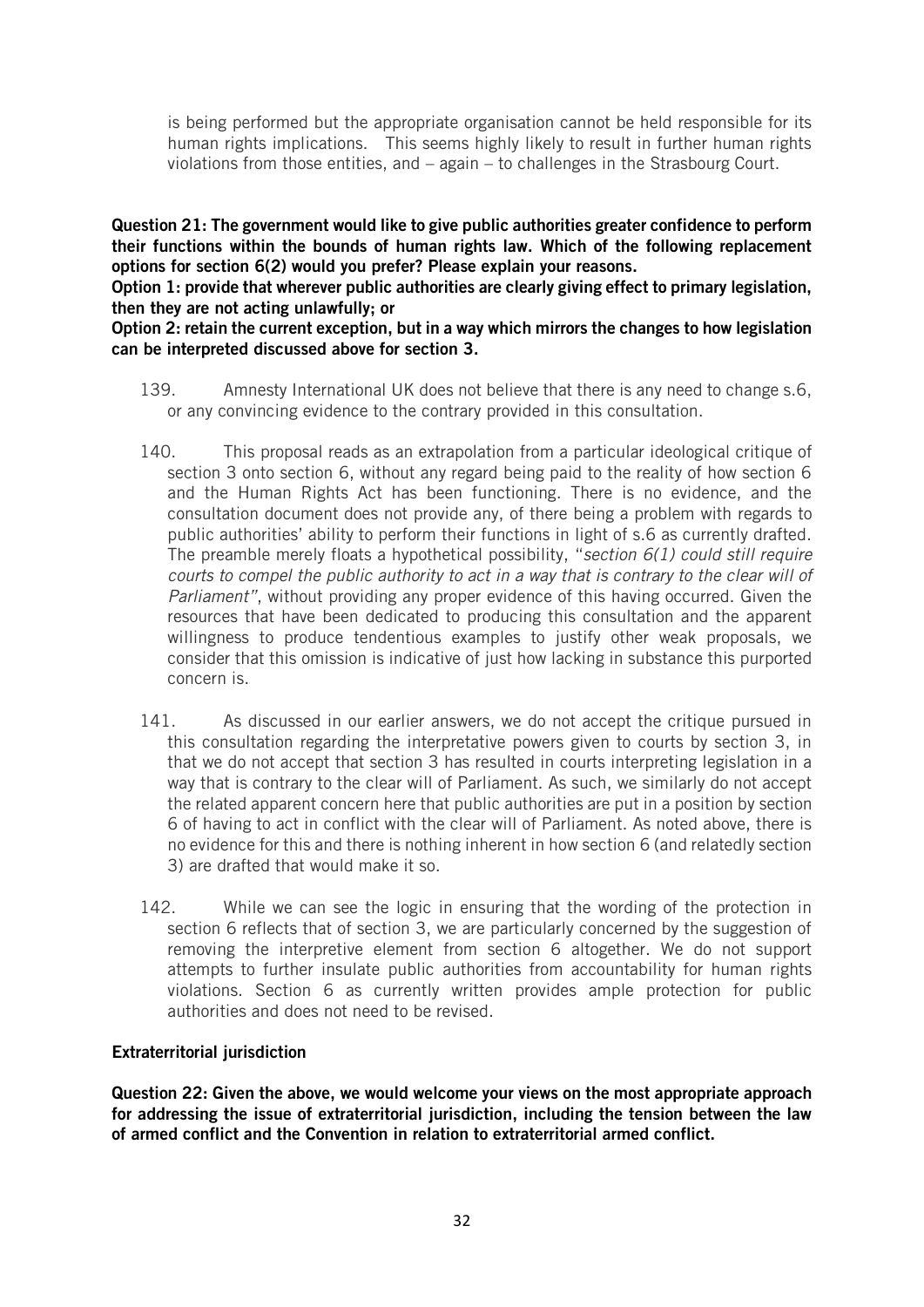- 143. That human rights law the Convention itself and other international treaties applies outside the bounds of territorial jurisdiction is settled law. As the Consultation paper recognised, seeking to restrict the jurisdiction of the Bill of Rights so that it was only applicable domestically would do nothing to change this fundamental principle and thus the UK's obligations under the Convention and other instruments of international law.
- 144. The paper also correctly recognises that legislating to restrict the extraterritorial jurisdiction of the BoR would create a gap between domestic legislation and the UK's obligations under the ECHR (as would, of course, many of the other proposals in this consultation). It is entirely correct to state that this is not an issue where the UK can unilaterally seek to restrict the application of human rights law by changing its domestic legislation. The same though applies to many of the proposals in this consultation, most of which would lead to the same gap.
- 145. The resultant diversion from Convention jurisprudence would inevitably lead to more cases against the UK in the Strasbourg courts, and more violations of rights in overseas operations and more. The two jurisdictions, UK and Strasbourg, must be consistent, as the House of Lords recognised in *Al-Skeini<sup>65</sup>*. To legislate otherwise would, as the JCHR explained after careful consideration<sup>66</sup>, "*leave a category of victim under the convention unable to obtain a remedy in the UK and would put the UK in breach of its obligation to provide an effective remedy under article 13 ECHR"*. It would also, as is recognized in this consultation paper, lead to Strasbourg being required to determine more cases touching on national security, with resultant procedural issues the UK is unlikely to find palatable.
- 146. Nor should such diversion be pursued through political means intended to water down the scope of the Convention. Regression and greater legal black holes than already exist would be created. Currently, while jurisdiction is primarily territorial, there are certain clear exceptions recognised in the Strasbourg case law. Recognition of these bases for jurisdiction has led to important transparency and (a measure of) accountability in such cases as Al-Skeini, where civilian hotel receptionist Baha Mousa was tortured and killed by British soldiers in a make-shift detention facility. Investigations into fatalities in Iraq which were opened only as a result of the extraterritorial reach of the Convention revealed "*some shocking findings*" about what happened to individuals overseas at British hands, and enabled important lesson learning for the armed forces<sup>67</sup>. This is entirely right and as it should be. The lives in issue where the UK – for example – has effective control of an area – are no less valuable than those within the bounds of the UK itself.
- 147. It is simply not the case that there has been an "*extension of jurisdiction to any extraterritorial exercise of force*" as the consultation paper suggests. Indeed, the use of force on its own is insufficient to establish jurisdiction under the Convention<sup>68</sup>. Further, the extraterritorial jurisdiction of the Convention has proved an important tool to protect British soldiers – from the state's negligence in the provision of wholly inadequate

<sup>65</sup> *R (Al-Skeini) v Secretary of State for Defence* [2007] UKHL 26; [2008] 1 AC 153

<sup>66</sup> The Government's Independent Review of the Human Rights Act, Third Report of Session 2021– 2[2https://committees.parliament.uk/publications/6592/documents/71259/default/](https://committees.parliament.uk/publications/6592/documents/71259/default/) at [159] <sup>67</sup> Richard Hermer QC, oral evidence to the JCHR 24 March 2021, available at <https://committees.parliament.uk/oralevidence/1964/pdf/>

<sup>68</sup> *Al-Saadoon v Secretary of State for Defence and Rahmatullah v Secretary of State for* Defence [2016] EWCA Civ 811 at [69].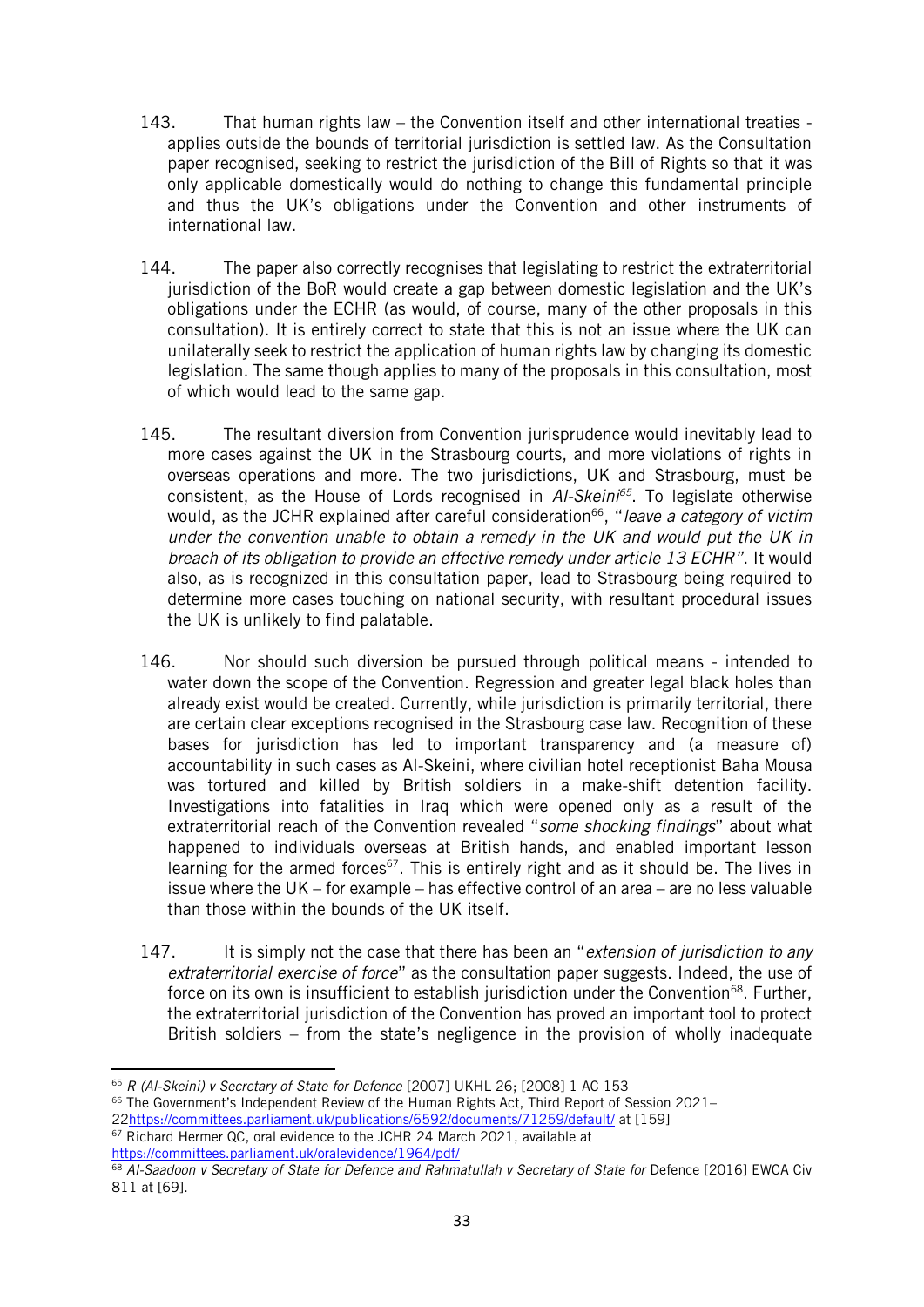equipment resulting in death, to the investigation of the rape, bullying and other mistreatment of Corporal Anne-Marie Ellement on a base in Germany. Without the extraterritorial application of the HRA, neither of these important cases would have been heard, and the resulting important improvements in policy and practice would not have been made. Restriction of jurisdiction would create a legal black hole for UK forces themselves. Moreover, it would be likely to create a race to the bottom internationally, where other states would also ignore their human rights obligations internationally. This could put British soldiers in danger.

- 148. It would also damage the reputation of the UK internationally. Regression of this kind is likely to influence relations with partners and send a statement to the world about the nature of the UK's commitments to fundamental principles of international human rights law.
- 149. As the JCHR also noted in its Report in the IHRAR, the evidence it received was "*unanimously against"* <sup>69</sup> limiting the extra territorial reach of the HRA through any further changes. It found there was *"no justification for making any such amendments"<sup>70</sup>*. We do not accept that any of the discussion of the subject in the consultation paper suggests that there is an 'issue' with extraterritorial application which requires resolution through limiting its reach.

Qualified and limited rights

Question 23: To what extent has the application of the principle of 'proportionality' given rise to problems, in practice, under the Human Rights Act?

We wish to provide more guidance to the courts on how to balance qualified and limited rights. Which of the below options do you believe is the best way to achieve this? Please provide reasons.

Option 1: Clarify that when the courts are deciding whether an interference with a qualified right is 'necessary' in a 'democratic society', legislation enacted by Parliament should be given great weight, in determining what is deemed to be 'necessary'.

Option 2: Require the courts to give great weight to the expressed view of Parliament, when assessing the public interest, for the purposes of determining the compatibility of legislation, or actions by public authorities in discharging their statutory or other duties, with any right.

We would welcome your views on the above options, and the draft clauses after paragraph 10 of Appendix 2.

150. Assessments of proportionality are a core function of the courts under the HRA and have now a long established and settled process. Crucially, they allow for the protection of human rights by assessing the means of achieving a legitimate aim set out in legislation or departmental policy against the individual circumstances of a given

 $69$  The Government's Independent Review of the Human Rights Act, Third Report of Session 2021–

<sup>2</sup>[2https://committees.parliament.uk/publications/6592/documents/71259/default/](https://committees.parliament.uk/publications/6592/documents/71259/default/) at [174]  $\frac{1}{70}$  Ibid at [181]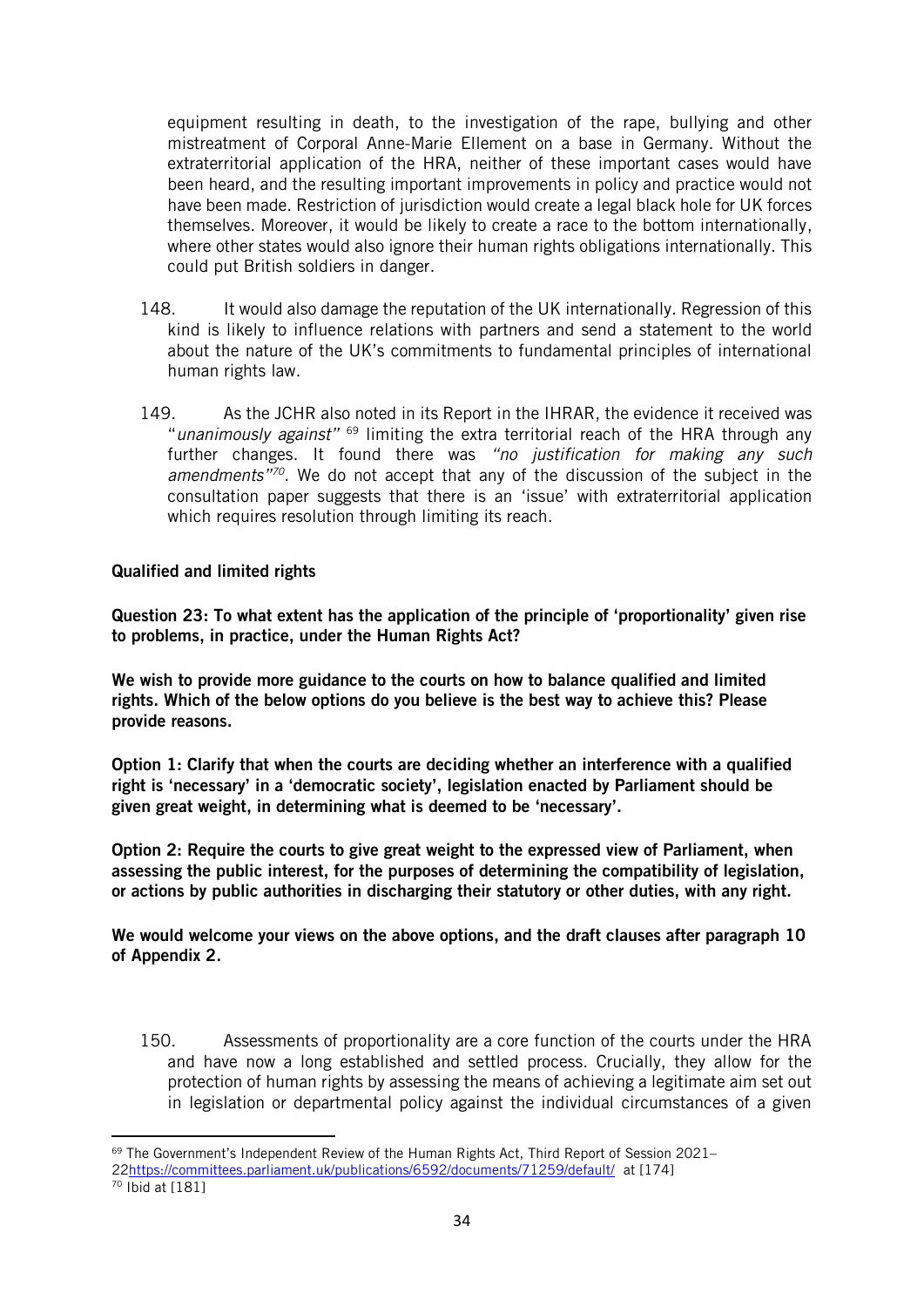case. In so doing, courts already exercise even more considerable restraint in relation to key areas of contestation, such as public spending or national security issues. However, the individual is protected through the courts' ensuring that where a restriction on a person's qualified right is permissible, this restriction is limited to the minimum necessary to achieve the state's legitimate end. In this way even where rights have to be curtailed due to some important public interest, the right in question is not restricted any more than is necessary, bearing in mind the specific facts of the case.

- 151. Both option 1 and option 2 appear confused as to what powers the courts currently have and the way that they are currently being used. Option 1 requires the court to give "*great weight"* to Parliament's view of proportionality when reviewing a decision made by a public body under primary or secondary legislation. Yet, public bodies are already protected from findings of unlawfulness when they act in a way that is required by primary legislation, under section 6(2). However, if a public body has discretion under the legislation about how to act in a given circumstance, then the courts will be determining the proportionality of the decision to act in that way in the instant case. The fact that parliament will have legislated for the overarching availability of a power will tell the courts very little about parliament's view of the proportionality of its use in an individual case. Likewise, option 2 requires courts to give "*great weight*" to the fact that Parliament has passed legislation in the public interest. Once again, if Parliament has legislated to give a discretionary power to a public authority, that decision to legislate does not transplant the weight of Parliament onto a separate public authority's context-specific decision to exercise the power.
- 152. Beyond these specific options, it might be proposed that Parliament legislate to specifically address questions of proportionality that it would seek to apply in a sweeping way across an issue area. It did a version of this, for example, in the 2014 Immigration Act with regards to Article 8 questions in deportation appeals.<sup>71</sup> However, the courts do not require 'guidance' from politicians about how to balance qualified rights. Although dressed in a veneer of parliamentary respectability, such 'guidance' would amount to political interference in the fundamental duties of independent judges: to interpret the meaning of legislation and rights, and apply case law.
- 153. We would be particularly concerned by proposals along these lines, as they would be likely to seriously undermine human rights protection for unpopular or marginalised groups, and others who lack sufficient influence with the majority party in Parliament at any given time. It is a core function of human rights to protect people who lack power and influence from the oppressive tendencies of governments seeking popularity by demonising or otherwise targeting minorities

# Deportations in the public interest

Question 24: How can we make sure deportations that are in the public interest are not frustrated by human rights claims? Which of the options, below, do you believe would be the best way to achieve this objective? Please provide reasons.

Option 1: Provide that certain rights in the Bill of Rights cannot prevent the deportation of a certain category of individual, for example, based on a certain threshold such as length of imprisonment. Option 2: Provide that certain rights can only prevent deportation where provided for in a legislative scheme expressly designed to balance the strong public interest in

<sup>71</sup> See Immigration Act 2014 s.19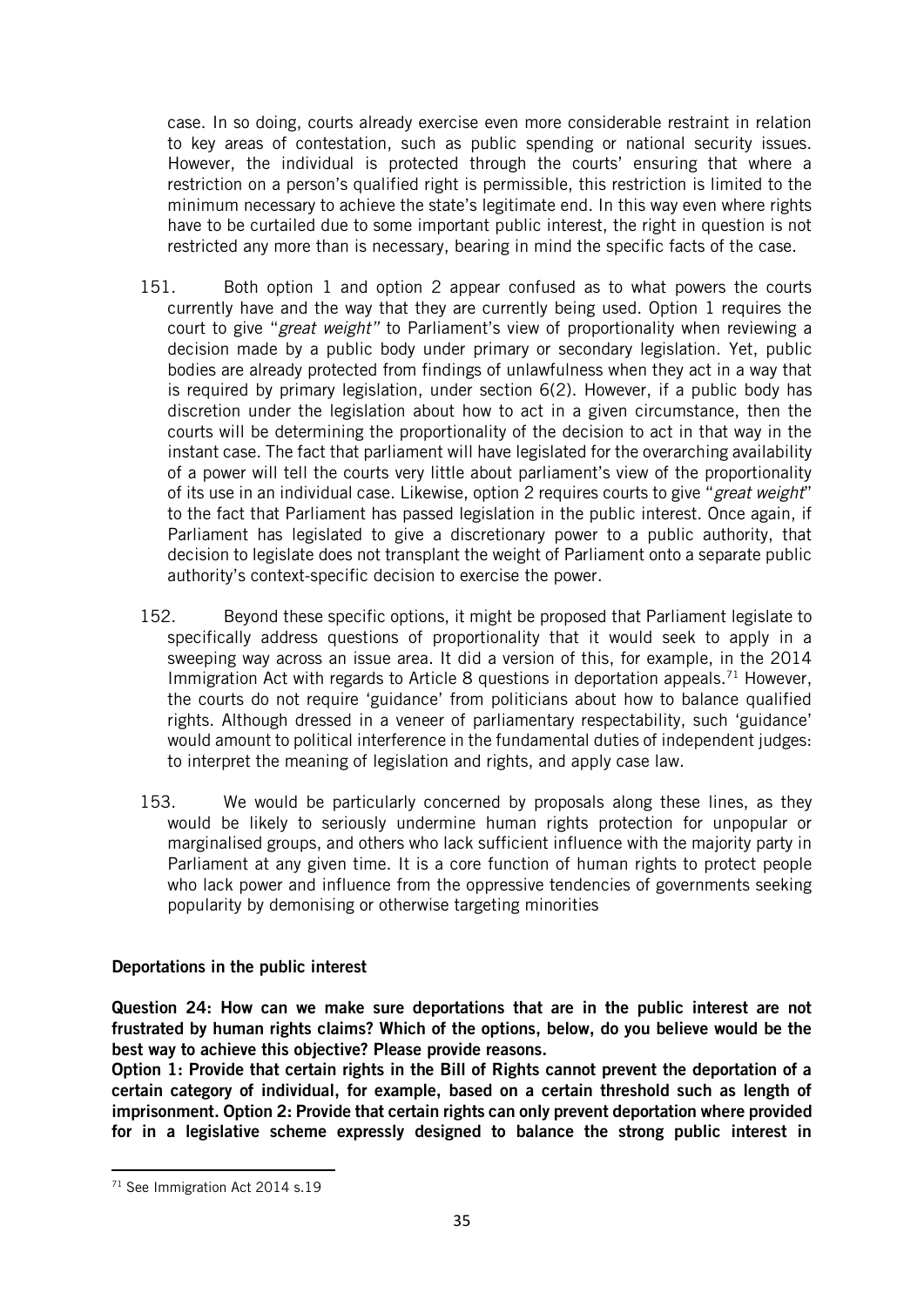deportation against such rights. Option 3: Provide that a deportation decision cannot be overturned, unless it is obviously flawed, preventing the courts from substituting their view for that of the Secretary of State

- 154. None of the Options presented is necessary or appropriate.
- 155. Amnesty International UK recognises as a matter of principle, State's rights to determine immigration policy and give effect to that subject to two basic principles. Firstly, the right to seek and enjoy asylum is not fettered by the right of the State to control its borders. The Refugee Convention and related human rights obligations, where a person would be at risk of serious harm such as torture, inhuman or degrading treatment if removed from the UK, cannot legitimately be fettered by any of the considerations given in these Options. Secondly, whereas the setting of immigration policy is a matter for the State, giving effect to this must be in accordance with human rights obligations. For the following reasons, none of the Options is in principle or practice a necessary or appropriate means to achieving this.
- 156. We address various considerations under two subheadings. The first concerns the brief explanation of the relevant Government proposals. The second sets out further considerations.

*Government's proposals (paragraphs 292 to 296):*

- 157. The Government's understanding of the matter of wider public confidence is flawed. This is a particular problem in relation to deportation. It is instructive to reflect on the relatively short history of the development of the powers of deportation and connected policy and legislative constraints on human rights in relation to them. This shows the error pursued by successive Governments on these matters has not alleviated the matter of public confidence but has merely served to exacerbate it. A starting problem with each of the Options presented, as explained in these paragraphs, is that they seek not to address and correct the error but rather to continue, replicate or exacerbate it.
- 158. Before the changes in the Immigration Rules in 2006 and the introduction of provisions in the UK Borders Act 2007 on deportation, the longstanding position in UK immigration law, policy and practice was straightforwardly that the power of deportation was an immigration power. Its exercise was determined against the competing considerations of the public interest in expelling a migrant person from the UK, whose presence was by permission only, against the cumulative factors relevant to strength of connection of that person's in the UK and any harmful impact of the person's expulsion.
- 159. Paragraph 364 of the Immigration Rules provided a comprehensive list of considerations that the Secretary of State would consider before making a deportation order.72 This holistic approach long pre-dated the Human Rights Act 1998. The

 $72$  These were (i) age; (ii) length of residence in the United Kingdom; (iii) strength of connections with the United Kingdom; (iv) personal history, including character, conduct and employment record; (v) domestic circumstances; (vi) previous criminal record and the nature of any offence of which the person has been convicted; (vii) compassionate circumstances; (vii) any representations received on the person's behalf.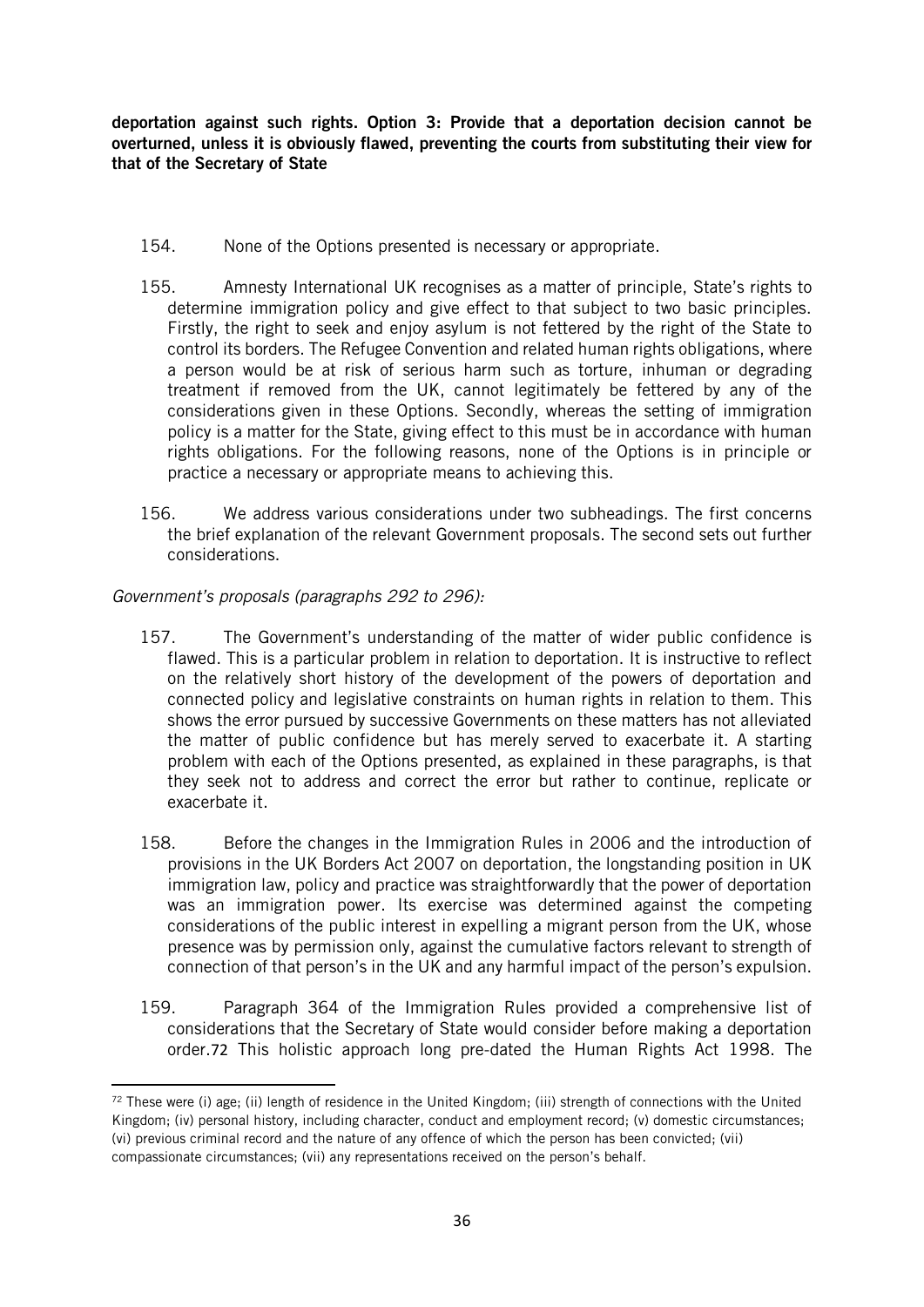motivation for change, firstly in the rules and thereafter in primary legislation, had nothing to do with concerns as to the adequacy of these powers or the accompanying rules. Nor had it anything to do with the Human Rights Act 1998. The motivation is succinctly summarised in the introduction to HM Inspector of Prison's Foreign national prisoners: a thematic review, July 2006:

*"…just after the fieldwork for this report was completed, it emerged that many foreign nationals leaving prison had neither been identified nor considered for deportation. This*  was not because of a gap in legislation or powers. It was an acute symptom of the *chronic failure of two services to develop and implement effective policies and strategies for people who were not seen as a 'problem': though in fact, as this report shows, they were people who had many problems, which were not sufficiently addressed."*

- 160. The operational failure at the heart of this received significant public and political attention. It resulted in a recall of over a thousand people to prison, some of whom were held for further periods of months or years and many of whom were ultimately released back into the community. This operational impact lingered long after the inspector's 2007 report; and was exacerbated by complications introduced in the rules in 2006 and thereafter by provisions of the UK Borders Act 2007 concerning socalled 'automatic' deportation.
- 161. The UK Borders Act 2007 transformed deportation consideration in very many cases into a specific human rights concern. This was because rather than continuing the previous and long-standing holistic approach under what had been paragraph 364 (described above), the question in near every case to which the 2007 Act regime applied became the single one of whether deportation would breach the person's human rights – i.e. whether the person fell within Exception 1 set out in section 33(2) of the Act. The introduction of further complicating statutory provisions relating to Article 8 by section 19 of the Immigration Act 2014 merely aggravated this. Of course, the political context for all of this – led by the often exaggerated and harmful public statements of successive Home Secretaries and, occasionally, Prime Ministers – has both sustained and extended the concern described in the consultation paper relating to public confidence. Reports of the Joint Committee on Human Rights over the period have generally highlighted the problem in this – in particular, the Committee's Tenth Report of Session 2017-19 (Enforcing Human Rights), July 2018 and Thirty-Second Report of Session 2005-06 (The Human Rights Act: the DCA and Home Office Reviews), November 2006. The latter including the conclusion (paragraphs 9-41):

*"...public misunderstandings will continue so long as very senior Ministers make unfounded assertions about the Act and use it as a scapegoat for administrative failings in their departments."*

162. Seeking to once again legislate in similar ways will not help. The fundamental reason for that is as follows: Proper and effective consideration of deportation powers requires an individualised assessment of the full circumstances of a person's case as was always understood in domestic immigration law long before the Human Rights Act 1998. It cannot rationally be reduced to a presumption that a particular factor such as a minimum length of imprisonment will certainly prove overriding in all cases (Option 1). Attempts at such an approach only serve to exacerbate the problem of elevating the need for reliance on the fundamental nature of human rights as the means to mitigate a flawed approach that improperly directs a decision-maker (whether civil service or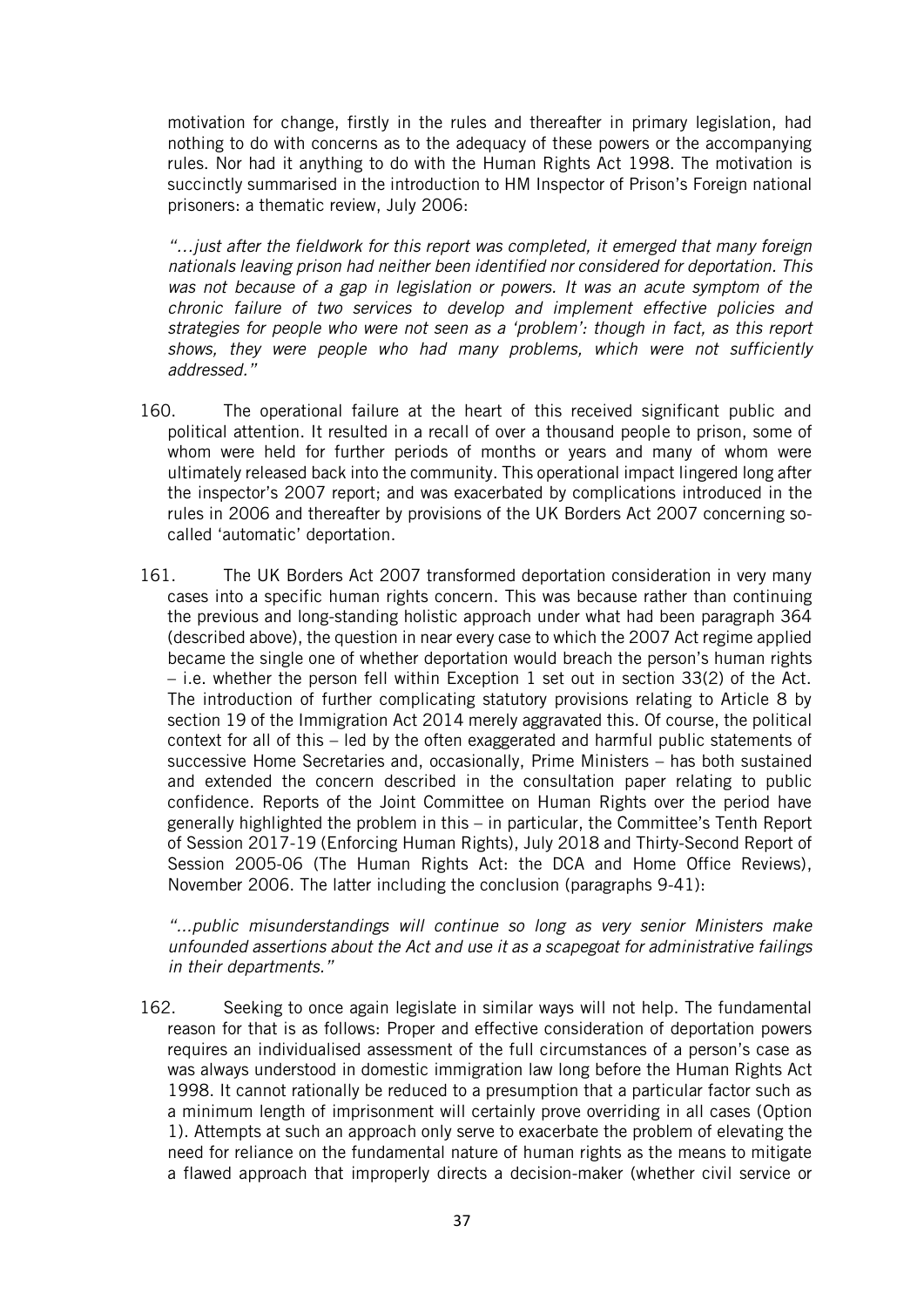judicial) to ignore the relevance or weight of countervailing factors or inhibits consideration of these. Seeking to exclude consideration of certain human rights (Option 2) is just a different version of the same approach albeit potentially more draconian and more clearly incompatible with the 1950 European Convention on Human Rights. Seeking instead to exclude effective independent judicial oversight of the decisions of the Secretary of State (Option 3), whether made in person or by an official, merely creates a different problem of absence of an effective remedy contrary to Article 13 of the Convention. As such, it fundamentally undermines the presumption at the heart of the Human Rights Act 1998 that the legislation itself provides a guarantee of that required by Article 13 and hence does not include that article among those included in Schedule 1 to the Act.

## *Further considerations:*

- 163. The problems with what is said and proposed in the consultation are enlarged when consideration is given to how deportation powers are in practice exercised and sought to be exercised. The clear indication is that it is not consideration of the propriety of the exercise of this immigration power in any particular case that is the primary motivation for the exercise of the power. Rather, that motivation is driven by real or perceived political evaluation of the expediency of either the number of deportations being at or above any particular level or the level of public approbation that may be secured by securing (in the case of the Home Secretary) or calling for (in the case of other media or political actors) the deportation of a particular individual. These can provide only arbitrary and inconsistent grounds for the exercise of what is, by any calculation, a severe power. As such, these cannot provide a basis for deportation that is either compliant with human rights or with any rational (or common sense, if that is preferred) and therefore rule of law respecting analysis.
- 164. The starkest examples concern people born in the UK who have grown up in this country, who are British by connection, identity and recognition of the British nationality law (as made by Parliament), but whose citizenship requires to be registered under the British Nationality Act 1981. Indeed, the consultation cites a case, OO Nigeria, where these issues arise.73 Similarly, stark examples are provided by people brought to the UK at a very young age who grow up here with the same connection and identity. The report of Stephen Shaw, Assessment of government progress in implementing the report on the welfare in detention of vulnerable persons: A follow-up report to the Home Office, July 2018<sup>74</sup> both exposes the excessive nature of current deportation policy and practice and underestimates this. The underestimation is because Stephen Shaw's report is not informed by any analysis of the underlying citizenship rights of the people affected and the incompatibility of deportation policy with the parliamentary purpose behind the British Nationality Act 1981 in conferring statutory entitlements to British citizenship.
- 165. It is remarkable that the Windrush scandal, which began as a deprivation of citizenship rights of British people,75 is effectively repeated by exclusion of many British people from their citizenship rights today. There are a variety of means by which this done. The impact of deportation policy on those affected by this is precisely the same impact of exile and exclusion upon, predominantly Black and Brown, British

74

<sup>73</sup> <https://tribunalsdecisions.service.gov.uk/utiac/hu-16908-2018>

https://assets.publishing.service.gov.uk/government/uploads/system/uploads/attachment\_data/file/728376/Shaw\_re port\_2018\_Final\_web\_accessible.pdf (paragraph 4.93ff)

 $75$  By origin and by statutory entitlement under the new settlement of British nationality made by the 1981 Act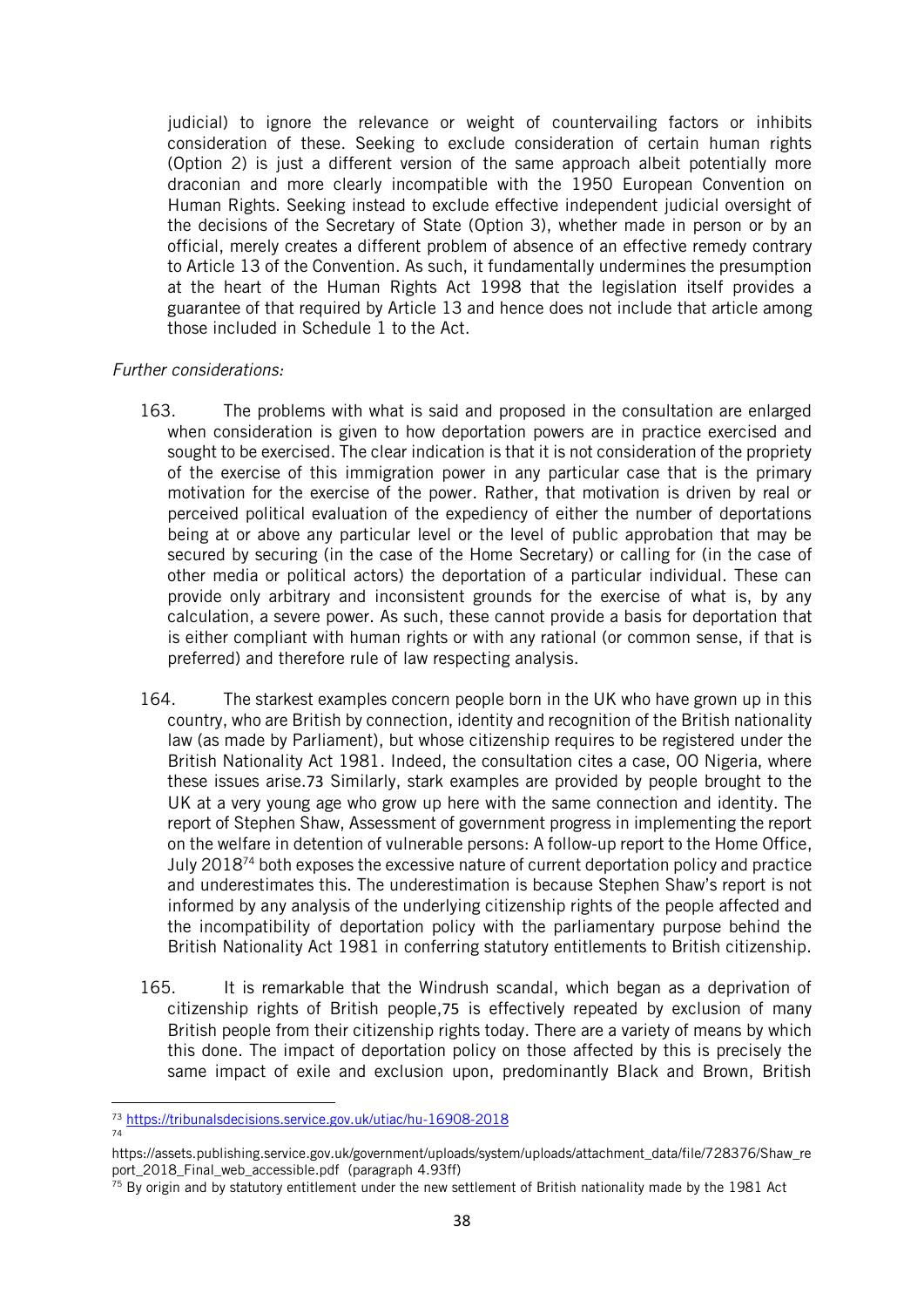people for which the Government has formally apologised, promised to learn from and yet is continuing.

166. As indicated, the paragraphs under this subheading provide only examples, albeit particular stark examples, of the harms that are currently being done and would be gravely enlarged if any of the proposals are adopted. There are many other examples that might be considered concerning people who are either or both long resident and strongly connected to the UK, particularly with family here. For example, there is the impact upon family members – including children, partners and dependent relatives – that also needs to be considered in relation to any proposed deportation. Indeed, as regards children, that is both a statutory duty upon the Home Secretary by section 55 of the Borders, Citizenship and Immigration Act 2009 and an international law duty under the 1989 UN Convention on the Rights of the Child. The problems we have set out as to the proposals being made apply similarly to the effective exclusion or inhibition of proper consideration of these matters that the proposals would cause in any individual case.

#### Illegal and irregular migration

Question 25: While respecting our international obligations, how could we more effectively address, at both the domestic and international levels, the impediments arising from the Convention and the Human Rights Act to tackling the challenges posed by illegal and irregular migration?

- 167. As regards this question, much of what we have said in relation to the previous question would apply here too. We must emphasise that the context in which the question is put is itself contrary to understanding and respect of the UK's international human rights obligations. As we have said in response to the previous question, seeking asylum is a right of all refugees that precedes the State's rights to determine and give effect to immigration policy. The reference to arrivals in the UK by boat indicates that what is under consideration is significantly removed from understanding and respect for human rights. While the Government either refuses or fails to understand the rights of refugees to cross borders, without prior authority, to seek asylum, it will not be in a position to describe still less construct any human rights compliant policy in relation to irregular migration. It will also fail to describe still less construct any immigration policy that is effective, for it will always be pushing against not merely people's human rights but also their real human needs.
- 168. There is a wider lesson for the Government here. Human rights law is a critical means – though not the only means – by which people and the reality of their lives, experiences and needs are given weight and consideration in administrative action. Where administrative action is not informed by, or is constructed in ways that are so uncompromising as to be incompatible with people's experiences and needs, the result can only be friction between the administrative aims and actions and human rights. That friction will inevitably – in any human rights respecting environment – manifest itself in legal challenge; and the more Government presses against that, the more it will merely exacerbate both that friction and its impact on wider public perceptions. Our answer to the previous question provides example of this and its detrimental impact.

#### Remedies and the wider public interest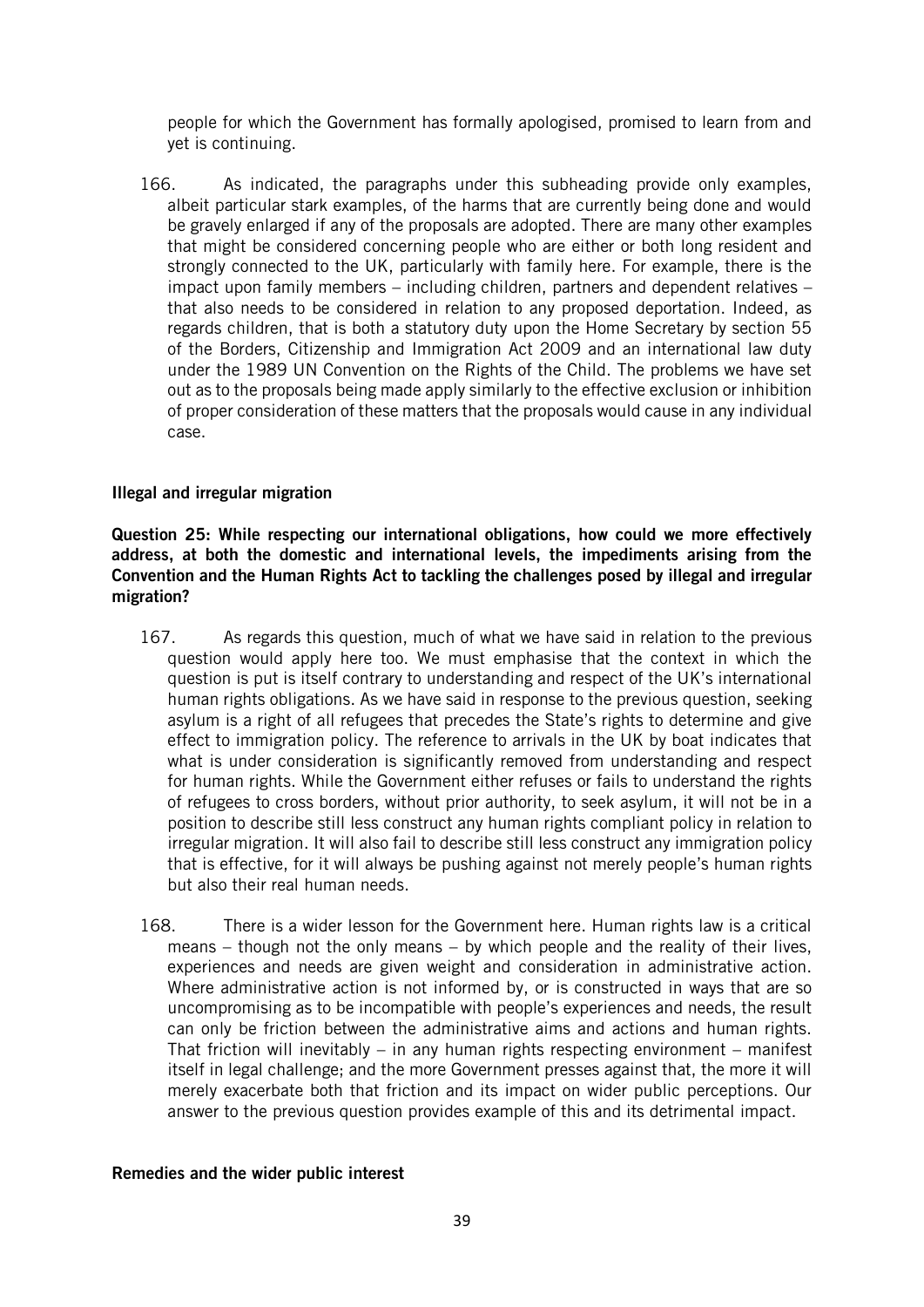Question 26: We think the Bill of Rights could set out a number of factors in considering when damages are awarded and how much. These include:

a. the impact on the provision of public services;

b. the extent to which the statutory obligation had been discharged;

c. the extent of the breach; and d. where the public authority was trying to give effect to the express provisions, or clear purpose, of legislation.

Which of the above considerations do you think should be included? Please provide reasons.

- 169. The question is premised on a number of assumptions which we reject, and have rejected throughout this consultation response. It also introduces confusion around the purpose of awarding damages in a human rights case.
- 170. We reject the assertions and implications made throughout the consultation that there is somehow too much human rights litigation happening in the UK, that this litigation is a vehicle for (often spurious) damages claims and that this litigation is hampering public authorities in performing their work. These assertions read to us as merely regurgitations of the worst forms of tabloid misinformation, that have beset the HRA since it came into force. There is no tension or context between victims of human rights violations being able to seek appropriate legal redress and the 'wider public interest', as the consultation document would characterise it. It is in the wider public interest for public authorities to act a way which respects' the public's human rights.
- 171. As the MoJ will surely know, damages payments in human rights litigation are very small, and substantially smaller than other forms of civil litigation. One consequence of this is that there is no evidence that damages in human rights cases have had any negative impact at all on the provision of public services. To the extent that risk of damages (as opposed to the overarching risk of a finding of unlawfulness/violation) in any way influences public authority decision making, it can only work appropriately to discipline public authorities' conduct and to help focus minds on rights compliance. The 'wider public interest' is therefore served by operating a system of legal accountability for human rights breaches, which includes financial redress for victims. These are good things that the MoJ should be encouraging.
- 172. Notably, in relation to judicial review (which is the route for many human rights cases resulting in damages), the Independent Panel on Administrative Law<sup>76</sup> reported that those government departments that gave an estimate of their cost in financial and human resources gave little indication that the cost was overwhelming or in any way disproportionate to the value of maintaining "*the lawfulness of executive action*" and none of the 84 responses to the question whether specified grounds for review "*seriously impeded the proper or effective discharge of central or local government functions"* suggested that this was the case.
- *173.* IRAL considered the "*general assumption*" that the impact of judicial review on public administration was largely negative and made it difficult for public bodies to deliver public services efficiently, noting the conclusion of a recent impact study that

<sup>76</sup> Report available at

[https://assets.publishing.service.gov.uk/government/uploads/system/uploads/attachment\\_data/file/970797/IRAL](https://assets.publishing.service.gov.uk/government/uploads/system/uploads/attachment_data/file/970797/IRAL-report.pdf)[report.pdf](https://assets.publishing.service.gov.uk/government/uploads/system/uploads/attachment_data/file/970797/IRAL-report.pdf)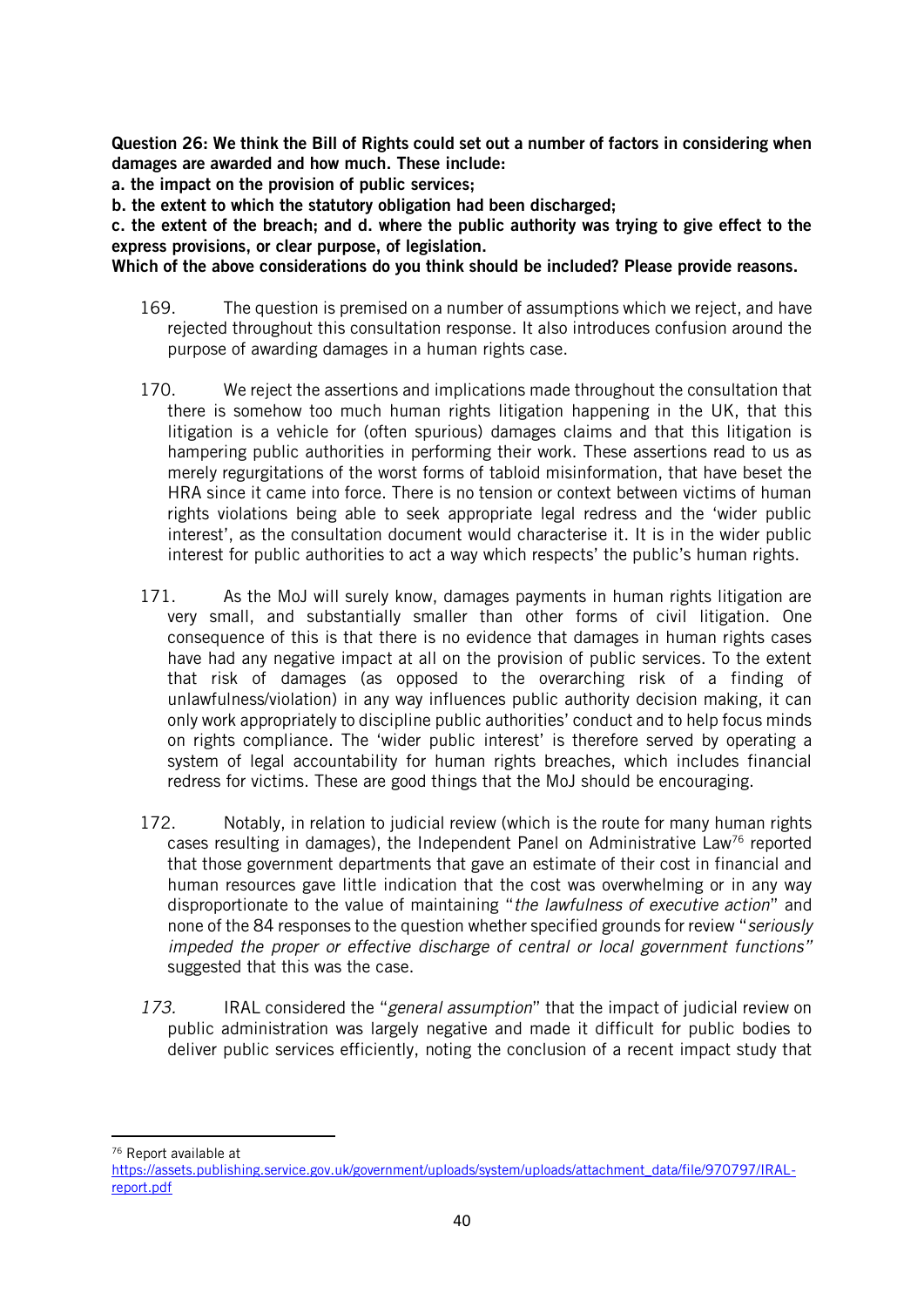there was *"no evidence that this was the case*" and that this assumption was "*at best misleading and generally untrue."<sup>77</sup>*

- 174. The proposal in the consultation that judges should have *'responsibility to consider the impact of the award of a remedy on the public authority's ability to discharge its mandate'* is confused. Judges are not provided with the information that would be necessary to make such an assessment on any sort of meaningful basis. In any case, human rights damages for an individual claimant are so small that there is not a public authority in the land for whom making such a payment would substantially impair its ability to discharge its mandate. Were such a, highly unlikely, eventuality to arise this would say more about government budgetary decisions than it would about the damages system under the Human Rights Act. Most importantly, though, the purpose of a damages payment in a human rights case is to ensure just satisfaction for the individual victim of the rights violation. It is not, and cannot be, as the consultation apparently wishes, an overall accounting exercise for all parties involved in a rights dispute.
- 175. The assessment of Human Rights damages under the present system is designed to reflect the practice at Strasbourg,<sup>78</sup> which is based on the notion of 'equitability'; essentially fairness.<sup>79</sup> All relevant factors are taken into consideration and that will inevitably include the nature and extent of the breach identified, albeit that Strasbourg has always rejected calls for the introduction of 'punitive' or 'exemplary' damages – reflecting the core purpose of the damages award as being a form of just satisfaction for the claimant rather than a form of punishment for the state party concerned.<sup>80</sup> The other factors in the list proposed in this question are not generally considered relevant, as they have no relationship to the determination of 'equitability' in a given circumstance.
- 176. The decision of the domestic courts to reflect Strasbourg jurisprudence on these points has made sense under the HRA system, as the purpose of the HRA is to provide legal redress for ECHR rights domestically and that logically includes domestic courts bringing about 'just satisfaction' as Strasbourg would recognise it. This is itself part of ensuring a sufficient domestic remedy so as to avoid people having to take their cases to Strasbourg. However, this proposal exposes the confusion at the heart of the current consultation, particularly with regard to what is being proposed about the UK's relationship with ECHR rights going forwards. If the rights in the new Bill of Rights are truly meant to be broadly in line with Strasbourg (even if with a small amount of variation here or there) then it makes no sense to diverge from Strasbourg's remedy framework by imposing this statutory list of considerations. If, however, the government is genuinely trying to substantively diverge from Strasbourg rights then changing the remedy framework is at least consistent, albeit unwise given the ongoing issues discussed throughout this document of the proposals leading to people not getting a sufficient domestic remedy and being compelled to go to Strasbourg anyway.

<sup>79</sup> See ECHR Practice Direction: Just Satisfaction Claims, 28<sup>th</sup> March 2007, [https://www.echr.coe.int/documents/pd\\_satisfaction\\_claims\\_eng.pdf](https://www.echr.coe.int/documents/pd_satisfaction_claims_eng.pdf)

<sup>77</sup> Report available at

[https://assets.publishing.service.gov.uk/government/uploads/system/uploads/attachment\\_data/file/970797/IRAL](https://assets.publishing.service.gov.uk/government/uploads/system/uploads/attachment_data/file/970797/IRAL-report.pdf)[report.pdf](https://assets.publishing.service.gov.uk/government/uploads/system/uploads/attachment_data/file/970797/IRAL-report.pdf)

<sup>78</sup> See eg *R (Greenfield) v Secretary of State for the Home Department* [\[2005\] 1 WLR 673;](https://www.bailii.org/cgi-bin/redirect.cgi?path=/uk/cases/UKHL/2005/14.html) and Faulkner, R (on the application of) v Secretary of State for Justice & Anor [2013] UKSC 23 (1 May 2013)

<sup>80</sup> See ECHR Practice Direction: Just Satisfaction Claims, 28<sup>th</sup> March 2007, [https://www.echr.coe.int/documents/pd\\_satisfaction\\_claims\\_eng.pdf](https://www.echr.coe.int/documents/pd_satisfaction_claims_eng.pdf)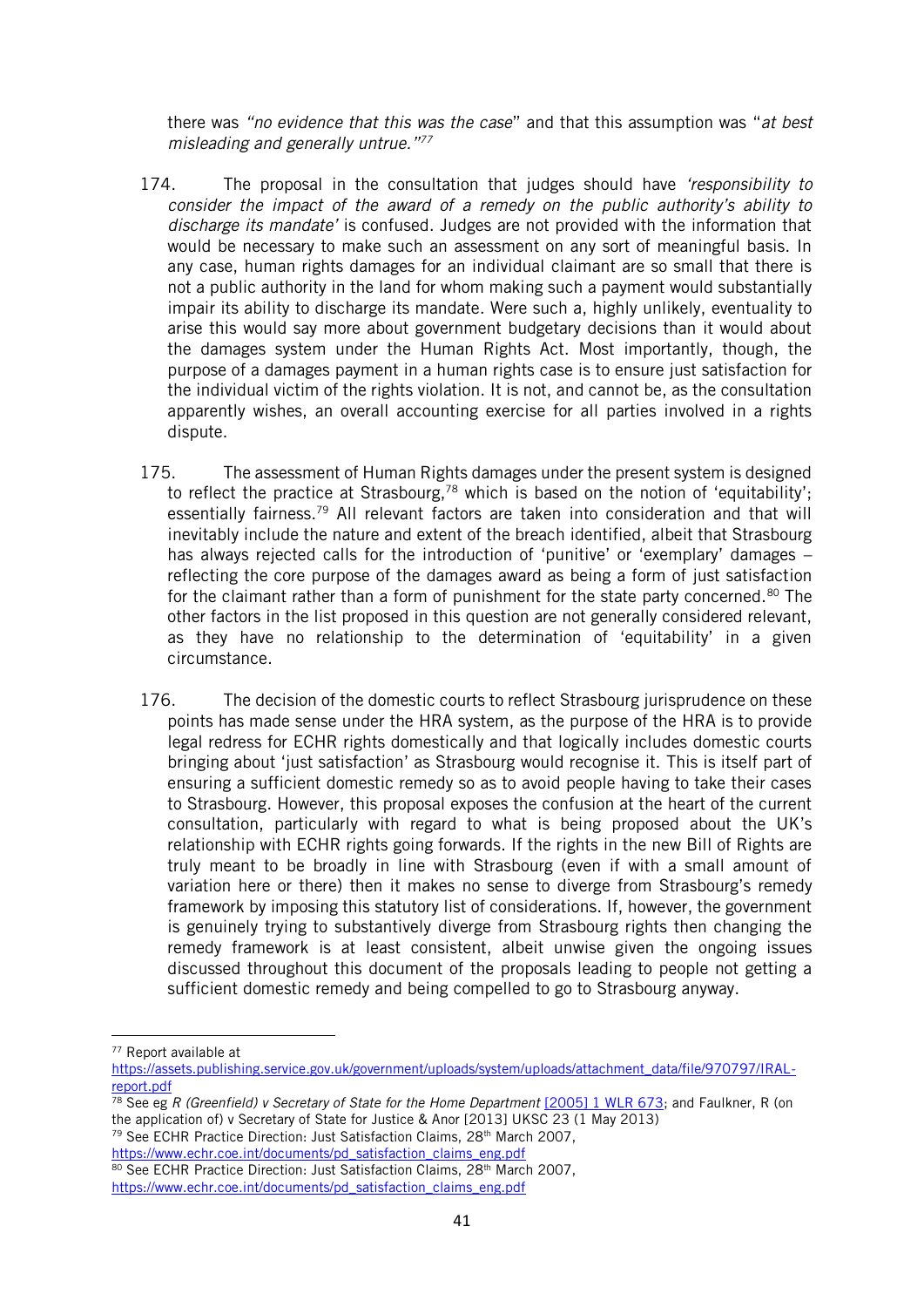IV. Emphasising the role of responsibilities within the human rights framework

Question 27: We believe that the Bill of Rights should include some mention of responsibilities and/or the conduct of claimants, and that the remedies system could be used in this respect. Which of the following options could best achieve this? Please provide reasons.

Option 1: Provide that damages may be reduced or removed on account of the applicant's conduct specifically confined to the circumstances of the claim; or

Option 2: Provide that damages may be reduced in part or in full on account of the applicant's wider conduct, and whether there should be any limits, temporal or otherwise, as to the conduct to be considered.

- 177. We are opposed to these proposals; both the general statement about introducing the notion of 'responsibilities' to the Bill of Rights and the more specific proposal to use the remedies system as a means of enforcing this. In particular we are opposed to the attempts to link damages payments to an assessment of a person's past conduct.
- 178. Human rights are not something earned through good behaviour. They are universal and inalienable, derived as they are from the inherent dignity and respect attached to each human life. This proposal, though, seeks to undermine that fundamental human rights proposition. It rests on repeating a tabloid myth, by implying that the human rights act has led to a major issue of large damages payments being handed out to 'undeserving' claimants. As has already been noted, there is no evidence for the claim that rights litigation is a vehicle for compensation. Compensation payments in human rights civil cases are considerably smaller than in ordinary civil litigation and rights cases often result in no compensation payment at all. By repeating this myth at length, the government is contributing to the misinformation that surrounds the Human Rights Act.
- 179. The proposal also promotes confusion about the role of legal human rights protections. Certainly people have responsibilities to others in society, but it is not the job of human rights laws to provide for this. Human rights laws protect the individual, including unpopular minorities such as prisoners and others who might be regarded as failing the kind of morality test being proposed here, against the powers of the state. They are not a means for the state to regulate the conduct of individuals: that is the function of (for example) criminal law.
- 180. As noted in our answer to the previous question, the current damages framework is based on the Strasbourg approach of an assessment of 'equitability', or fairness. This is already sufficient to take account of extreme circumstances, such as the case example provided in the consultation where Strasbourg refused a damages payment, without officially endorsing a set of damaging myths regarding human rights litigation and introducing confusion about the function of human rights protections in society.
- 181. A further concern with these proposals regards the ambit of those they would likely catch. Whether the test is pitched at conduct directly related to the circumstances of the claim, or some wider assessment of conduct, the proposal opens up the very real possibility of victims of abuse and human rights violations having conduct associated with that rights abuse and those violations by the state being held against them. The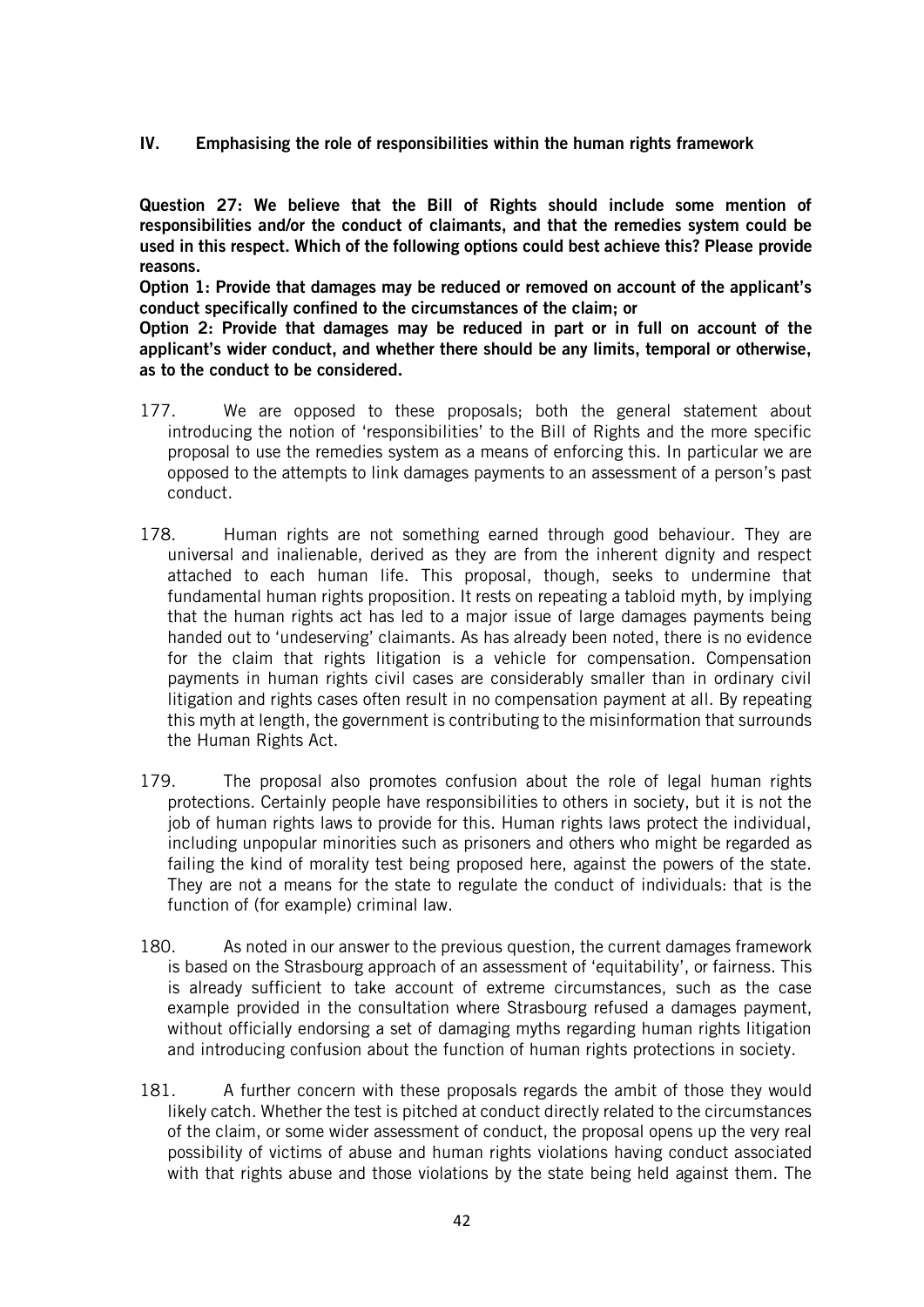most obvious example of this arises at present in trafficking contexts, where people subject to exploitation in the sex and drugs trades are regularly prosecuted for criminal offences that arise solely as a result of their exploitation. If this were not damaging enough, these people often find their convictions held against them for years to come and have a very difficult time getting them overturned. There is a very real prospect in these circumstances of such 'adverse conduct' being held against them in a future human rights damages assessment.<sup>81</sup>

## V. Facilitating consideration of and dialogue with Strasbourg, while guaranteeing Parliament its proper role

## Question 28: We would welcome comments on the options, above, for responding to adverse Strasbourg judgments, in light of the illustrative draft clause at paragraph 11 of Appendix 2.

182. Article 46 of the ECHR, as the consultation paper recognises, requires state parties to the convention to implement judgments of the Strasbourg Court in cases brought against them. It is therefore a requirement of international law that the UK '*abide by'* such rulings, acting to remedy the violation in question. As the then Council of Europe Commissioner for Human Rights made clear in 2016, "*the rule of law requires that judgments be implemented promptly, fully and effectively*". As the Commissioner explained in his Memorandum of observations for the Joint Committee on Human Rights on the Draft Voting Eligibility (Prisoners) Bill in 2013<sup>82</sup>,

> "*judgments of the Court often concern issues which are not popular with mainstream voters… No matter how unpopular, these judgments must still be executed. Non-compliance of a member state with a judgment of the Strasbourg Court is irreconcilable with its obligation, as a state party to the Convention, to execute the Court's judgments fully and effectively"*

183. Further, selective non-compliance by one member state, the Commissioner went on to explain:

"*would undermine the system as a whole. If a member state decides which judgments to implement, leaving some allegedly "political" or exceptionally "sensitive" judgments without execution, the effectiveness of the entire system is reduced and may eventually collapse as other countries would follow the noncompliance path" 83 .*

184. Commenting particularly on any attempt by the UK as a founding member to 'cherry pick' or selectively implement judgments, he underlined that if this happens "*other states will invariably follow suit and the system will unravel very quickly*" <sup>84</sup>. The authority and credibility of the system depend to a large extent on the effectiveness of enforcement. While the choice of means to discharge the article 46 duty is left to the state, those means must be fully compatible with the Court's conclusions in its judgment. A partial failure to execute engages the international responsibility of a state as much as a full one.

82 Available at <https://rm.coe.int/16806db5c2>

<sup>81</sup> For more on this see Joint Committee on Human Rights Oral evidence: Human Rights Act reform, HC 1033 Wednesday 9 February 2022,<https://committees.parliament.uk/oralevidence/3436/pdf/>

<sup>83</sup> Ibid p.3

 $84$  Ibid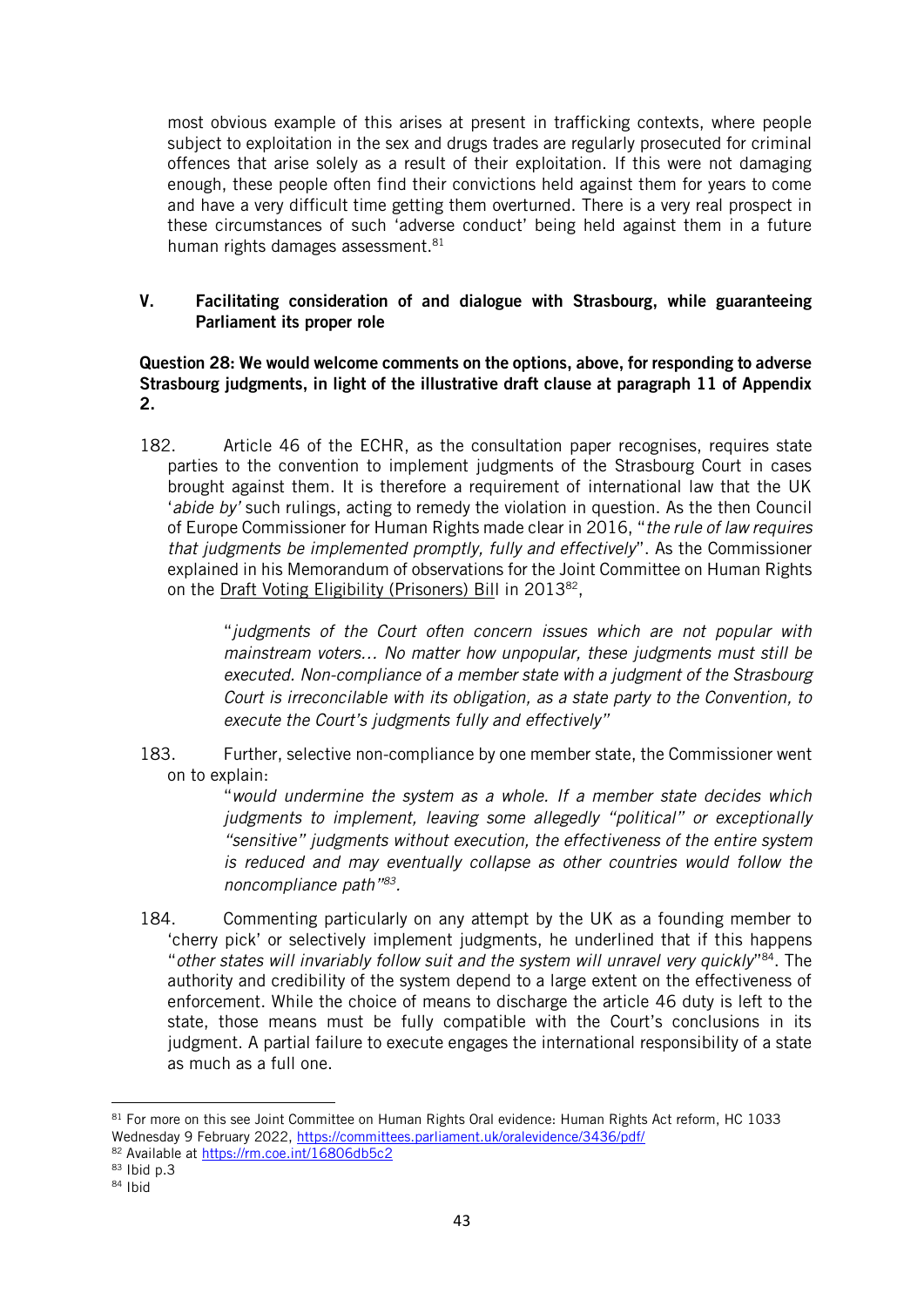- 185. Amnesty International UK, as part of a movement with national sections across member states, who observe daily the importance of the integrity of the Convention to justice and stability at home in their countries, agrees. It is not hyperbole to state, as the Commissioner did, that such a move would send a signal to other states to follow the UK's lead and claim that compliance with certain judgments was not possible, necessary or expedient, and that this would be "*the beginning of the end of the ECHR*  system<sup>"85</sup> at the core of the Council of Europe. The government states that it is committed to that system, to remaining within it, and to its importance. Any attempt to remain within the system and yet selectively implement judgments for any reason – political or otherwise - would irreversibly damage its effectiveness, and risks a wholesale rollback across the continent. The Council of Europe's Secretary General in 2014 pointed out that proposals to make Strasbourg judgments advisory rather than binding, would be "*welcomed by regimes less committed to human rights than the UK"<sup>86</sup> .*
- 186. It would also have disturbing echoes. Amendments to the Russian Constitution adopted by the Russian parliament and signed into law by President Putin in March 2020 introduced, inter alia, a provision stipulating that "*decisions of interstate bodies*" should not be "*subject to enforcement in the Russian Federation*" if they ran counter to the Russian Constitution. The Venice Commission (the Council of Europe's body of constitutional legal experts) published an opinion on those amendments and their compatibility with Article 46, expressing serious concern<sup>87</sup>. It assessed a background where the Russian Constitutional Court had ruled in individual cases that certain Strasbourg judgments were not enforceable in Russia, and earlier legislative amendments to the power of the Duma (parliament) in 2015 along those lines. It also discussed the matter with the Russian authorities, with interlocutors in those discussions claiming that as a matter of principle Russia was committed to fulfilling its international obligations, but justifying the changes. Those justifications included saying that '*legal certainty'* was the driving force behind the amendments, that the Strasbourg Court had "*interpreted the ECHR beyond its originally intended meaning to an extent that exceeds the original consent of states*" and that since any incompatibility (referring to cases against Russia on prisoner voting) resulted from that perceived expansion, Russia reserved its right "*to openly contest decisions"*<sup>88</sup> .
- 187. The amendments were thus seen by Russian interlocutors as protecting the Constitution from contradictory standards the Strasbourg Court might develop, allowing the Russian Constitutional Court to 'classify' judgments. The Venice Commission pointed out that while there is choice of domestic solutions as to the status of the ECHR in domestic law, and as to division of power between branches of the state, whichever model is taken any state is bound by international law under Article 26 of the Vienna Convention on the Law on Treaties to perform its obligations, and that Article 27 of that treaty prevents invocation of internal law provisions as justification for failure to perform a treaty [at 50]. It concluded as follows:

 $85$  Ibid

<sup>86</sup> Jagland, T., Azerbaijan's human rights are on a knife edge. The UK must not walk away, The Guardian, 3 Nov 2014,<https://www.theguardian.com/commentisfree/2014/nov/03/azerbaijan-human-rights-uk-tory-echr> .

<sup>87</sup> OPINION ON THE DRAFT AMENDMENTS TO THE CONSTITUTION (AS SIGNED BY THE PRESIDENT OF THE RUSSIAN FEDERATION ON 14 MARCH 2020) RELATED TO THE EXECUTION IN THE RUSSIAN FEDERATION OF DECISIONS BY THE EUROPEAN COURT OF HUMAN RIGHTS, Adopted by the Venice Commission on 18 June 2020, [https://www.venice.coe.int/webforms/documents/default.aspx?pdffile=CDL-AD\(2020\)009-e](https://www.venice.coe.int/webforms/documents/default.aspx?pdffile=CDL-AD(2020)009-e)

<sup>88</sup> Ibid at 43. Their reliance on supposedly analogous models in Italy and Germany was also roundly rejected by the Venice Commission, see fn 29.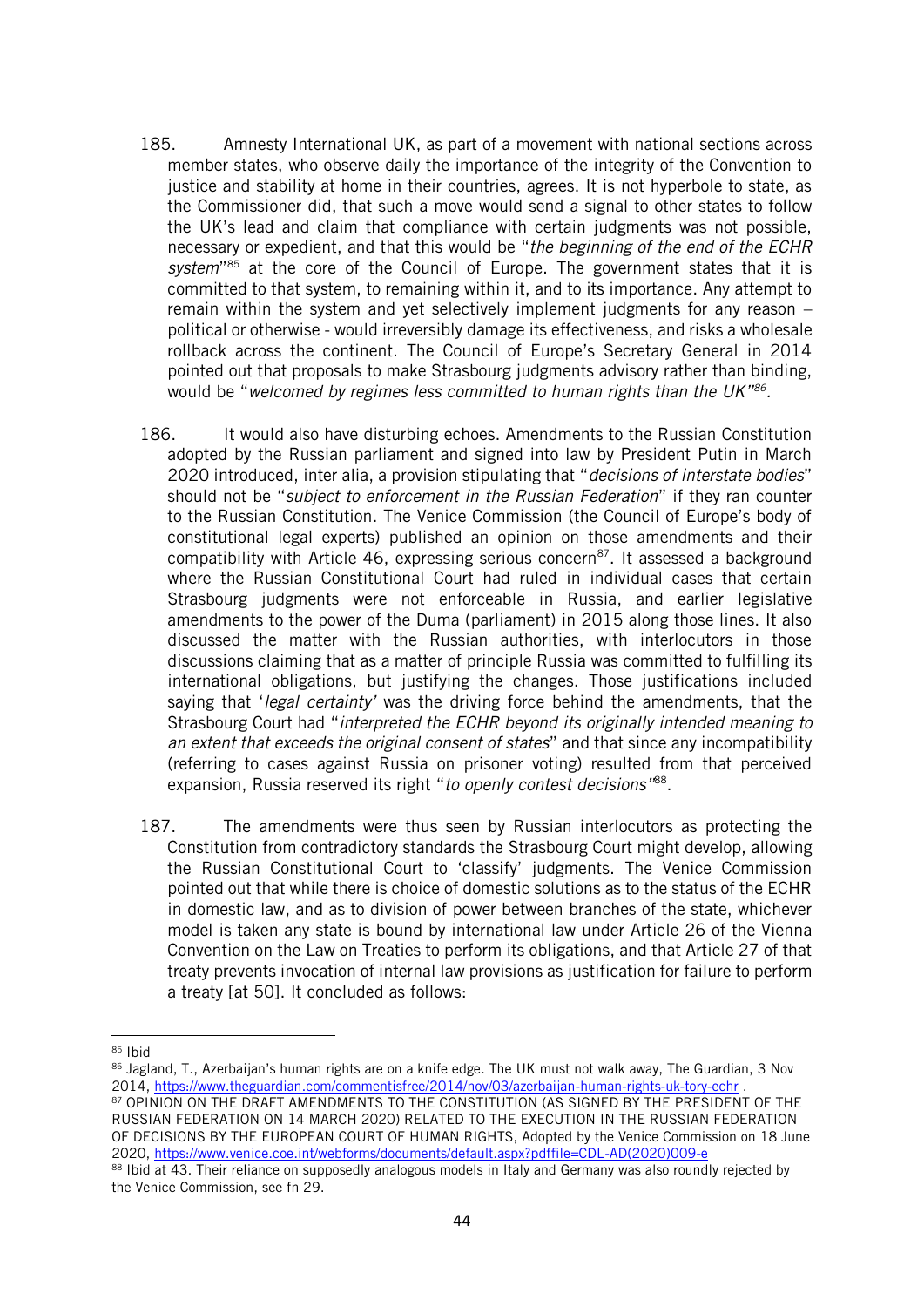"*The Venice Commission has previously found that the power of the Constitutional Court of the Russian Federation to declare a judgment non executable as such, thus putting an end to the process of execution, contradicts the obligations of the Russian Federation under the European Convention on Human Rights. The Commission is alarmed by the constitutional entrenchment of such a power*" 89

- 188. At the time, Amnesty International's Eastern Europe, and Central Asia Director, commented that "*these constitutional amendments are an attempt by the Russian authorities to empower themselves to override ECtHR rulings. This is a blatant affront to human rights and the rule of law and would rob many in Russia of a crucial avenue for justice…by joining the European Convention on Human Rights Russia agreed to abide by the rulings of the European Court of Human Rights. It cannot simply ignore judgments it doesn't like*" 90 .
- 189. It is against this background that the consultation's reference to a "*clear and explicit democratic shield to defend the dualist system in the UK*" will inevitably be seen. "*Making clear that Parliament, in the exercise of the legislative function, has the last word on how to respond to adverse rulings*" (316) should not be taken to mean in law or practice that the UK state is free to respond to adverse rulings by refusing to execute them. This is about international obligations rather than parliamentary sovereignty, and objections to article 46 concern national sovereignty, a different concept. Article 46 does not affect the constitutional principle of Parliamentary sovereignty, but makes clear the outcome for the UK's legal obligations internationally if it refuses to execute judgments, whatever the basis for so doing. As in all areas of international law, well beyond human rights – the decision to limit national, rather than parliamentary, sovereignty in this way, is at the heart of and necessary to the effective working of an international legal order, far beyond human rights law.
- 190. Indeed, the draft clause proposed is disturbingly vague. It affirms that Strasbourg judgments are not part of UK law, and cannot *"affect the right of parliament to legislate*". However, it makes no mention of the fact that were parliament to legislate in such a way as to prevent enforcement of an adverse ruling, to cherry pick which of those judgments it is given notice of to implement (even partially), the UK would be left in violation of its international obligations, just as would be the case with nonimplementation as a result of the legislative and constitutional changes in Russia.
- 191. The reference to this proposal as a shield against Strasbourg, and the consultation paper's repeated references to a need for legal certainty and claim that Strasbourg is exceeding its mandate, inevitably gives rise to a concern that nonenforcement might be the intent.
- 192. We are left in hope that this is not intended to be the outcome of this clause indeed it seems unlikely that the domestic Courts would construe the lack of certainty in this provision to that effect, given where it would place the UK. However, what then is the purpose? Is it simply to encourage debate over the means by which an adverse judgment is to be complied with? If so, it is concerning that there is no reference

<sup>89</sup> At [64]

<sup>90</sup> Europe/Russia: Venice Commission denounces Putin constitutional amendments which avoid execution of ECtHR rulings, 19 June 2020 [https://www.amnesty.org/en/latest/news/2020/06/europerussia-venice-commission](https://www.amnesty.org/en/latest/news/2020/06/europerussia-venice-commission-denounces-putin-constitutional-amendments-which-avoid-execution-of-ecthr-rulings/)[denounces-putin-constitutional-amendments-which-avoid-execution-of-ecthr-rulings/](https://www.amnesty.org/en/latest/news/2020/06/europerussia-venice-commission-denounces-putin-constitutional-amendments-which-avoid-execution-of-ecthr-rulings/)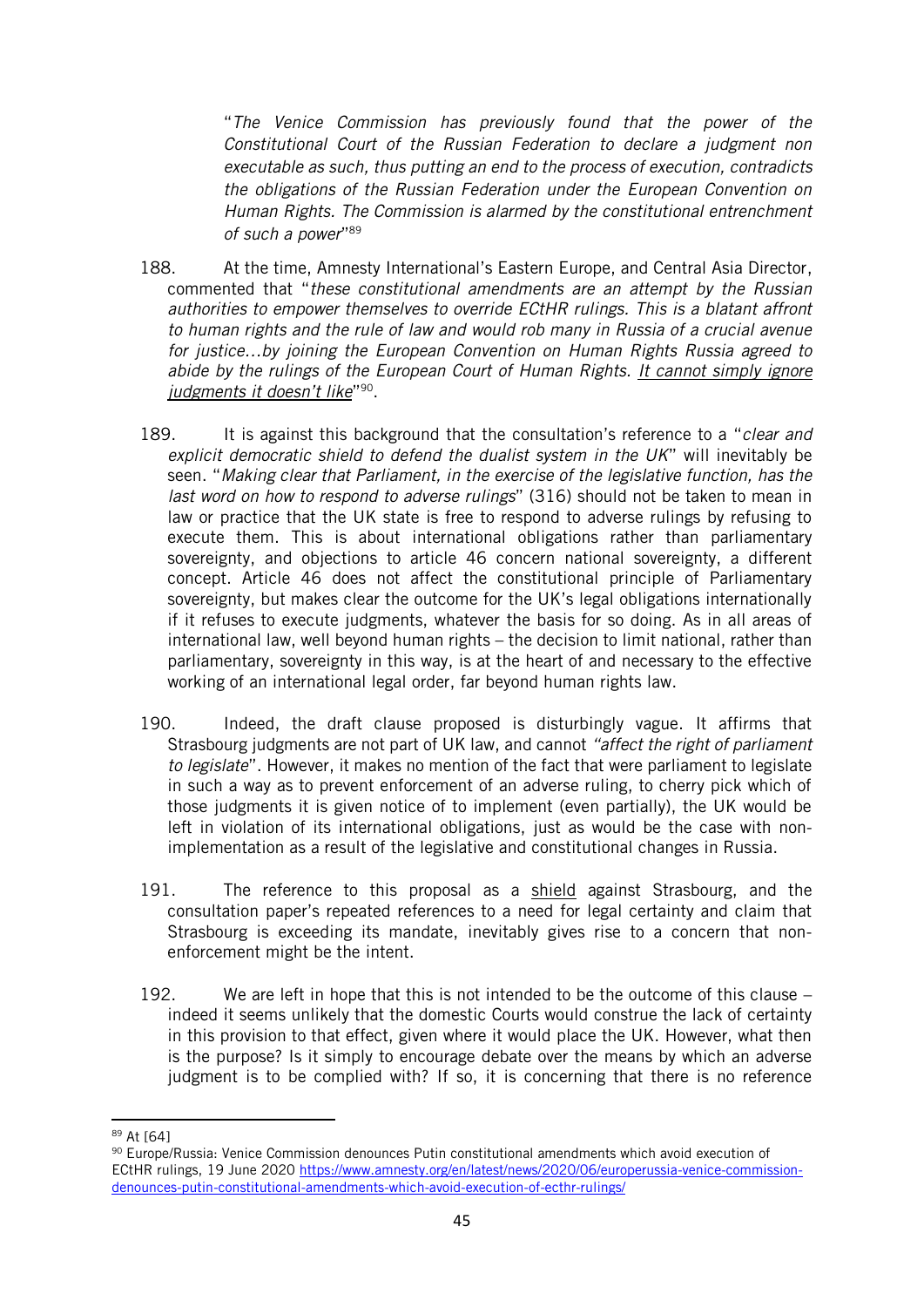whatsoever to that being the intent in the question or the text surrounding it. If the government wishes to negotiate as to the way in which it chooses to implement its judgments, to reach acceptable compromises as in the case of prisoner voting, informed by parliamentary debate, it is already free to do so. That is the current flexible framework, and there is no need for legislative change to improve practices domestically to support that approach. If all that is here intended is to encourage such debate, and not to set up a protective shield against the rulings of Strasbourg, the government should say so, and draft clauses accordingly.

#### Impacts

Question 29: We would like your views and any evidence or data you might hold on any potential impacts that could arise as a result of the proposed Bill of Rights.

In particular:

a. What do you consider to be the likely costs and benefits of the proposed Bill of Rights? Please give reasons and supply evidence as appropriate:

b. What do you consider to be the equalities impacts on individuals with particular protected characteristics of each of the proposed options for reform? Please give reasons and supply evidence as appropriate; and

c. How might any negative impacts be mitigated? Please give reasons and supply evidence as appropriate.

- 193. It is crystal clear that watering down human rights protections in the way this consultation proposes would have a disproportionate impact on people with protected characteristics, as can be seen from the content of submissions to this consultation from such organisations as Stonewall. It is therefore deeply concerning to see so little attention paid to this in the consultation paper, and resultant lack of scope for responders to consider the government's position on equality impact properly.
- 194. It is not the role of civil society to have to provide government with necessary equality impact information and assessment – s.149 of the Equality Act requires the Ministry of Justice, like all public authorities, to have due regard to the need to eliminate discrimination harassment, victimisation, and any other conduct that is prohibited by or under the Act; to advance equality of opportunity between persons who share a relevant protected characteristic and persons who do not share it and to foster good relations between people who share a relevant protected characteristic and persons who do not share it. The broadbrush statements that these have been considered, and superficial discussion of them in Appendix 3, is woefully inadequate. As the government recognises, a full impact assessment is necessary - and must be proactively and properly undertaken by those proposing each measure. However, it should have been provided together with the proposals themselves, to enable those representing affected groups to engage with and comment on the data and considerations provided. This is a significant gap in this consultation.
- 195. The HRA framework has been critically important, in particular, to protecting those who come into more frequent contact with the state. That will often be those from marginalised or vulnerable groups. Moreover, a key principle of the Convention is the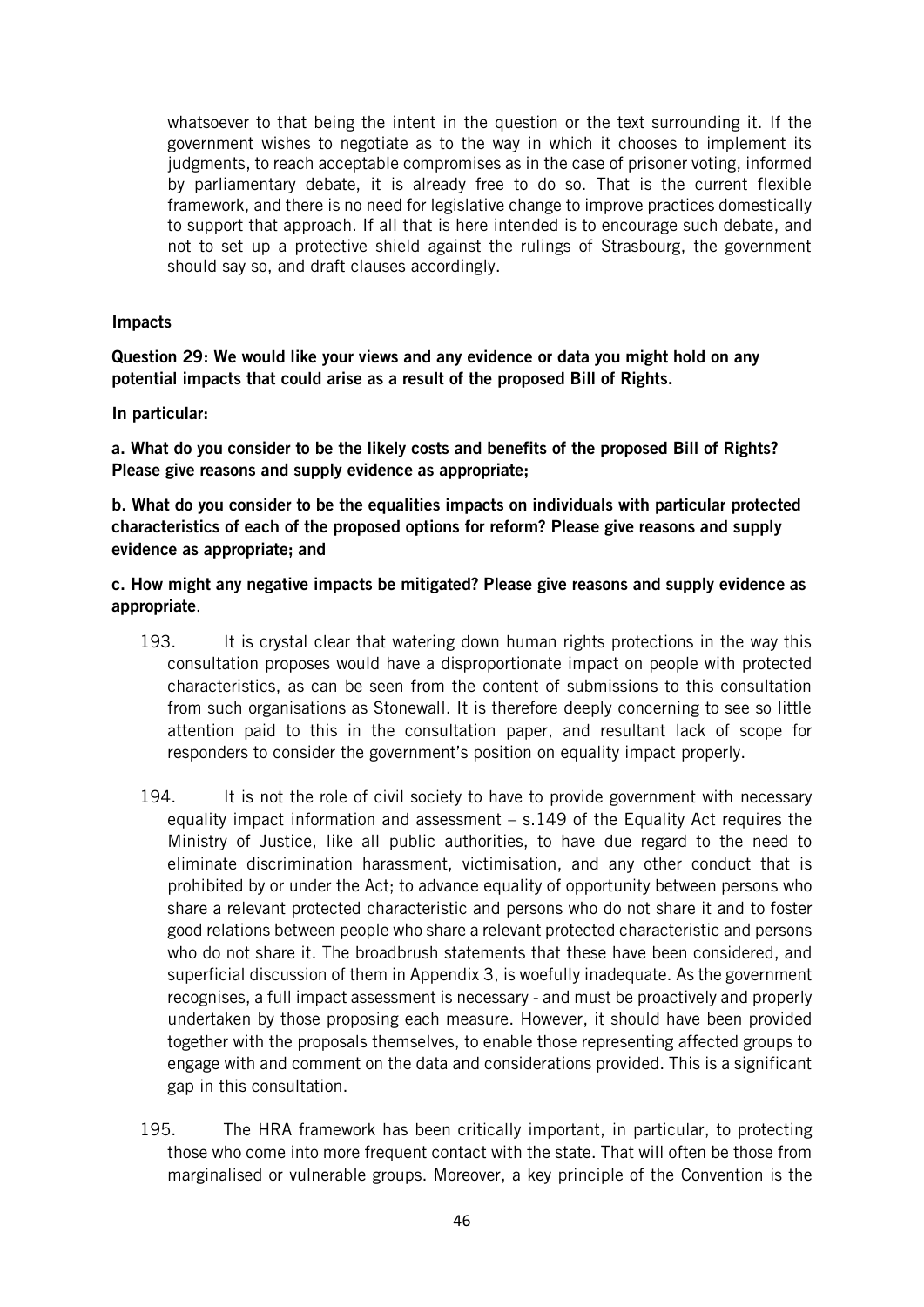protection of minorities from majority rule, ensuring those who may have less power in society do not enjoy unequal access to rights. There are huge numbers of cases where the HRA has been the only avenue for protection for such groups - for example, a child with learning difficulties relying on the HRA to secure proper transport to school, a woman fleeing domestic violence being reunited with the children removed from her after being labelled 'intentionally homeless', and a woman with severe disabilities securing properly adapted accommodation<sup>91</sup>. Further, the Windrush scandal is just one area where HRA cases have helped provide some routes to justice for some victims of discriminatory policies<sup>92</sup>. These are just a tiny handful of the vast numbers of cases where the HRA has been essential to access to justice and effective protection for people with protected characteristics. We have discussed above the impact of the immigration related proposals in particular, and it is clear that these will have a disproportionate impact on protected groups.

- 196. That policy decisions such as proposals here to remove s.2 HRA, limit positive obligations, or introduce an additional permission hurdle for claims - "*will potentially have an impact on all individuals who are within the UK, regardless of their protected characteristics"* is true (and indeed certain, rather than potential), but does nothing to shed any light at all on the different impacts for differently affected groups. The statement that it is difficult to assess proposed arrangements because there is no data on who brings litigation or how human rights legislation affects protected groups is woefully inadequate. The consultation claims that it has considered indirect discrimination and to have *"identified*" those groups the proposals may indirectly discriminate against, but fails to set out a single element of its reasoning or thinking even at a high level in this consultation, instead baldly claiming that these are the consequence of these measures being "*a proportionate means of achieving the legitimate aim of balancing the rights of individuals with the wider public interest*." [17]. This is not how such an assessment should work, and does not permit of any proper consultation response. The government should have set out with these proposals what it considers those specific impacts to be (even if high level, at this stage), and how they are each proportionate and justified.
- 197. It is also hard to understand how claiming that these proposals are intended to *"maintain proper rights protections' and improve a number of areas including making sure our common law traditions are respected, strengthening the role of the UK Supreme Court, and providing a sharper focus on protecting fundamental human rights*" has anything to do with advancing equality of opportunity, limb 2 of the duty. Nor does a statement that putting into law everyone's rights should be respected and upheld (an entirely banal statement of the basics of human rights law with nothing to do with this consultation) help understand how these specific proposals are intended to foster good relations in accordance with limb 3.
- 198. As such, we are deeply disappointed to see the lack of any proper or appropriate engagement with the equality impacts of this proposal from the MoJ, given the depth and breadth of what it contains, and the importance of the HRA framework to those

<sup>&</sup>lt;sup>91</sup> See Liberty's submission to this Consultation for more detailed examples, which we do not propose to repeat.

<sup>92</sup> *(Vanriel and Tumi) v Secretary of State for the Home Department* [2021] EWHC 3415